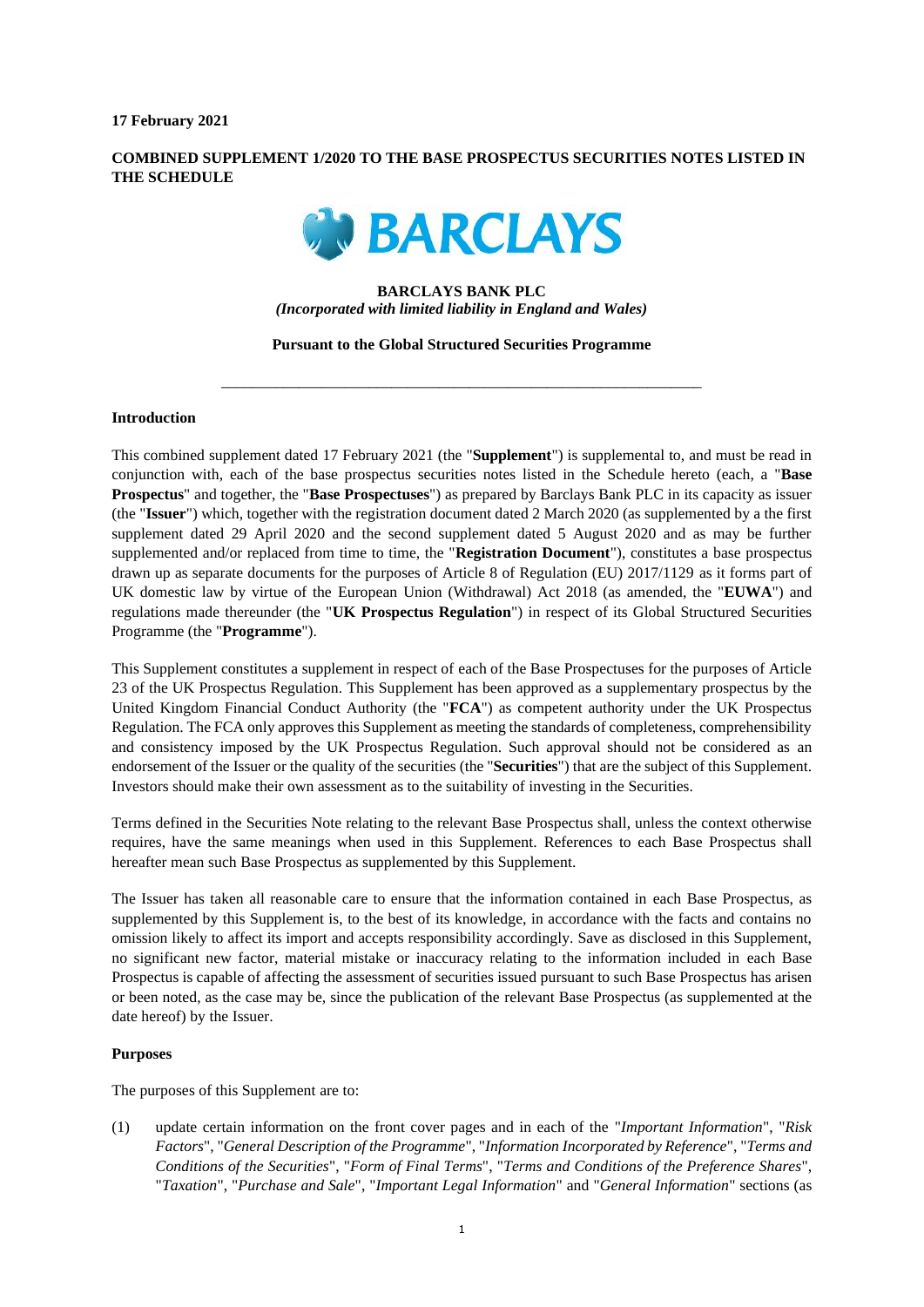applicable) of each of the Base Prospectus 1A Securities Note, Base Prospectus 2 Securities Note and Base Prospectus 16 Securities Note following the passage of "IP completion day" as defined under the EUWA;

- (2) update certain information relating to Inflation-Linked Securities in the "*Terms and Conditions of the Securities*" section of the Base Prospectus 1A Securities Note;
- (3) update certain provisions relating to Reference Rates in each of the "*Risk Factors*", "*Terms and Conditions of the Securities*" and "*Form of Final Term*s" sections of the Base Prospectus 2 Securities Note; and
- (4) update the "*General Information*" section of the Base Prospectus 2 Securities Note and Base Prospectus 16 Securities Note to incorporate certain updated information relating to the board of directors of the Issuer.

## **Updates, amendments and supplements**

#### **A) Amendments to the front cover pages**

The front cover pages on (i) pages 1 to 3 of the Base Prospectus 1A Securities Note, (ii) pages 1 to 4 of the Base Prospectus 2 Securities Note and (iii) pages 1 to 3 of the Base Prospectus 16 Securities Note, in each case, shall be updated by:

- (i) deleting the subsection entitled "*What is this document?*" on:
	- (a) page 1 of the Base Prospectus 1A Securities Note in its entirety and replacing it with the following:

### "**What is this document?**

This securities note (the "**Securities Note**" or the "**Document**"), together with the Registration Document (as described below), constitutes a base prospectus drawn up as separate documents (the "**Base Prospectus**") for the purposes of Article 8 of Regulation (EU) 2017/1129 as it forms part of UK domestic law by virtue of the European Union (Withdrawal) Act 2018 (as amended, the "**EUWA**") and regulations thereunder (the "**UK Prospectus Regulation**"). The Base Prospectus is one of a number of base prospectuses of Barclays Bank PLC (the "**Issuer**") which relate to the Issuer's Global Structured Securities Programme (the "**Programme**"). The Base Prospectus (as may be supplemented from time to time) is valid for 12 months after its approval and will expire on 8 December 2021. The obligation to supplement a prospectus in the event of any significant new factor, material mistake or material inaccuracy relating to the information included in it does not apply when the prospectus is no longer valid.";

(b) page 1 of the Base Prospectus 2 Securities Note in its entirety and replacing it with the following:

#### "**What is this document?**

This securities note (the "**Securities Note**" or the "**Document**"), together with the Registration Document (as described below), constitutes a base prospectus drawn up as separate documents (the "**Base Prospectus**") for the purposes of Article 8 of Regulation (EU) 2017/1129 as it forms part of UK domestic law by virtue of the European Union (Withdrawal) Act 2018 (as amended, the "**EUWA**") and regulations thereunder (the "**UK Prospectus Regulation**"). The Base Prospectus is one of a number of base prospectuses of Barclays Bank PLC (the "**Issuer**") which relate to the Issuer's Global Structured Securities Programme (the "**Programme**"). The Base Prospectus (as may be supplemented from time to time) is valid for 12 months after its approval and will expire on 25 August 2021. The obligation to supplement a prospectus in the event of any significant new factor, material mistake or material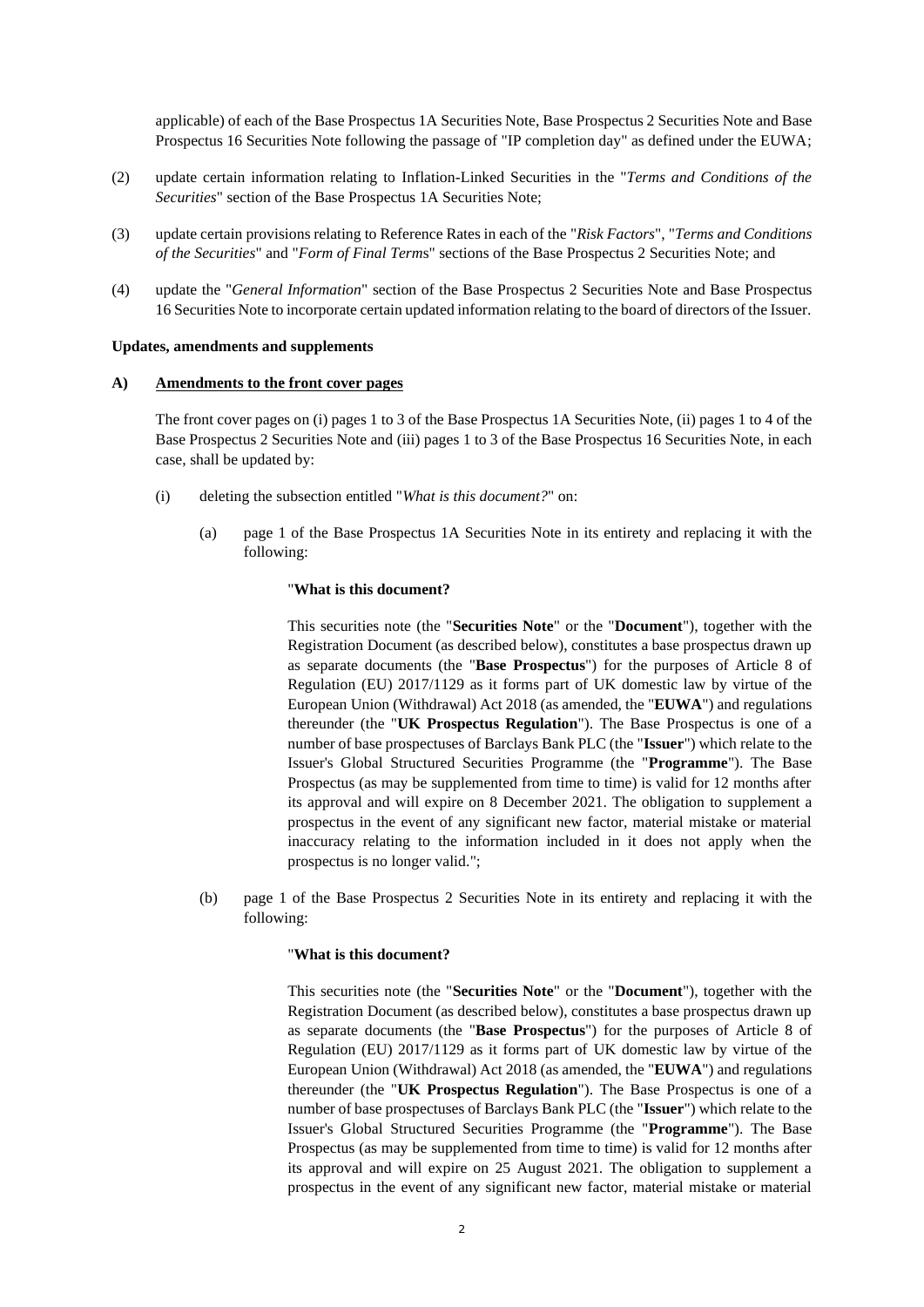inaccuracy relating to the information included in it does not apply when the prospectus is no longer valid."; and

(c) page 1 of the Base Prospectus 16 Securities Note in its entirety and replacing it with the following:

### "**What is this document?**

This securities note (the "**Securities Note**" or the "**Document**"), together with the Registration Document (as described below), constitutes a base prospectus drawn up as separate documents (the "**Base Prospectus**") for the purposes of Article 8 of Regulation (EU) 2017/1129 as it forms part of UK domestic law by virtue of the European Union (Withdrawal) Act 2018 (as amended, the "**EUWA**") and regulations thereunder (the "**UK Prospectus Regulation**"). The Base Prospectus is one of a number of base prospectuses of Barclays Bank PLC (the "**Issuer**") which relate to the Issuer's Global Structured Securities Programme (the "**Programme**"). The Base Prospectus (as may be supplemented from time to time) is valid for 12 months after its approval and will expire on 29 June 2021. The obligation to supplement a prospectus in the event of any significant new factor, material mistake or material inaccuracy relating to the information included in it does not apply when the prospectus is no longer valid." and

(ii) deleting the subsection entitled "*What is the Registration Document?*" on page 1 of each of (a) the Base Prospectus 1A Securities Note, (b) the Base Prospectus 2 Securities Note and (c) the Base Prospectus 16 Securities Note, in each case in its entirety and replacing it with the following;

### "**What is the Registration Document?**

The Issuer's registration document dated 2 March 2020 (as supplemented by the first supplement dated 29 April 2020 and the second supplement dated 5 August 2020 and as may be further supplemented and/or replaced from time to time, the "**Registration Document**") has been approved by the United Kingdom Financial Conduct Authority (the "**FCA**") pursuant to the UK Prospectus Regulation. The Registration Document provides a description of the Issuer's business activities as well as certain financial information and material risks faced by the Issuer. The Registration Document and the supplements thereto are available for viewing at: *https://home.barclays/investor-relations/fixed-incomeinvestors/prospectus-and-documents/structured-securitiesprospectuses/#registrationdocument* and *https://home.barclays/investor-relations/fixedincome-investors/prospectus-and-documents/structured-securitiesprospectuses/#registrationdocumentsupplement.*".

## **B) Amendments to the section entitled "Important Information"**

The section entitled "*Important Information*" on (i) pages 4 to 7 of the Base Prospectus 1A Securities Note, (ii) pages 5 to 8 of the Base Prospectus 2 Securities Note and (iii) pages 4 to 7 of the Base Prospectus 16 Securities Note, in each case, shall be updated by:

(i) deleting the subsection entitled "*Regulatory approval*" on (a) page 4 of the Base Prospectus 1A Securities Note, (b) page 5 of the Base Prospectus 2 Securities Note and (c) page 4 of the Base Prospectus 16 Securities Note, in each case in their entirety and replacing them with the following;

#### "**Regulatory approval**

This Securities Note (and for the avoidance of doubt, the Base Prospectus) has been approved by the FCA as competent authority under the UK Prospectus Regulation. The FCA only approves the Securities Note as meeting the standards of completeness, comprehensibility and consistency imposed by the UK Prospectus Regulation.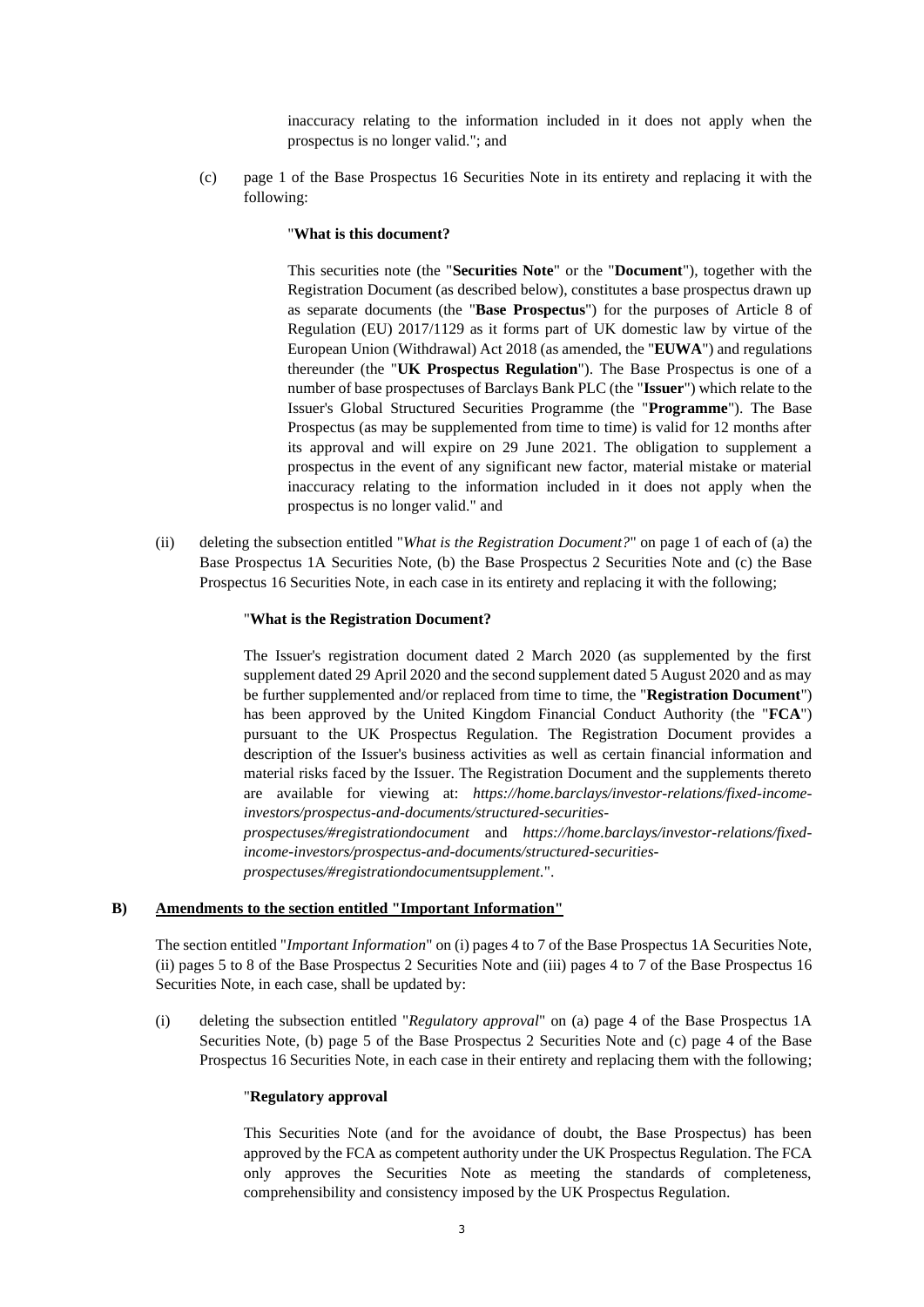Such approval should not be considered as an endorsement of the Issuer or the quality of the securities that are the subject of the Base Prospectus. Investors should make their own assessment as to the suitability of investing in the securities.";

- (ii) deleting the subsection entitled "*Brexit*" on (a) pages 6 to 7 of the Base Prospectus 1A Securities Note, (b) pages 7 to 8 of the Base Prospectus 2 Securities Note and (c) pages 6 to 7 of the Base Prospectus 16 Securities Note in its entirety;
- (iii) deleting the subsection entitled "*Use of a benchmark*" on (a) page 7 of the Base Prospectus 1A Securities Note, (b) page 8 of the Base Prospectus 2 Securities Note and (c) page 7 of the Base Prospectus 16 Securities Note, in each case in its entirety and replacing it with the following:

## "**Use of a benchmark**

Amounts payable under the Securities or assets deliverable under the Securities may be calculated or otherwise determined by reference to an index or a combination of indices. Any such index may constitute a benchmark for the purposes of Regulation (EU) 2016/1011 as it forms part of UK domestic law by virtue of the EUWA and regulations made thereunder (the "**UK Benchmarks Regulation**"). If any such index does constitute such a benchmark, the Final Terms will indicate whether or not the benchmark is provided by an administrator included in the register of administrators and benchmarks established and maintained by the FCA pursuant to Article 36 of the UK Benchmarks Regulation. Not every index will fall within the scope of the UK Benchmarks Regulation. Transitional provisions in the UK Benchmarks Regulation may have the result that the administrator of a particular benchmark is not required to appear in the register of administrators and benchmarks at the date of the applicable Final Terms. The registration status of any administrator under the UK Benchmarks Regulation is a matter of public record and, save where required by applicable law, the Issuer does not intend to update the Final Terms to reflect any change in the registration status of the administrator."; and

(iv) inserting the following new subsection (including the footnotes thereto) at the end of the section on (a) page 7 of the Base Prospectus 1A Securities Note, (b) page 8 of the Base Prospectus 2 Securities Note and (c) page 7 of the Base Prospectus 16 Securities Note:

#### "**Ratings**

\_\_\_\_\_\_\_\_\_\_\_\_\_\_\_\_\_\_\_\_\_\_\_\_\_\_\_\_\_\_

Notwithstanding any statement to the contrary as set forth in the Registration Document, the credit ratings included or referred to in this Base Prospectus or any document incorporated by reference will be treated for the purposes of Regulation (EC) No. 1060/2009 on credit rating agencies as it forms part of UK domestic law by virtue of the EUWA (as amended, the "**UK CRA Regulation**") as having been issued by Fitch Ratings Limited ("**Fitch**"). Fitch is established in the United Kingdom and has been registered under the UK CRA Regulation.

As of the date of this Base Prospectus, the short-term unsecured obligations of the Issuer are rated F1 by Fitch<sup>1</sup> and the long-term unsecured unsubordinated obligations of the Issuer are rated  $A+$  by Fitch<sup>2</sup>.

**Notes on Issuer ratings**: The information in these footnotes has been extracted from information made available by each rating agency (as at the date of this Base Prospectus) referred to below. The Issuer confirms that such information has been accurately reproduced and that, so far as the Issuer is aware, and is able to ascertain from information published by such rating agencies, no facts have been omitted which would render the reproduced information inaccurate or misleading.

<sup>1</sup> An 'F1' rating indicates the strongest intrinsic capacity for timely payment of financial commitments; may have an added "+" to denote any exceptionally strong credit feature.

<sup>2</sup> 'A' ratings denote strong prospects for ongoing viability. Fundamental characteristics are strong and stable, such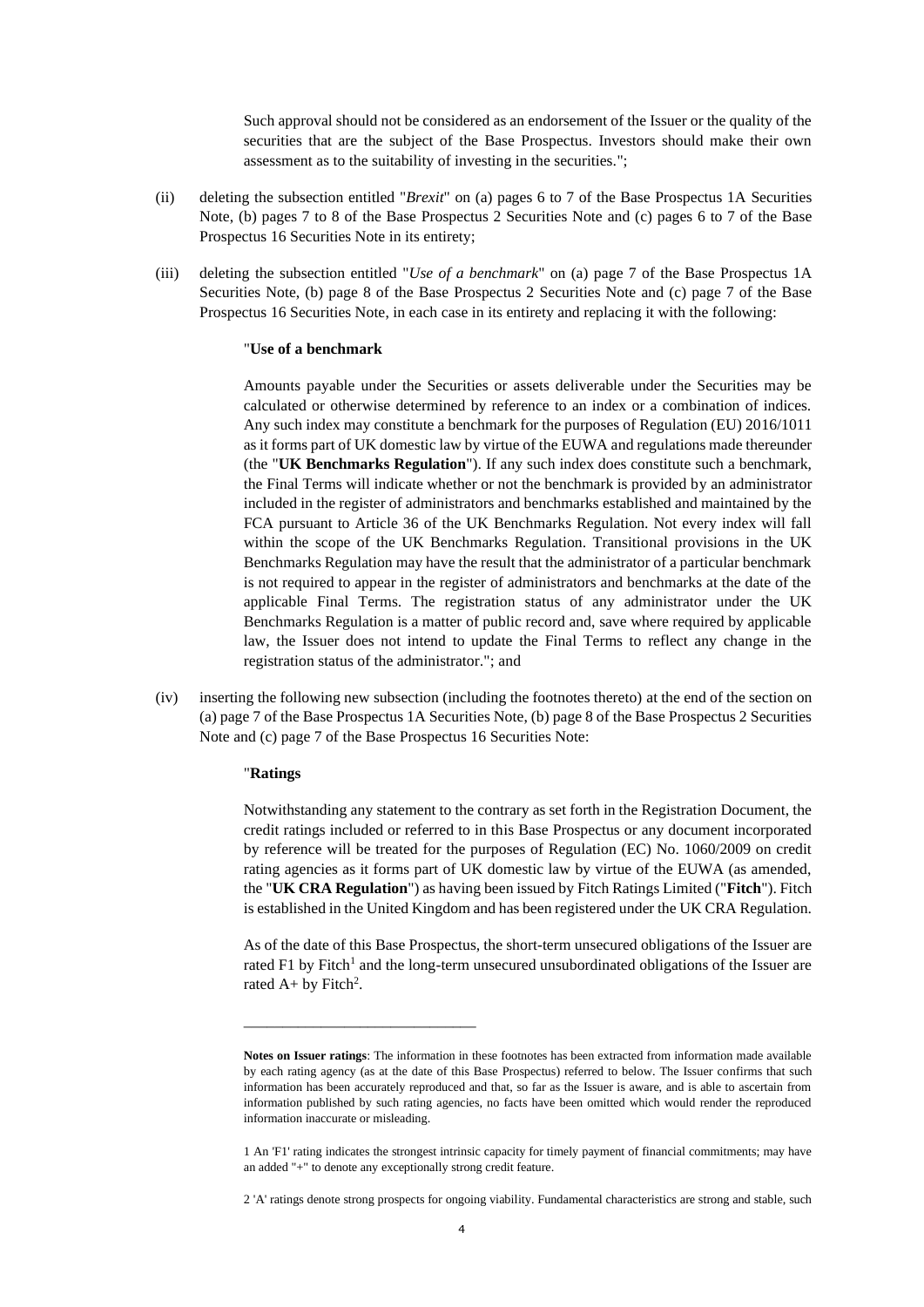that it is unlikely that the bank would have to rely on extraordinary support to avoid default. This capacity may, nevertheless, be more vulnerable to adverse business or economic conditions than is the case for higher ratings.".

## **C) Amendments to the section entitled "Risk Factors"**

The section entitled "*Risk Factors*" on (i) pages 10 to 40 of the Base Prospectus 1A Securities Note, (ii) pages 12 to 61 of the Base Prospectus 2 Securities Note and (iii) pages 11 to 38 of the Base Prospectus 16 Securities Note, in each case, shall be amended by:

- (i) deleting the risk factor entitled "*There are risks associated with Securities linked to floating rates of interest and constant maturity swap rates – Discontinuance or determination of nonrepresentativeness of a Reference Rate*" on (a) pages 28 to 30 of the Base Prospectus 1A Securities Note and (b) pages 38 to 41 of the Base Prospectus 2 Securities Note, in each case in its entirety and replacing it with the following:
	- (a) In respect of the Base Prospectus 1A Securities Note:

# "(b) **Discontinuance or determination of non-representativeness of a Reference Rate**

Despite the adoption of an industry-wide protocol and fallback provisions which deal with the discontinuance or determination of non-representativeness of reference rates in the OTC derivatives market, there is as yet no industry-wide approach for dealing with the discontinuance or determination of non-representativeness of reference rates in respect of products in the structured products market, including in respect of securities linked to constant maturity swap rates. Under the Conditions, if (a) the administrator of the relevant reference rate announces that it has ceased or will cease to provide the reference rate permanently or indefinitely, (b) the central bank for the currency of the reference rate or the regulatory supervisor, an insolvency official, a resolution authority or a court having jurisdiction over the administrator of the reference rate announces that such administrator has ceased or will cease to provide the reference rate permanently or indefinitely, or (c) the regulatory supervisor for the administrator of the reference rate announces that it has determined that such reference rate is no longer, or as of a specified future date will no longer be, representative of the underlying market and economic reality that such reference rate is intended to measure and that representativeness will not be restored, the Determination Agent shall determine the applicable interest rate using alternative arrangements which will vary depending on the reference rate. See General Condition 5.2(d) (*Floating Rate*). In such case, the Conditions will require the exercise of discretion by the Issuer or the Determination Agent, as the case may be, and the making of potentially subjective judgments (including as to the occurrence or not of any events which may trigger amendments to the Conditions) and/or the amendment of the Conditions without the consent of Holders. The interests of the Issuer or the Determination Agent, as applicable, in making such determinations or amendments may be adverse to the interests of the Holders. See 6.1 (*Risks associated with discretionary powers of the Issuer and the Determination Agent, including in relation to the Issuer's hedging arrangements*).

Where a Pre-nominated Index is specified:

• If a pre-nominated reference rate (the "**Pre-nominated Index**") has been specified in the Final Terms in respect of the discontinued reference rate, the Pre-nominated Index will be substituted for the discontinued reference rate for all purposes of the Securities, and the Determination Agent may adjust any Condition or term relevant to the settlement or payment under the Securities, as the Determination Agent determines appropriate to preserve the economics of the Securities to account for such replacement (including, without limitation, any adjustment which the Determination Agent determines is appropriate in order to reduce or eliminate to the extent reasonably practicable any transfer of economic value from the Issuer to the Holders or *vice versa* as a result of such replacement, including as a result of a different term structure or methodology). In making any adjustments to the Conditions or other terms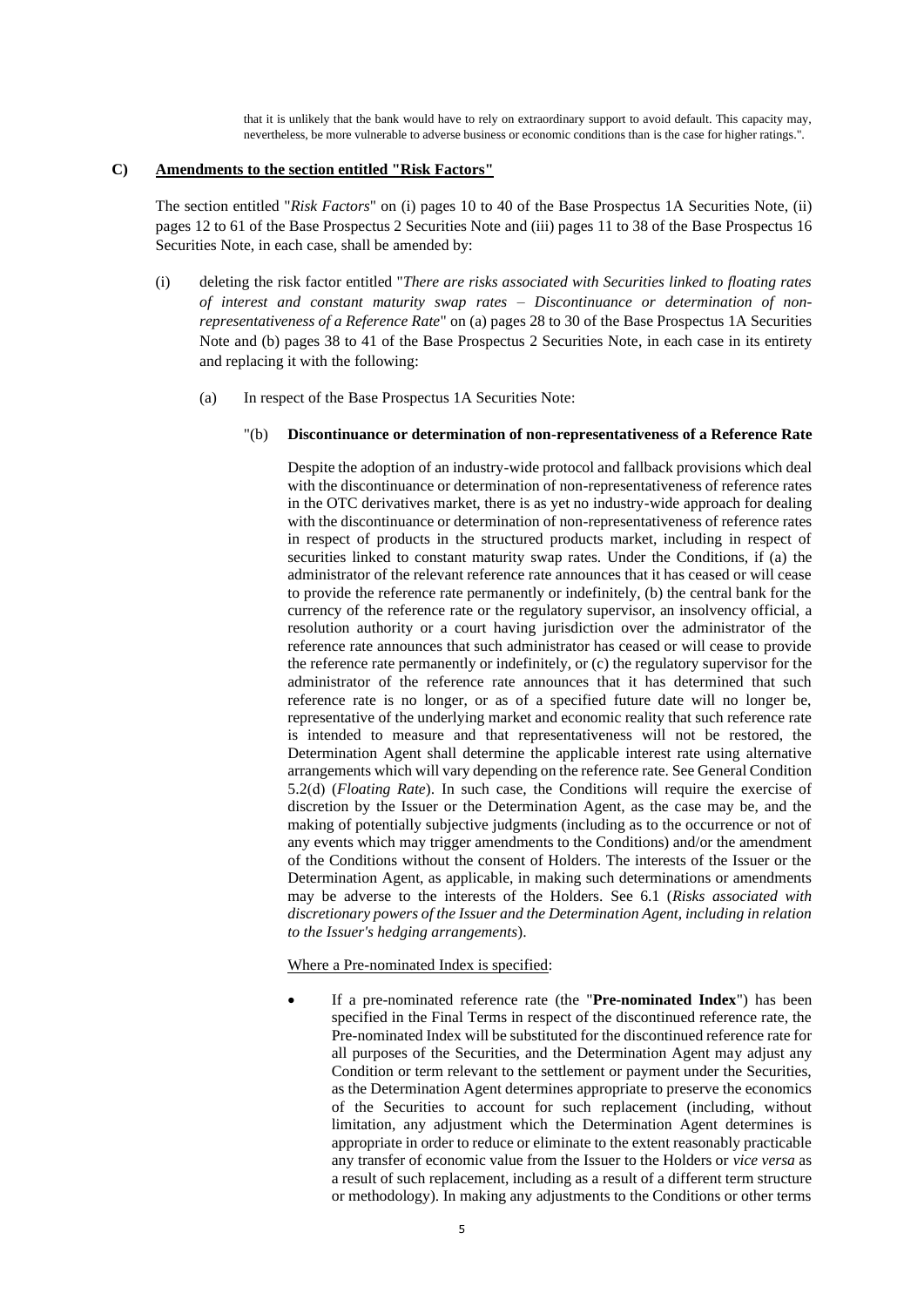of the Securities, the Determination Agent may (but shall not be obliged to) take into account any adjustments in respect of applicable derivatives transactions.

Where no Pre-nominated Index is specified:

- *Reference Rate other than EONIA, SONIA, SOFR or USD LIBOR*: If a Prenominated Index has not been specified in the Final Terms and the reference rate is not Euro Overnight Index Average ("**EONIA**"), Sterling Overnight Index Average ("**SONIA**"), Secured Overnight Financing Rate ("**SOFR**") or USD LIBOR, the Determination Agent may identify an alternative rate that it determines represents the same or a substantially similar measure or benchmark as the relevant reference rate, and the Determination Agent may deem that rate (the "**Successor Rate**") to be the reference rate. If a Successor Rate is selected, that Successor Rate will be substituted for the discontinued reference rate, and the Determination Agent may adjust any term of the Securities (including, without limitation, any barrier to the reference rate), as, in the good faith judgement of the Determination Agent, may be necessary to render the Successor Rate comparable to the discontinued reference rate for purposes of the Securities. If no Successor Rate is available, then the Determination Agent will determine the floating rate on each subsequent date of determination using Linear Interpolation. If any of the rates to be used for Linear Interpolation is unavailable, or otherwise the Determination Agent does not determine the Floating Rate of interest, an Additional Disruption Event will be deemed to have occurred and the Determination Agent will adjust, redeem and/or cancel the Securities.
- *Reference Rate is EONIA, SONIA or SOFR*: If a Pre-nominated Index has not been specified in the Final Terms and the reference rate is EONIA, SONIA or SOFR, the Determination Agent may identify an alternative reference rate that it determines represents the same or a substantially similar measure or benchmark as EONIA, SONIA or SOFR, and the Determination Agent may deem that successor reference rate to be the reference rate and adjust any term of the Securities (including without limitation, any barrier to the reference rate), as, in the good faith judgement of the Determination Agent, may be necessary to render the successor reference rate comparable to the discontinued reference rate for purposes of the Securities. If no successor reference rate is available, or otherwise the Determination Agent does not determine the Floating Rate of interest, an Additional Disruption Event will be deemed to have occurred and the Determination Agent will adjust, redeem and/or cancel the Securities. See also risk factor 4.6 (*The market continues to develop in relation to SONIA, SOFR, €STR and the other risk-free rates*).
- *Reference Rate is USD LIBOR*: If a pre-nominated Index has not been specified in the Final Terms and if the reference rate is USD LIBOR, if a Benchmark Transition Event occurs (meaning effectively that there has been a public announcement by the administrator or relevant regulator that the reference rate will be permanently discontinued or by the relevant regulator that the reference rate is, or as of a specified future date will be, no longer representative), and if the Determination Agent cannot determine the relevant USD LIBOR rate by means of interpolating from other tenors of USD LIBOR, then the next-available replacement option under the terms and conditions will apply to replace the relevant USD LIBOR floating rate under the Securities. In order, these replacement options are as follows:
	- (i) if a form of term SOFR has been selected or recommended by the relevant governmental authority, then the replacement rate shall be such term SOFR, together with an adjustment factor;
	- (ii) if (i) is not available, if a form of compounded SOFR rate has been selected or recommended by the relevant governmental authority, then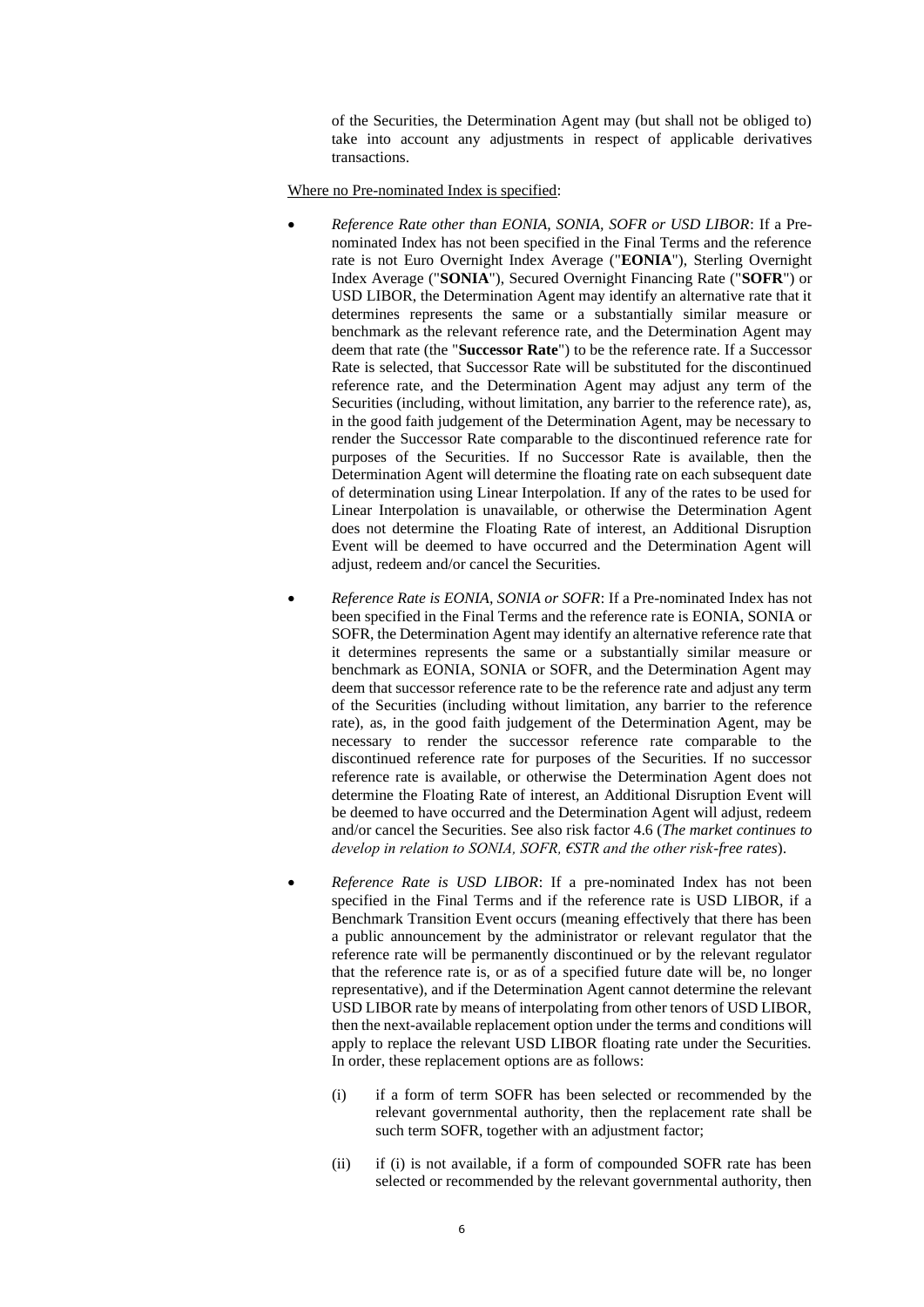the replacement rate shall be such compounded SOFR rate, together with an adjustment factor;

- (iii) if (i) and (ii) are not available, if an alternative rate of interest has been selected or recommended by the relevant governmental authority, then the replacement rate shall be such alternative rate of interest, together with an adjustment factor;
- (iv) if (i), (ii) and (iii) are not available, then the replacement rate shall be the applicable fallback refence rate as determined by the International Swap Dealers Association (ISDA), together with an adjustment factor;
- (v) if (i), (ii), (iii) and (iv) are not available, then the Determination Agent shall determine the replacement reference rate.

In addition, the terms and conditions of the Securities expressly authorise the Determination Agent to make consequential changes to the terms and conditions with respect to, among other things, the determination of interest calculation periods or interest determination dates, as the case may be, and the timing and frequency of determining rates and making payments of interest.

The application of a replacement of a USD LIBOR rate under the Securities as described above could result in adverse consequences to the amount of interest accrued in respect of the Securities over an interest calculation period, which could adversely affect the return on, value of and market for the Securities. Further, there is no assurance that the characteristics of any such replacement rate will be similar to the then-current USD LIBOR rate that it is replacing, or that any such replacement will produce the economic equivalent of the then-current USD-LIBOR rate that it is replacing. See also risk factor 4.6 (*The market continues to develop in relation to SONIA, SOFR, €STR and the other risk-free rates*).

Any such consequence of a rate discontinuance could have a material adverse effect on the value of and return on the Securities."; and

(b) In respect of the Base Prospectus 2 Securities Note:

#### "(b) **Discontinuance or determination of non-representativeness of a Reference Rate**

Despite the adoption of an industry-wide protocol and fallback provisions which deal with the discontinuance or determination of non-representativeness of reference rates in the OTC derivatives market, there is as yet no industry-wide approach for dealing with the discontinuance or determination of non-representativeness of reference rates in respect of products in the structured products market, including in respect of securities linked to constant maturity swap rates. Under the Conditions, if (a) the administrator of the relevant reference rate announces that it has ceased or will cease to provide the reference rate permanently or indefinitely, (b) the central bank for the currency of the reference rate or the regulatory supervisor, an insolvency official, a resolution authority or a court having jurisdiction over the administrator of the reference rate announces that such administrator has ceased or will cease to provide the reference rate permanently or indefinitely, or (c) the regulatory supervisor for the administrator of the reference rate announces that it has determined that such reference rate is no longer, or as of a specified future date will no longer be, representative of the underlying market and economic reality that such reference rate is intended to measure and that representativeness will not be restored, the Determination Agent shall determine the applicable interest rate using alternative arrangements which will vary depending on the reference rate. See General Condition 6.2(d) (*Floating Rate*). In such case, the Conditions will require the exercise of discretion by the Issuer or the Determination Agent, as the case may be, and the making of potentially subjective judgments (including as to the occurrence or not of any events which may trigger amendments to the Conditions) and/or the amendment of the Conditions without the consent of Holders. The interests of the Issuer or the Determination Agent, as applicable, in making such determinations or amendments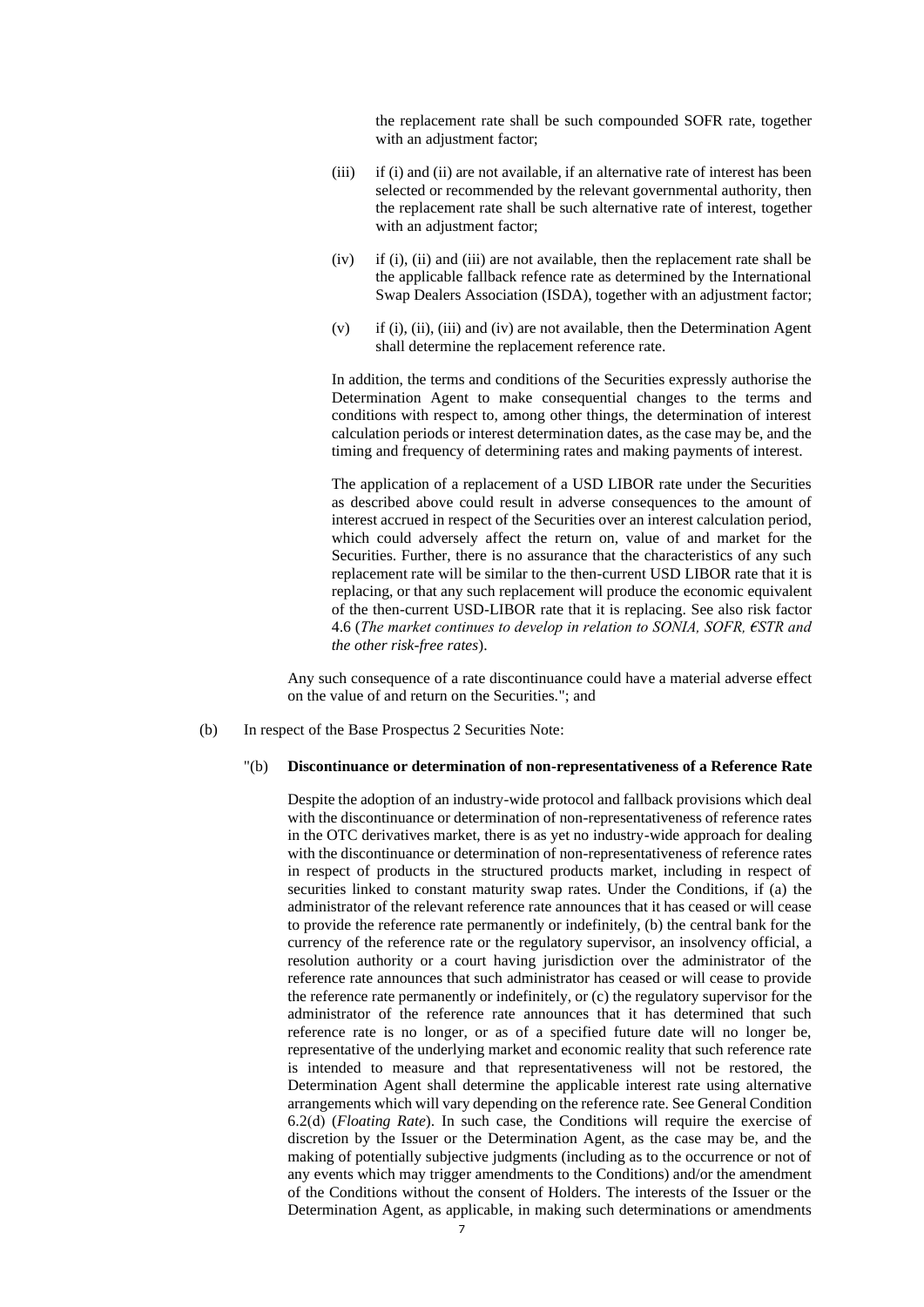may be adverse to the interests of the Holders. See also risk factor 6.1 (*Risks associated with discretionary powers of the Issuer and the Determination Agent*).

Where a Pre-nominated Index is specified:

• If a pre-nominated reference rate (the "**Pre-nominated Index**") has been specified in the Final Terms in respect of the discontinued reference rate, the Pre-nominated Index will be substituted for the discontinued reference rate for all purposes of the Securities, and the Determination Agent may adjust any Condition or term relevant to the settlement or payment under the Securities, as the Determination Agent determines appropriate to preserve the economics of the Securities to account for such replacement (including, without limitation, any adjustment which the Determination Agent determines is appropriate in order to reduce or eliminate to the extent reasonably practicable any transfer of economic value from the Issuer to the Holders or *vice versa* as a result of such replacement, including as a result of a different term structure or methodology). In making any adjustments to the Conditions or other terms of the Securities, the Determination Agent may (but shall not be obliged to) take into account any adjustments in respect of applicable derivatives transactions.

#### Where no Pre-nominated Index is specified:

- *Reference Rate other than EONIA, SONIA, SOFR or USD LIBOR*: If a Prenominated Index has not been specified in the Final Terms and the reference rate is not Euro Overnight Index Average ("**EONIA**"), Sterling Overnight Index Average ("**SONIA**"), Secured Overnight Financing Rate ("**SOFR**") or USD LIBOR, the Determination Agent may identify an alternative rate that it determines represents the same or a substantially similar measure or benchmark as the relevant reference rate, and the Determination Agent may deem that rate (the "**Successor Rate**") to be the reference rate. If a Successor Rate is selected, that Successor Rate will be substituted for the discontinued reference rate, and the Determination Agent may adjust any term of the Securities (including, without limitation, any barrier to the reference rate), as, in the good faith judgement of the Determination Agent, may be necessary to render the Successor Rate comparable to the discontinued reference rate for purposes of the Securities. If no Successor Rate is available, then the Determination Agent will determine the floating rate on each subsequent date of determination using Linear Interpolation. If any of the rates to be used for Linear Interpolation is unavailable, or otherwise the Determination Agent does not determine the Floating Rate of interest, an Additional Disruption Event will be deemed to have occurred and the Determination Agent will adjust, redeem and/or cancel the Securities.
- *Reference Rate is EONIA, SONIA or SOFR*: If a Pre-nominated Index has not been specified in the Final Terms and the reference rate is EONIA, SONIA or SOFR, the Determination Agent may identify an alternative reference rate that it determines represents the same or a substantially similar measure or benchmark as EONIA, SONIA or SOFR, and the Determination Agent may deem that successor reference rate to be the reference rate and adjust any term of the Securities (including without limitation, any barrier to the reference rate), as, in the good faith judgement of the Determination Agent, may be necessary to render the successor reference rate comparable to the discontinued reference rate for purposes of the Securities. If no successor reference rate is available, or otherwise the Determination Agent does not determine the Floating Rate of interest, an Additional Disruption Event will be deemed to have occurred and the Determination Agent will adjust, redeem and/or cancel the Securities. See also risk factor 4.7 (*The market continues to develop in relation to SONIA, SOFR, €STR and the other risk-free rates*).
- *Reference Rate is USD LIBOR*: If a pre-nominated Index has not been specified in the Final Terms and if the reference rate is USD LIBOR, if a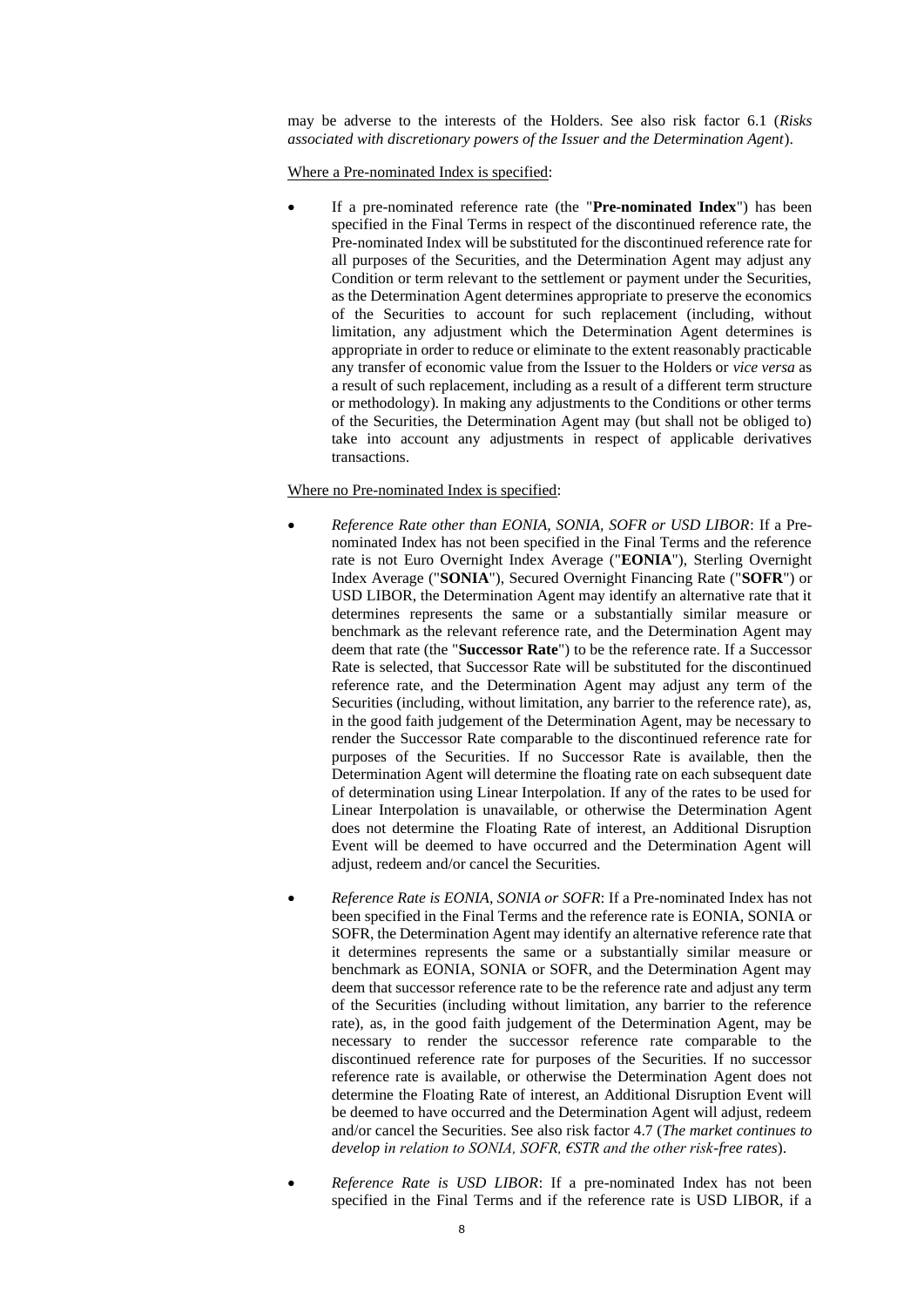Benchmark Transition Event occurs (meaning effectively that there has been a public announcement by the administrator or relevant regulator that the reference rate will be permanently discontinued or by the relevant regulator that the reference rate is, or as of a specified future date will be, no longer representative), and if the Determination Agent cannot determine the relevant USD LIBOR rate by means of interpolating from other tenors of USD LIBOR, then the next-available replacement option under the terms and conditions will apply to replace the relevant USD LIBOR floating rate under the Securities. In order, these replacement options are as follows:

- (i) if a form of term SOFR has been selected or recommended by the relevant governmental authority, then the replacement rate shall be such term SOFR, together with an adjustment factor;
- (ii) if (i) is not available, if a form of compounded SOFR rate has been selected or recommended by the relevant governmental authority, then the replacement rate shall be such compounded SOFR rate, together with an adjustment factor;
- (iii) if (i) and (ii) are not available, if an alternative rate of interest has been selected or recommended by the relevant governmental authority, then the replacement rate shall be such alternative rate of interest, together with an adjustment factor;
- (iv) if (i), (ii) and (iii) are not available, then the replacement rate shall be the applicable fallback refence rate as determined by the International Swap Dealers Association (ISDA), together with an adjustment factor;
- (v) if (i), (ii), (iii) and (iv) are not available, then the Determination Agent shall determine the replacement reference rate.

In addition, the terms and conditions of the Securities expressly authorise the Determination Agent to make consequential changes to the terms and conditions with respect to, among other things, the determination of interest calculation periods or interest determination dates, as the case may be, and the timing and frequency of determining rates and making payments of interest.

The application of a replacement of a USD LIBOR rate under the Securities as described above could result in adverse consequences to the amount of interest accrued in respect of the Securities over an interest calculation period, which could adversely affect the return on, value of and market for the Securities. Further, there is no assurance that the characteristics of any such replacement rate will be similar to the then-current USD LIBOR rate that it is replacing, or that any such replacement will produce the economic equivalent of the then-current USD-LIBOR rate that it is replacing. See also risk factor 4.7 (*The market continues to develop in relation to SONIA, SOFR, €STR and the other risk-free rates*).

Any such consequence of a rate discontinuance could have a material adverse effect on the value of and return on the Securities.";

(ii) deleting the final paragraph of risk factor 4.7 (*The market continues to develop in relation to SONIA, SOFR, €STR and the other risk-free rates*) on page 42 of the Base Prospectus 2 Securities Note in its entirety and replacing it with the following:

> "If your Securities reference a compounded daily SONIA rate (being a rate of return of a daily compound interest investment with the daily SONIA as reference rate for the calculation of interest), in the event that the SONIA reference rate is not available or has not otherwise been published, the amount of interest payable on such Securities will be determined using a substitute reference rate plus an adjustment spread to such substitute reference rate. The substitute reference rate and adjustment spread will be determined by the Determination Agent, which may or may not take into account prevailing industry standards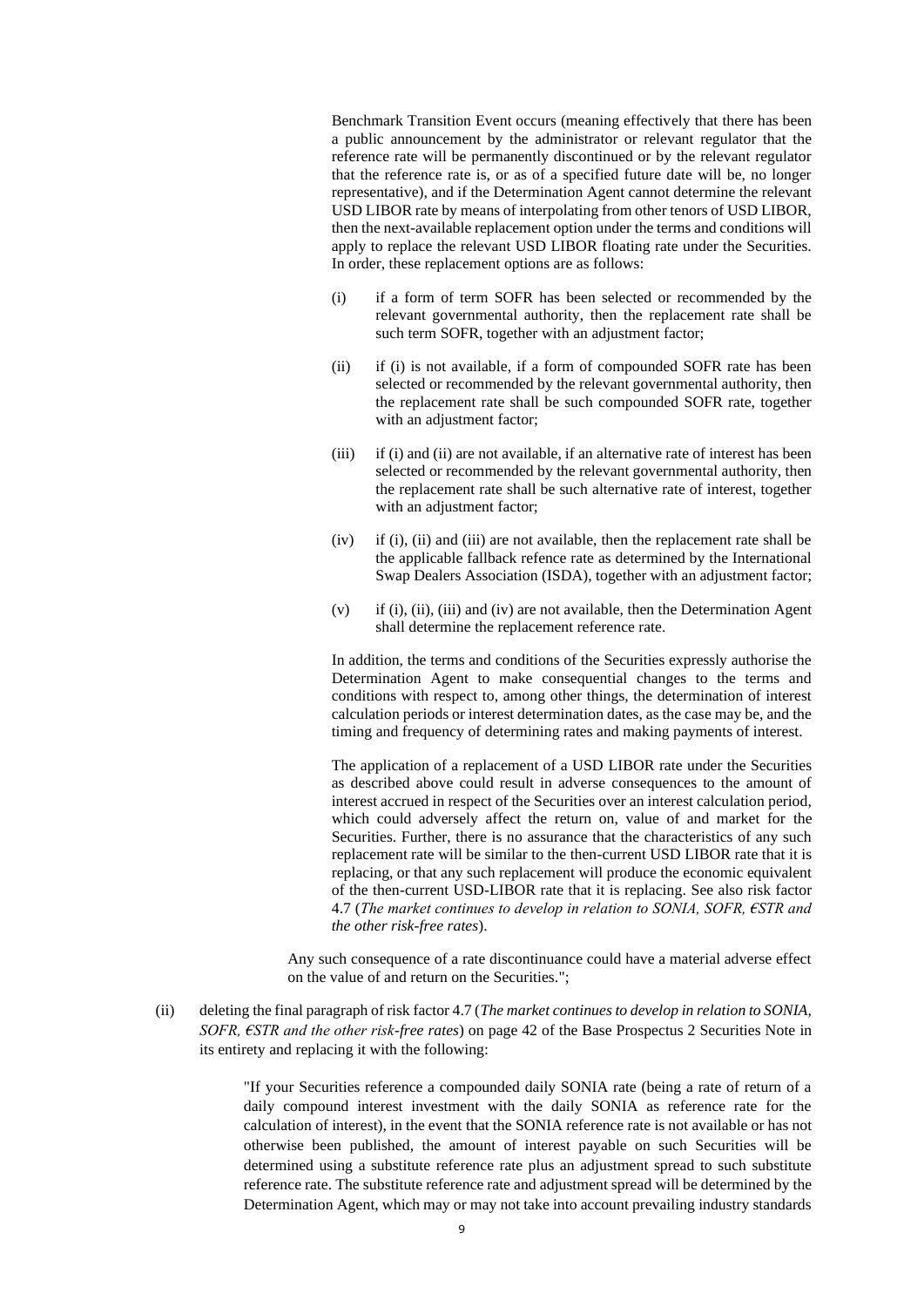in any related market (including, without limitation, the derivatives market and any ISDA fallback rate in respect of the discontinued SONIA reference rate and any corresponding ISDA fallback adjustment applicable to such ISDA fallback rate). If such substitute reference rate and adjustment spread are applied to the Securities, this could result in adverse consequences to the amount of interest payable on such Securities, which could adversely affect the return on, value of and market for such Securities. Further, there is no assurance that the characteristics of any substitute reference rate and adjustment spread will be similar to, or will produce the economic equivalent of, the SONIA reference rate upon which compounded daily SONIA is based.";

- (iii) deleting the risk factor entitled "*The Benchmarks Regulation*" on (i) pages 33 to 34 of the Base Prospectus 1A Securities Note, (ii) pages 50 to 52 of the Base Prospectus 2 Securities Note and (iii) pages 32 to 33 of the Base Prospectus 16 Securities Note, in each case in its entirety and replacing it with the following:
	- (a) In respect of the Base Prospectus 1A Securities Note:

#### "4.10 **The Benchmarks Regulations**

Regulation (EU) 2016/1011 on indices used as benchmarks in financial instruments and financial contracts or to measure the performance of investment funds (the "**EU Benchmarks Regulation**") and the EU Benchmarks Regulation as it forms part of UK domestic law by virtue of the European Union (Withdrawal) Act 2018 (as amended) and regulations made thereunder (the "**UK Benchmarks Regulation**", and together with the EU Benchmarks Regulation, the "**Benchmarks Regulations**") are a key element of the ongoing regulatory reform in, respectively, the European Union and the United Kingdom.

In addition to "critical benchmarks" such as LIBOR and EURIBOR, other interest rates, foreign exchange rates, and indices, including equity, commodity and "proprietary" indices or strategies, will in most cases be within scope of one or both of the Benchmarks Regulations as "benchmarks" where they are used to determine the amount payable under, or the value of, certain financial instruments (including (i) in the case of the EU Benchmarks Regulation, Securities listed on an EU regulated market or an EU multilateral trading facility ("**MTF**") and (ii) in the case of the UK Benchmarks Regulation, Securities listed on a UK recognised investment exchange or a UK MTF), and in a number of other circumstances.

The EU Benchmarks Regulation applies to the contribution of input data to a benchmark, the administration of a benchmark, and the use of a benchmark in the European Union. Amongst other things, the EU Benchmarks Regulation requires EU benchmark administrators to be authorised or registered as such and to comply with extensive requirements relating to benchmark administration. It also prohibits (subject to transitional provisions) certain uses by EU supervised entities of (a) benchmarks provided by EU administrators which are not authorised or registered in accordance with the EU Benchmarks Regulation and (b) benchmarks provided by non-EU administrators where (i) the administrator's regulatory regime has not been determined to be "equivalent" to that of the European Union, (ii) the administrator has not been recognised in accordance with the EU Benchmarks Regulation, and (iii) the benchmark has not been endorsed in accordance with the EU Benchmarks Regulation.

The UK Benchmarks Regulation contains substantially the same provisions as the EU Benchmarks Regulation, but has a narrower geographical scope. The UK Benchmarks Regulation applies to the contribution of input data to a benchmark, the administration of a benchmark, and the use of a benchmark in the United Kingdom. In-scope entities include UK benchmark administrators and UK supervised entities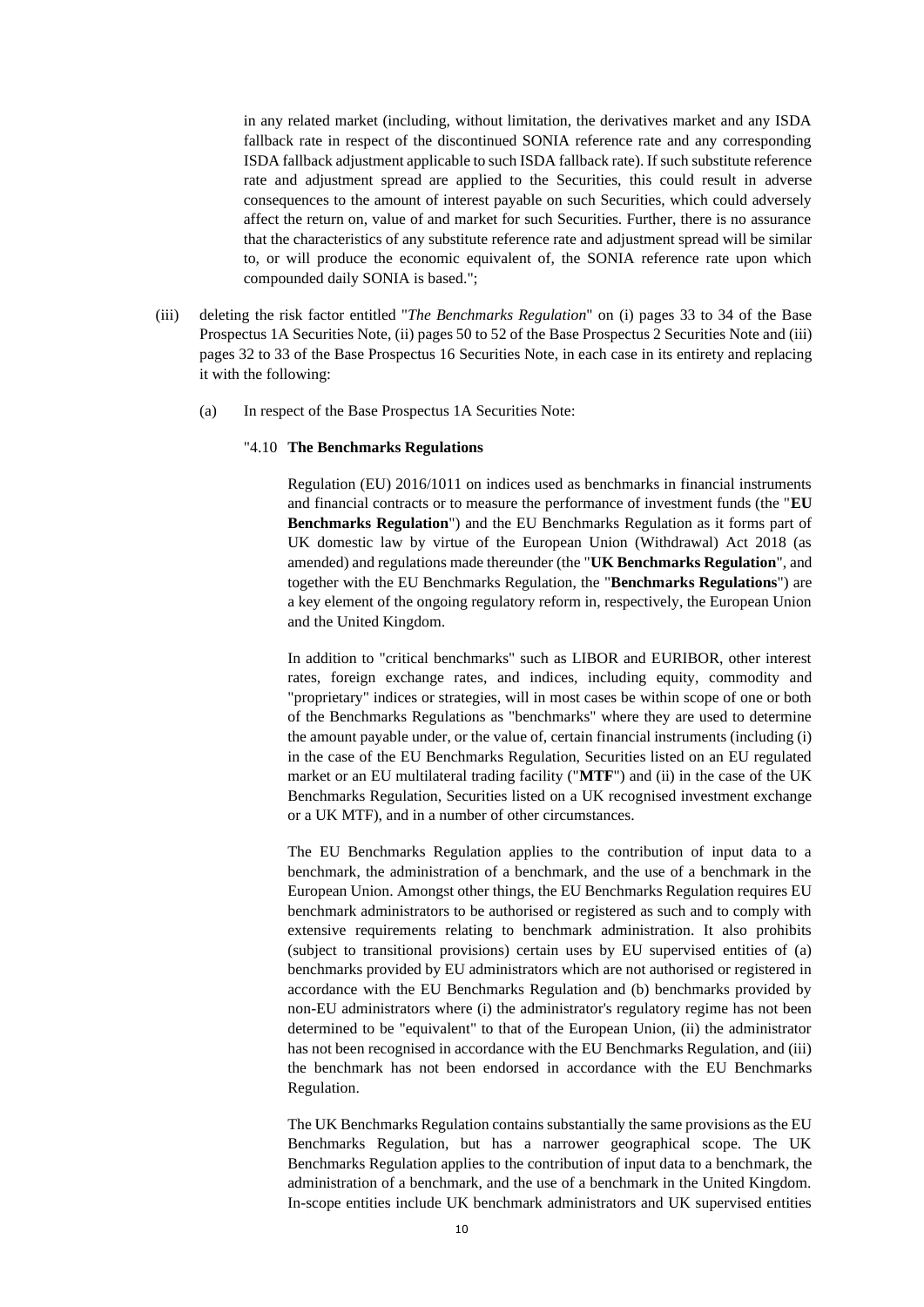(such as the Issuer and each of Barclays Bank PLC and Barclays Capital Securities Limited acting as Determination Agent).

ESMA maintains a public register of EU-approved benchmark administrators and non-EU benchmarks pursuant to the EU Benchmarks Regulation (the "**ESMA Register**"). Benchmarks and benchmark administrators which were approved by the United Kingdom Financial Conduct Authority ("**FCA**") prior to 31 December 2020 were removed from the ESMA Register on 1 January 2021.

From 1 January 2021 onwards, the FCA maintains a separate public register of FCAapproved benchmark administrators and non-UK benchmarks pursuant to the UK Benchmarks Regulation (the "**UK Register**"). The UK Register includes benchmark administrators and benchmarks which were approved by the FCA prior to 31 December 2020.

The EU Benchmarks Regulation and the UK Benchmarks Regulation could have a material adverse impact on the value of and return on Securities linked to a benchmark. For example:

- a rate or index which is a "benchmark" within the meaning of the EU Benchmarks Regulation may not be used in certain ways by an EU supervised entity if (subject to applicable transitional provisions) its administrator does not obtain authorisation or registration from its EU competent authority (or, if a non-EU entity, does not satisfy the "equivalence" conditions and is not "recognised" by an EU supervised entity, pending an equivalence decision, and does not have the relevant benchmark "endorsed" by an EU supervised entity). If the benchmark administrator does not obtain or maintain (as applicable) such authorisation or registration (or, if a non-EU entity, "equivalence" is not available and neither recognition nor endorsement is obtained), then (unless a Pre-nominated Index has been specified in the Final Terms to replace the relevant Underlying Asset) an Additional Disruption Event will occur and the Securities may be redeemed prior to maturity;
- similarly, a rate or index which is a "benchmark" within the meaning of the UK Benchmarks Regulation may not be used in certain ways by a UK supervised entity if (subject to applicable transitional provisions) its administrator does not obtain authorisation or registration from the FCA (or, if a non-UK entity, does not satisfy the "equivalence" conditions and is not "recognised" by a UK supervised entity, pending an equivalence decision, and does not have the relevant benchmark "endorsed" by a UK supervised entity). If the benchmark administrator does not obtain or maintain (as applicable) such authorisation or registration (or, if a non-UK entity, "equivalence" is not available and neither recognition nor endorsement is obtained), then (unless a Pre-nominated Index has been specified in the Final Terms to replace the relevant Underlying Asset) an Additional Disruption Event will occur and the Securities may be redeemed prior to maturity; and
- the methodology or other terms of the benchmark could be changed in order to comply with the requirements of the applicable Benchmarks Regulation, and such changes could reduce or increase the rate or level or affect the volatility of the published rate or level, and (depending on the type of Underlying Asset) could lead to adjustments to the terms of the Securities (including potentially determination by the Determination Agent of the rate or level in its discretion), or if no adjustments are made, the early redemption or cancellation of the Securities if an Additional Disruption Event has occurred.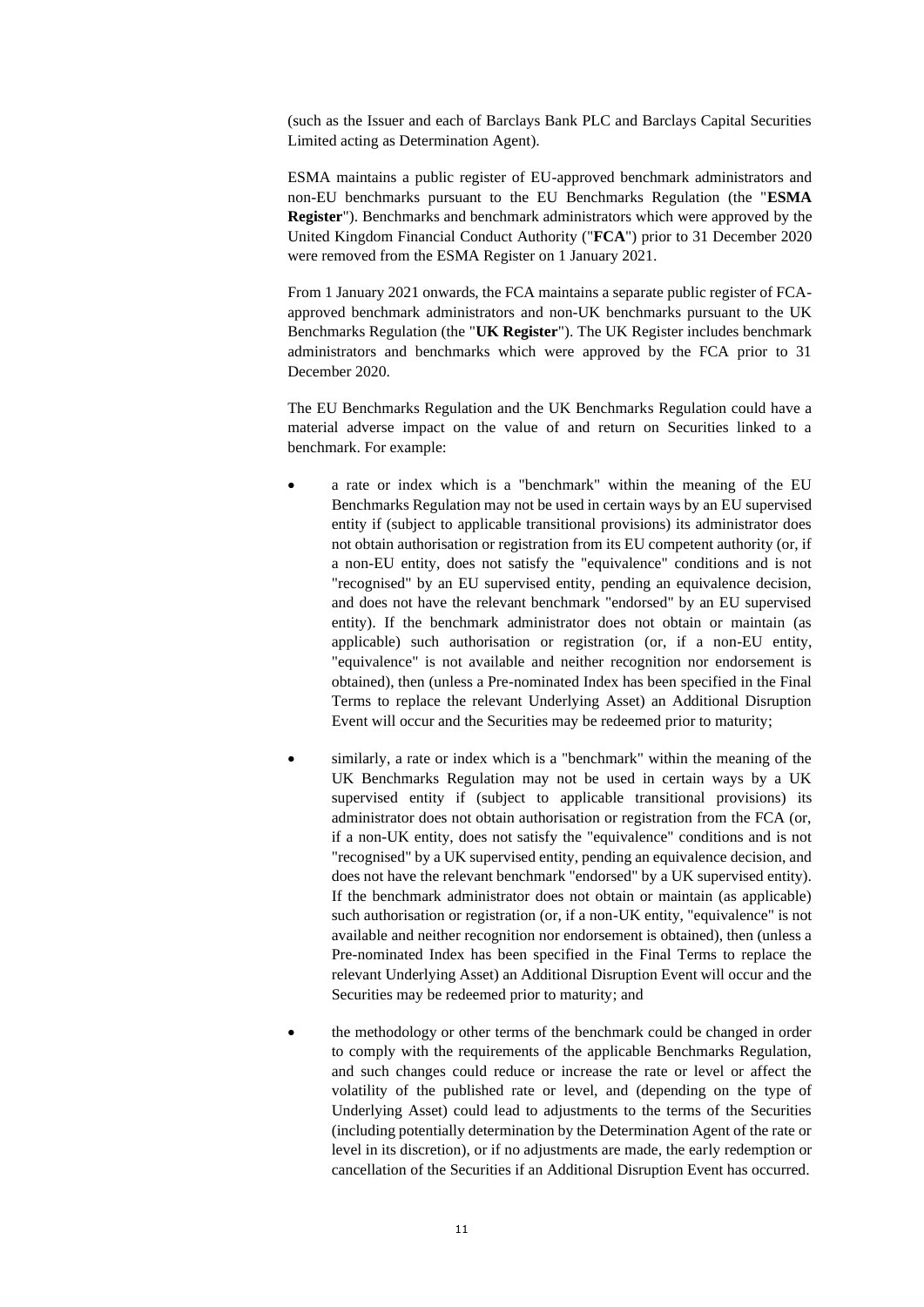See also risk factor 4.12 (*Additional risks in relation to the Benchmarks Regulations and reform*) below.";

(b) In respect of the Base Prospectus 2 Securities Note:

### "4.20 **The Benchmarks Regulations**

Regulation (EU) 2016/1011 on indices used as benchmarks in financial instruments and financial contracts or to measure the performance of investment funds (the "**EU Benchmarks Regulation**") and the EU Benchmarks Regulation as it forms part of UK domestic law by virtue of the European Union (Withdrawal) Act 2018 (as amended) and regulations made thereunder (the "**UK Benchmarks Regulation**", and together with the EU Benchmarks Regulation, the "**Benchmarks Regulations**") are a key element of the ongoing regulatory reform in, respectively, the European Union and the United Kingdom.

In addition to "critical benchmarks" such as LIBOR and EURIBOR, other interest rates, foreign exchange rates, and indices, including equity, commodity and "proprietary" indices or strategies, will in most cases be within scope of one or both of the Benchmarks Regulations as "benchmarks" where they are used to determine the amount payable under, or the value of, certain financial instruments (including (i) in the case of the EU Benchmarks Regulation, Securities listed on an EU regulated market or an EU multilateral trading facility ("**MTF**") and (ii) in the case of the UK Benchmarks Regulation, Securities listed on a UK recognised investment exchange or a UK MTF), and in a number of other circumstances.

The EU Benchmarks Regulation applies to the contribution of input data to a benchmark, the administration of a benchmark, and the use of a benchmark in the European Union. Amongst other things, the EU Benchmarks Regulation requires EU benchmark administrators to be authorised or registered as such and to comply with extensive requirements relating to benchmark administration. It also prohibits (subject to transitional provisions) certain uses by EU supervised entities of (a) benchmarks provided by EU administrators which are not authorised or registered in accordance with the EU Benchmarks Regulation and (b) benchmarks provided by non-EU administrators where (i) the administrator's regulatory regime has not been determined to be "equivalent" to that of the European Union, (ii) the administrator has not been recognised in accordance with the EU Benchmarks Regulation, and (iii) the benchmark has not been endorsed in accordance with the EU Benchmarks Regulation.

The UK Benchmarks Regulation contains substantially the same provisions as the EU Benchmarks Regulation, but has a narrower geographical scope. The UK Benchmarks Regulation applies to the contribution of input data to a benchmark, the administration of a benchmark, and the use of a benchmark in the United Kingdom. In-scope entities include UK benchmark administrators and UK supervised entities (such as the Issuer and each of Barclays Bank PLC and Barclays Capital Securities Limited acting as Determination Agent).

ESMA maintains a public register of EU-approved benchmark administrators and non-EU benchmarks pursuant to the EU Benchmarks Regulation (the "**ESMA Register**"). Benchmarks and benchmark administrators which were approved by the United Kingdom Financial Conduct Authority ("**FCA**") prior to 31 December 2020 were removed from the ESMA Register on 1 January 2021.

From 1 January 2021 onwards, the FCA maintains a separate public register of FCAapproved benchmark administrators and non-UK benchmarks pursuant to the UK Benchmarks Regulation (the "**UK Register**"). The UK Register includes benchmark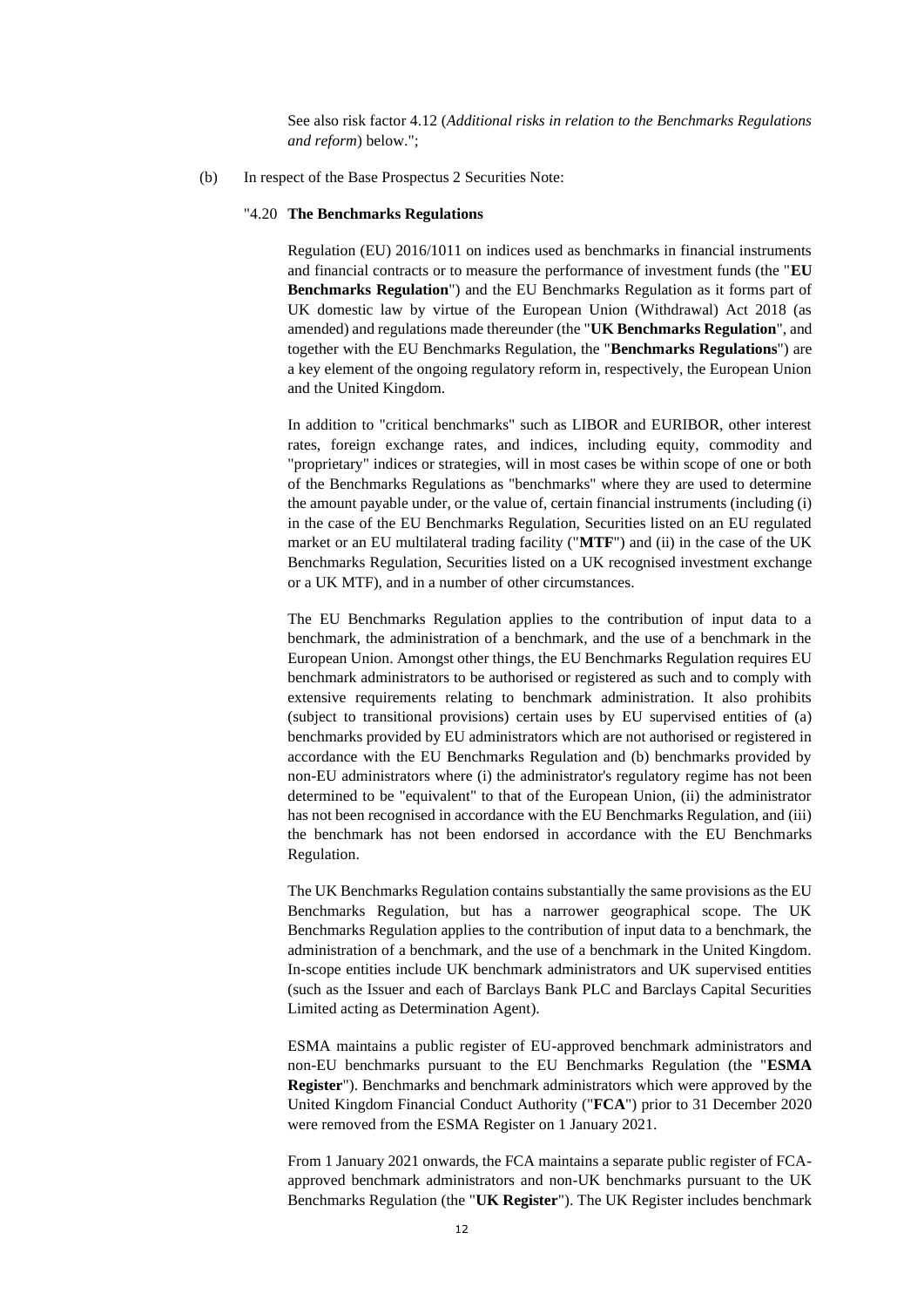administrators and benchmarks which were approved by the FCA prior to 31 December 2020.

The EU Benchmarks Regulation and the UK Benchmarks Regulation could have a material adverse impact on the value of and return on Securities (other than BP 5 Fungible Securities) linked to a benchmark. For example:

- a rate or index which is a "benchmark" within the meaning of the EU Benchmarks Regulation may not be used in certain ways by an EU supervised entity if (subject to applicable transitional provisions) its administrator does not obtain authorisation or registration from its EU competent authority (or, if a non-EU entity, does not satisfy the "equivalence" conditions and is not "recognised" by an EU supervised entity, pending an equivalence decision, and does not have the relevant benchmark "endorsed" by an EU supervised entity). If the benchmark administrator does not obtain or maintain (as applicable) such authorisation or registration (or, if a non-EU entity, "equivalence" is not available and neither recognition nor endorsement is obtained), then (unless a Pre-nominated Index has been specified in the Final Terms to replace the relevant Underlying Asset) an Additional Disruption Event will occur and the Securities may be redeemed prior to maturity;
- similarly, a rate or index which is a "benchmark" within the meaning of the UK Benchmarks Regulation may not be used in certain ways by a UK supervised entity if (subject to applicable transitional provisions) its administrator does not obtain authorisation or registration from the FCA (or, if a non-UK entity, does not satisfy the "equivalence" conditions and is not "recognised" by a UK supervised entity, pending an equivalence decision, and does not have the relevant benchmark "endorsed" by a UK supervised entity). If the benchmark administrator does not obtain or maintain (as applicable) such authorisation or registration (or, if a non-UK entity, "equivalence" is not available and neither recognition nor endorsement is obtained), then (unless a Pre-nominated Index has been specified in the Final Terms to replace the relevant Underlying Asset) an Additional Disruption Event will occur and the Securities may be redeemed prior to maturity; and
- the methodology or other terms of the benchmark could be changed in order to comply with the requirements of the applicable Benchmarks Regulation, and such changes could reduce or increase the rate or level or affect the volatility of the published rate or level, and (depending on the type of Underlying Asset) could lead to adjustments to the terms of the Securities (including potentially determination by the Determination Agent of the rate or level in its discretion), or if no adjustments are made, the early redemption or cancellation of the Securities if an Additional Disruption Event has occurred.

The EU Benchmarks Regulation and the UK Benchmarks Regulation could also have a material adverse impact on the value of and return on BP 5 Fungible Securities linked to Underlying Warrant(s) which are, in turn, linked to a benchmark. For example:

• a rate or index which is a "benchmark" within the meaning of the EU Benchmarks Regulation may not be used in certain ways by an EU supervised entity if (subject to applicable transitional provisions) its administrator does not obtain authorisation or registration from its EU competent authority (or, if a non-EU entity, does not satisfy the "equivalence" conditions and is not "recognised" by an EU supervised entity, pending an equivalence decision, and does not have the relevant benchmark "endorsed" by an EU supervised entity). If the benchmark administrator does not obtain or maintain (as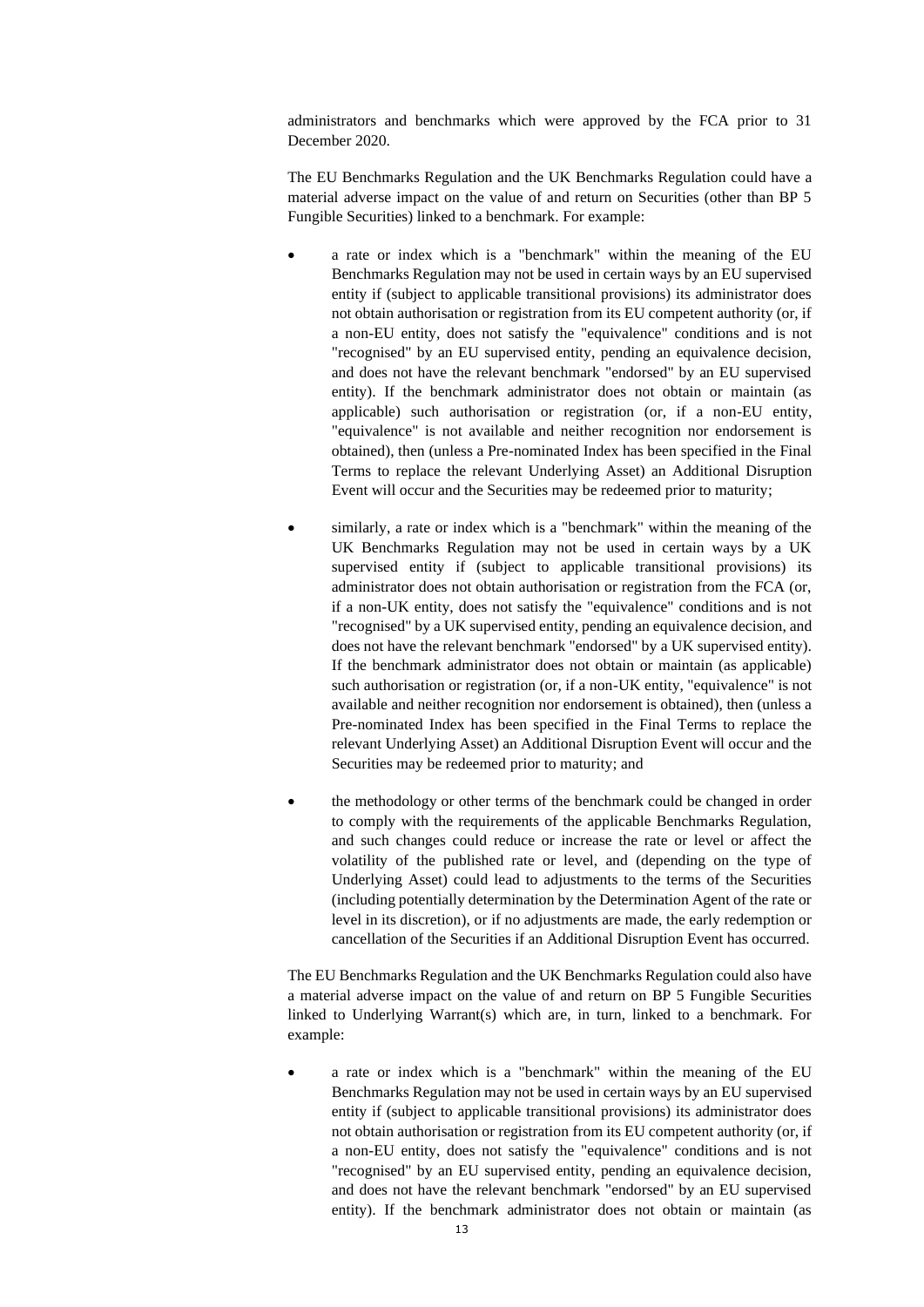applicable) such authorisation or registration (or, if a non-EU entity, "equivalence" is not available and neither recognition nor endorsement is obtained), then (unless a pre-nominated index has been specified in the terms and conditions of the Underlying Warrant(s) to replace the relevant Underlying Warrant Reference Asset) an 'additional disruption event' (as such term is defined in the terms and conditions of the Underlying Warrant(s)) will occur and the Underlying Warrant(s) may be cancelled prior to their scheduled exercise date, which in turn may result in the early redemption of the Securities;

- similarly, a rate or index which is a "benchmark" within the meaning of the UK Benchmarks Regulation may not be used in certain ways by a UK supervised entity if (subject to applicable transitional provisions) its administrator does not obtain authorisation or registration from the FCA (or, if a non-UK entity, does not satisfy the "equivalence" conditions and is not "recognised" by a UK supervised entity, pending an equivalence decision, and does not have the relevant benchmark "endorsed" by a UK supervised entity). If the benchmark administrator does not obtain or maintain (as applicable) such authorisation or registration (or, if a non-UK entity, "equivalence" is not available and neither recognition nor endorsement is obtained), then (unless a pre-nominated index has been specified in the terms and conditions of the Underlying Warrant(s) to replace the relevant Underlying Warrant Reference Asset) an 'additional disruption event' (as such term is defined in the terms and conditions of the Underlying Warrant(s)) will occur and the Underlying Warrant(s) may be cancelled prior to their scheduled exercise date, which in turn may result in the early redemption of the Securities; and
- the methodology or other terms of the benchmark could be changed in order to comply with the requirements of the applicable Benchmarks Regulation, and such changes could reduce or increase the rate or level or affect the volatility of the published rate or level, and (depending on the type of Underlying Warrant Reference Asset) could lead to adjustments to the terms of the Securities (including potentially determination by the Determination Agent of the rate or level in its discretion), or if no adjustments are made, the early redemption of the Securities as if an Additional Disruption Event has occurred.

See also risk factor 4.22 (*Additional risks in relation to the Benchmarks Regulations and reform*) below."; and

(c) In respect of the Base Prospectus 16 Securities Note:

# "4.9 **The Benchmarks Regulations**

Regulation (EU) 2016/1011 on indices used as benchmarks in financial instruments and financial contracts or to measure the performance of investment funds (the "**EU Benchmarks Regulation**") and the EU Benchmarks Regulation as it forms part of UK domestic law by virtue of the European Union (Withdrawal) Act 2018 (as amended) and regulations made thereunder (the "**UK Benchmarks Regulation**", and together with the EU Benchmarks Regulation, the "**Benchmarks Regulations**") are a key element of the ongoing regulatory reform in, respectively, the European Union and the United Kingdom.

In addition to "critical benchmarks" such as LIBOR and EURIBOR, other interest rates, foreign exchange rates, and indices, including equity, commodity and "proprietary" indices or strategies, will in most cases be within scope of one or both of the Benchmarks Regulations as "benchmarks" where they are used to determine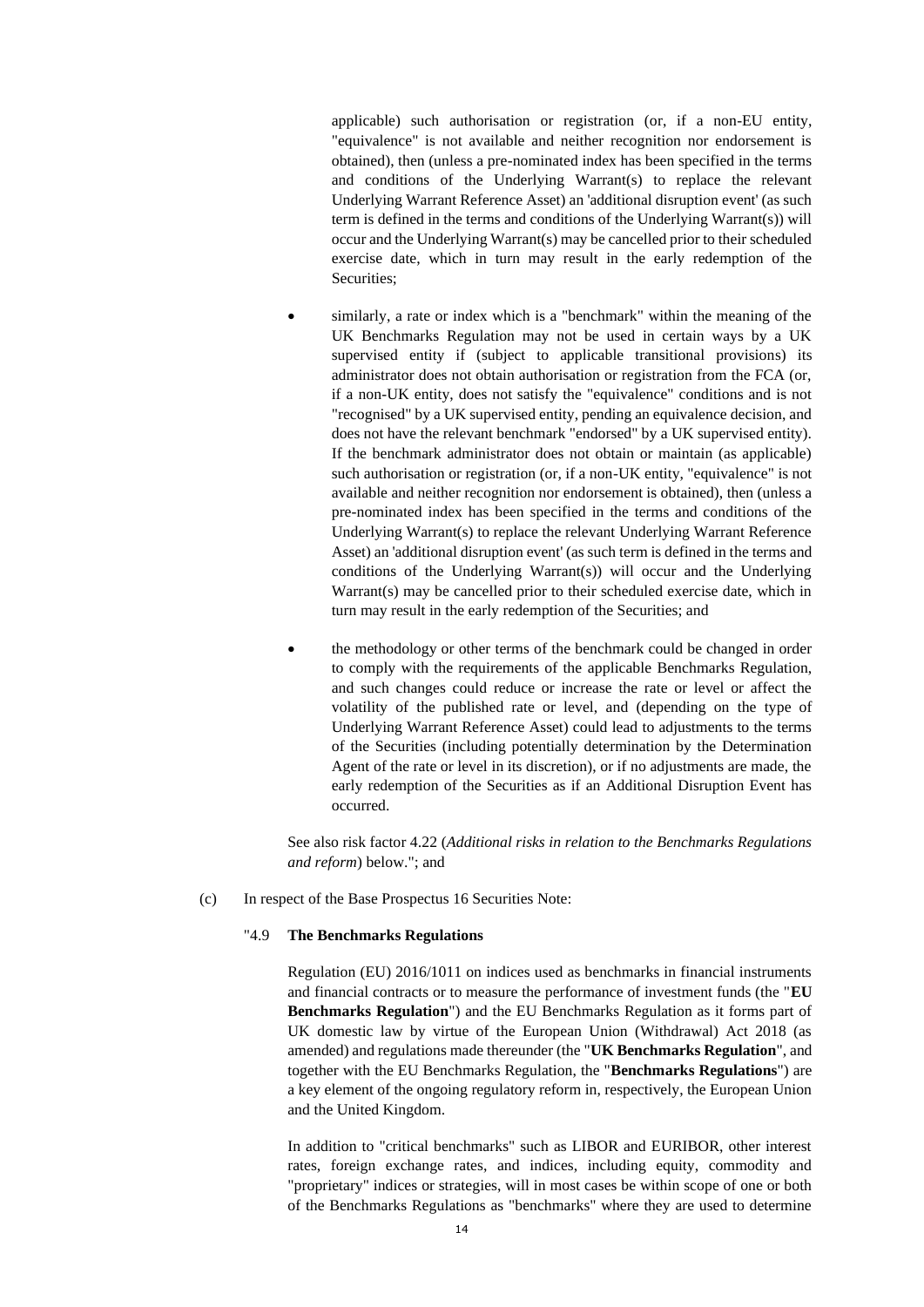the amount payable under, or the value of, certain financial instruments (including (i) in the case of the EU Benchmarks Regulation, Securities listed on an EU regulated market or an EU multilateral trading facility ("**MTF**") and (ii) in the case of the UK Benchmarks Regulation, Securities listed on a UK recognised investment exchange or a UK MTF), and in a number of other circumstances.

The EU Benchmarks Regulation applies to the contribution of input data to a benchmark, the administration of a benchmark, and the use of a benchmark in the European Union. Amongst other things, the EU Benchmarks Regulation requires EU benchmark administrators to be authorised or registered as such and to comply with extensive requirements relating to benchmark administration. It also prohibits (subject to transitional provisions) certain uses by EU supervised entities of (a) benchmarks provided by EU administrators which are not authorised or registered in accordance with the EU Benchmarks Regulation and (b) benchmarks provided by non-EU administrators where (i) the administrator's regulatory regime has not been determined to be "equivalent" to that of the European Union, (ii) the administrator has not been recognised in accordance with the EU Benchmarks Regulation, and (iii) the benchmark has not been endorsed in accordance with the EU Benchmarks Regulation.

The UK Benchmarks Regulation contains substantially the same provisions as the EU Benchmarks Regulation, but has a narrower geographical scope. The UK Benchmarks Regulation applies to the contribution of input data to a benchmark, the administration of a benchmark, and the use of a benchmark in the United Kingdom. In-scope entities include UK benchmark administrators and UK supervised entities (such as the Issuer and each of Barclays Bank PLC and Barclays Capital Securities Limited acting as Determination Agent).

ESMA maintains a public register of EU-approved benchmark administrators and non-EU benchmarks pursuant to the EU Benchmarks Regulation (the "**ESMA Register**"). Benchmarks and benchmark administrators which were approved by the United Kingdom Financial Conduct Authority ("**FCA**") prior to 31 December 2020 were removed from the ESMA Register on 1 January 2021.

From 1 January 2021 onwards, the FCA maintains a separate public register of FCAapproved benchmark administrators and non-UK benchmarks pursuant to the UK Benchmarks Regulation (the "**UK Register**"). The UK Register includes benchmark administrators and benchmarks which were approved by the FCA prior to 31 December 2020.

The EU Benchmarks Regulation and the UK Benchmarks Regulation could have a material adverse impact on the value of and return on Securities linked to a benchmark. For example:

• a rate or index which is a "benchmark" within the meaning of the EU Benchmarks Regulation may not be used in certain ways by an EU supervised entity if (subject to applicable transitional provisions) its administrator does not obtain authorisation or registration from its EU competent authority (or, if a non-EU entity, does not satisfy the "equivalence" conditions and is not "recognised" by an EU supervised entity, pending an equivalence decision, and does not have the relevant benchmark "endorsed" by an EU supervised entity). If the benchmark administrator does not obtain or maintain (as applicable) such authorisation or registration (or, if a non-EU entity, "equivalence" is not available and neither recognition nor endorsement is obtained), then (unless a Pre-nominated Index has been specified in the relevant Preference Share Confirmation to replace the relevant Underlying Preference Share Reference Asset) an Additional Disruption Event (as such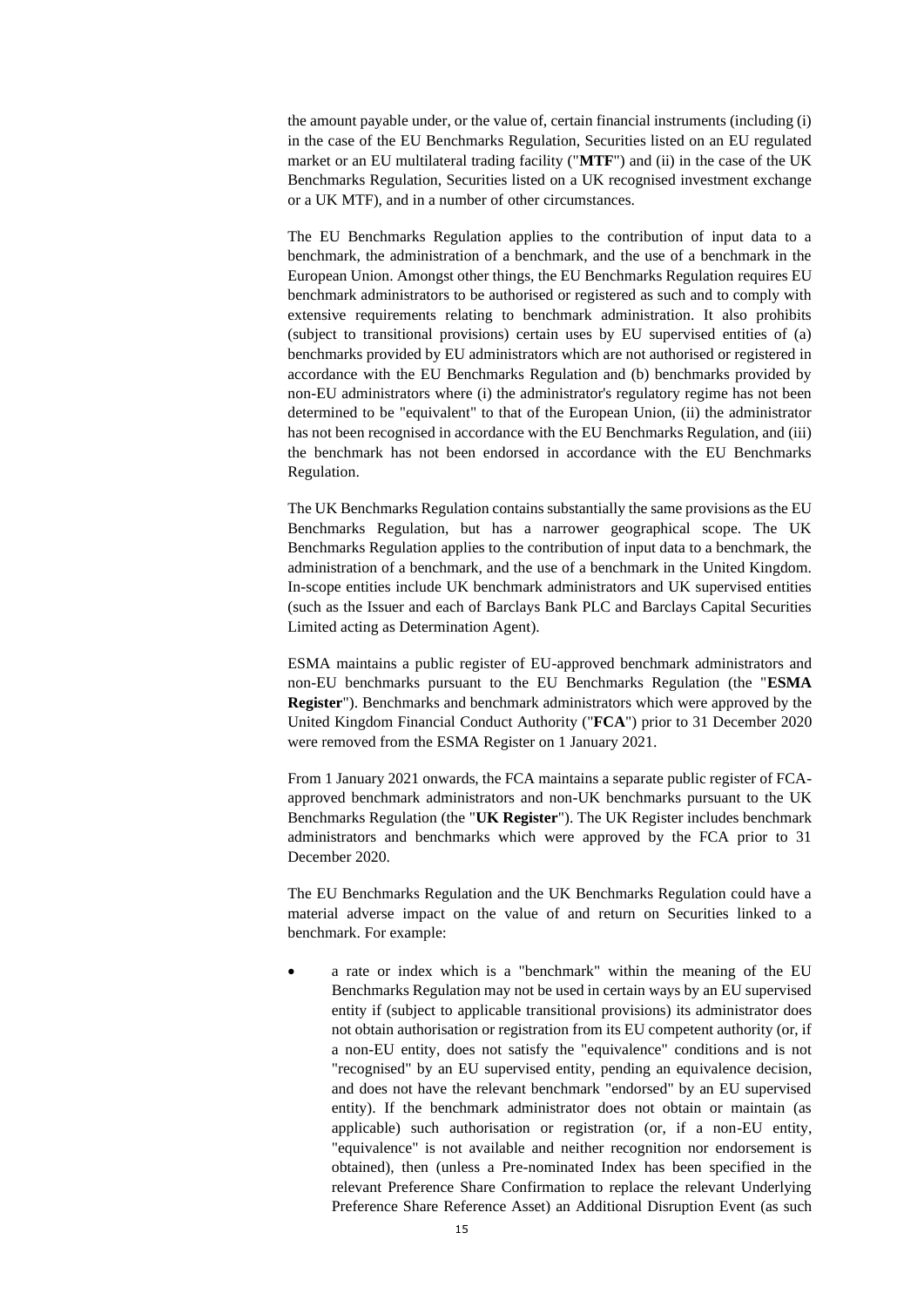term is defined in the terms and conditions of the Underlying Preference Share(s)) will occur and the Underlying Preference Share(s) may be redeemed prior to their scheduled redemption date, which in turn may result in the early redemption of the Securities;

- similarly, a rate or index which is a "benchmark" within the meaning of the UK Benchmarks Regulation may not be used in certain ways by a UK supervised entity if (subject to applicable transitional provisions) its administrator does not obtain authorisation or registration from the FCA (or, if a non-UK entity, does not satisfy the "equivalence" conditions and is not "recognised" by a UK supervised entity, pending an equivalence decision, and does not have the relevant benchmark "endorsed" by a UK supervised entity). If the benchmark administrator does not obtain or maintain (as applicable) such authorisation or registration (or, if a non-UK entity, "equivalence" is not available and neither recognition nor endorsement is obtained), then (unless a Pre-nominated Index has been specified in the relevant Preference Share Confirmation to replace the relevant Underlying Preference Share Reference Asset) an Additional Disruption Event (as such term is defined in the terms and conditions of the Underlying Preference Share(s)) will occur and the Underlying Preference Share(s) may be redeemed prior to their scheduled redemption date, which in turn may result in the early redemption of the Securities; and
- the methodology or other terms of the benchmark could be changed in order to comply with the requirements of the applicable Benchmarks Regulation, and such changes could reduce or increase the rate or level or affect the volatility of the published rate or level, and (depending on the type of Underlying Preference Share Reference Asset) could lead to adjustments to the terms of the Securities, including potentially determination by the Determination Agent of the rate or level in its discretion.";
- (iv) deleting the risk factor entitled "*Discontinuance and replacement of Interbank Offered Rates*" on (i) pages 34 to 36 of the Base Prospectus 1A Securities Note and (ii) pages 52 to 53 of the Base Prospectus 2 Securities Note, in each case in its entirety and replacing it with the following:
	- (a) In respect of the Base Prospectus 1A Securities Note:

#### "4.11 **Discontinuance and replacement of Interbank Offered Rates**

On 27 July 2017, and in subsequent communications, the FCA confirmed that it will no longer persuade or compel banks to submit rates for the calculation of any LIBOR rates after 2021. The announcements indicated that the continuation of LIBOR on the current basis cannot and will not be guaranteed after 2021. On 4 December 2020, the ICE Benchmark Administration ("**IBA**") published a consultation on its intention to cease the publication of (i) all GBP, EUR, CHF and JPY LIBOR settings, and the 1 week and 2-month USD LIBOR settings immediately following the LIBOR publication on 31 December 2021, and (ii) the overnight and 1, 3, 6 and 12-Month USD LIBOR settings immediately following the LIBOR publication on 30 June 2023, subject to any rights of the FCA to compel IBA to continue publication. The FCA has also advised that it plans to consult in the second half of 2021 on its proposed policy approach to the use of proposed new powers to prohibit some or all new use by supervised entities in the UK of a critical benchmark (such as LIBOR currencytenor settings) where a benchmark administrator has confirmed its intention that the benchmark will cease. Accordingly, **you should anticipate that the majority of LIBOR rates are likely to be discontinued by, or soon after, 31 December 2021**. Further, because of the potential for LIBOR settings to cease and/or cease to be able to be used in interest rate swaps following 31 December 2021, there can be no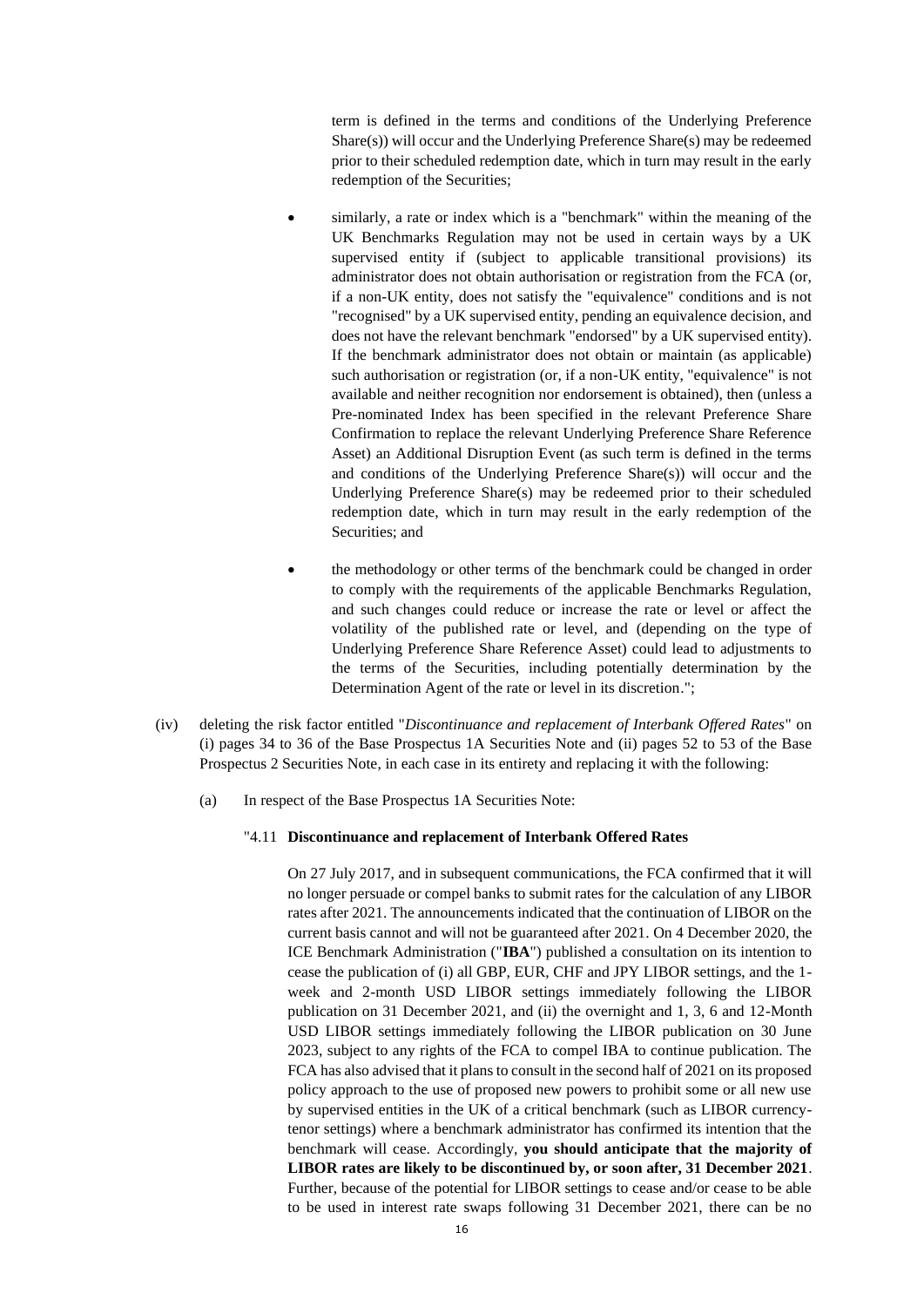certainty or guarantee that those constant maturity swap rate settings in respect of which LIBOR serves as the floating leg for the relevant interest rate swaps will be able to be published after that date or if they are published the methodology and reference rate settings which will be used. Any changes in the methodology could reduce the reference rate and thus have a negative impact on payments of interest under the Securities and on the value of the Securities.

With regard to certain so-called "tough legacy" contracts and instruments (effectively being existing contracts and instruments that do not have appropriate fallback terms and which cannot practicably be amended or transitioned) legislators and regulators in the UK, the EU and the US are considering various proposals to deal with the issue including (in the UK) the potential to change the methodology of the applicable LIBOR rate to create so-called "synthetic LIBOR" or "transition LIBOR" for limited use in tough legacy contracts and instruments and (in the EU and US) legislative remedies to replace the relevant LIBOR in "tough legacy" contracts and instruments though the operation of law. These initiatives are subject to ongoing legislative and regulatory consideration and will only apply to "tough legacy" contracts and instruments (however so defined in the applicable legislation).

Regulatory authorities and central banks are strongly encouraging the transition away from IBORs, such as GBP LIBOR, USD LIBOR and EURIBOR, and have identified risk-free rates to replace such IBORs as primary benchmarks. This includes (amongst others) (i) for GBP LIBOR, SONIA, so that SONIA may be established as the primary sterling interest rate benchmark by the end of 2021, (ii) for USD LIBOR, SOFR to be eventually established as the primary US dollar interest rate benchmark, and (iii) for EONIA and EURIBOR, €STR as the new euro risk-free rate. The reform and eventual replacement of IBORs with risk-free rates may cause the relevant IBOR to perform differently than in the past, to disappear entirely, or have other consequences which cannot be predicted. These risk-free rates have a different methodology and other important differences from the IBORs they will eventually replace. Any of these developments could have a material adverse effect on the value of and return on Securities linked to any such rates.

In summary, as at the date hereof with regard to the potential transition from 'IBORs' to risk-free rates:

- GBP LIBOR: The Working Group on Sterling Risk-Free Rates is mandated by the Bank of England and the FCA to implement a broad based transition to SONIA across sterling bond, loan and derivative markets, so that SONIA is established as the primary sterling interest rate benchmark by the end of 2021. IBA launched GBP SONIA ICE Swap Rate as a benchmark for use by its licensees on 14 December 2020.
- USD LIBOR: On 22 June 2017, the Alternative Reference Rates Committee (the "**ARRC**"), convened by the Board of Governors of the Federal Reserve System and the Federal Reserve Bank of New York, identified SOFR, a broad U.S. treasuries repurchase financing rate published by the Federal Reserve Bank of New York, as the rate that, in the consensus view of the ARRC, represented best practice for use in certain new U.S. dollar derivatives and other financial contracts. SOFR is a broad measure of the cost of borrowing cash overnight collateralised by U.S. treasury securities and has been published by the Federal Reserve Bank of New York since April 2018.
- EURIBOR: EURIBOR has also been reformed such that it is based on a hybrid methodology. On 13 September 2018, the working group on euro risk-free rates recommended €STR as the new risk-free rate and the European Central Bank began publishing €STR from 2 October 2019. In addition, on 21 January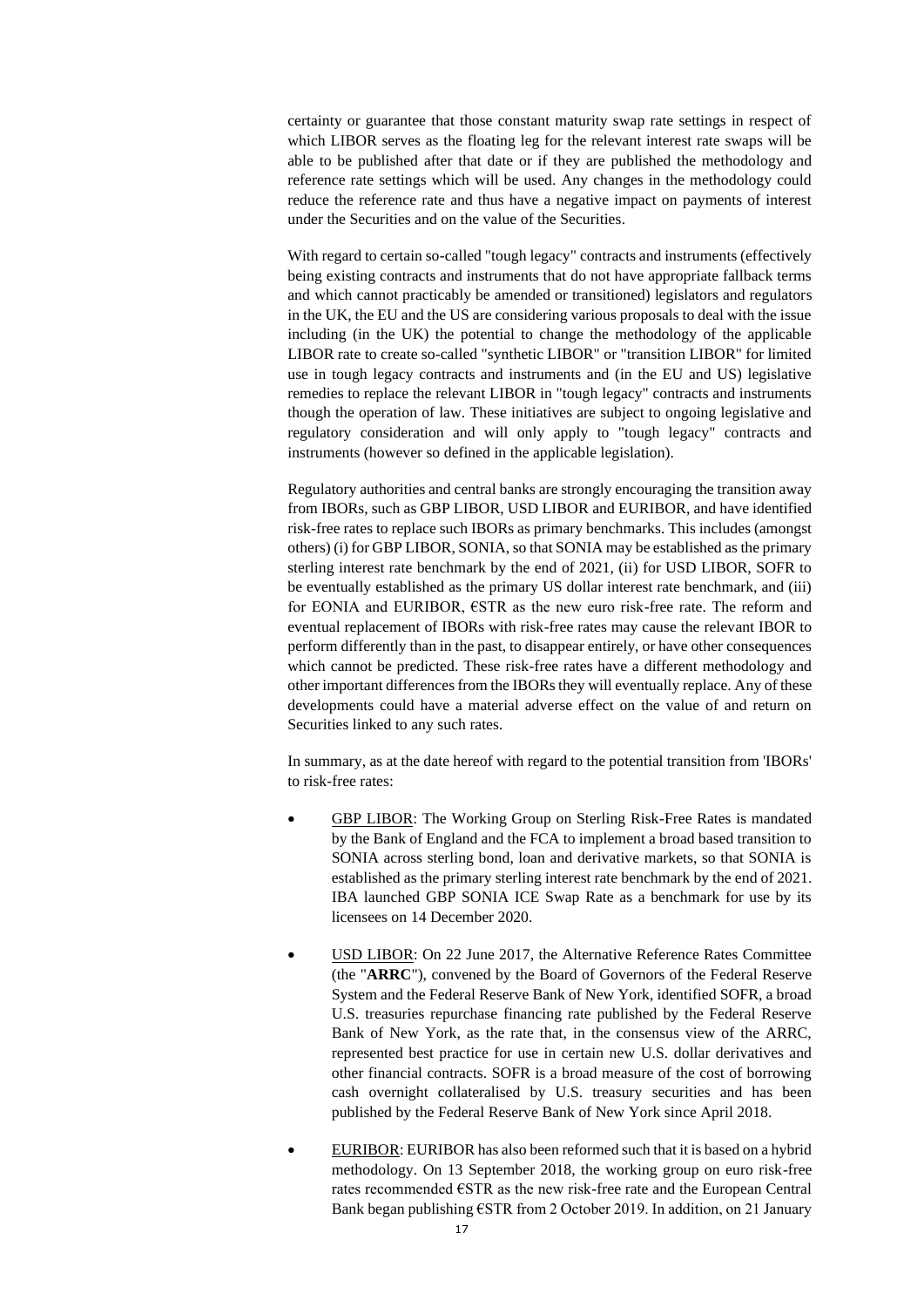2019, the euro risk-free rate working group published a set of guiding principles for fall-back provisions in new euro denominated cash products (including bonds). The guiding principles indicate, among other things, that continuing to reference EURIBOR in relevant contracts may increase the risk to the euro area financial system.

• Other LIBORs: Similar initiatives are currently underway in respect of IBOR rates in various other currencies – e.g. Japanese Yen (TIBOR), Hong Kong Dollar (HIBOR), Swiss franc (CHF LIBOR), Australian dollar (BBSW) and Canadian dollar (CDOR) – to transition over to identified alternative risk-free rates.

The risk-free rates described above have little, if any, historical track record. The level of any such risk-free rate during the term of the Securities may bear little or no relation to the historical actual or historical indicative data. Prior observed patterns, if any, in the behaviour of market variables and their relation to the risk-free rates, such as correlations, may change in the future. Such risk-free rates also have different calculation methodologies and other important differences from the IBORs that they are intended to replace. Market terms for securities linked to such risk-free rates (such as SONIA or SOFR), such as the spread over the rate reflected in interest rate provisions, may evolve over time, and trading prices of such securities may be lower than those of later-issued securities as a result.

Furthermore, as an overnight rate based on a large volume of interbank transactions or as a rate based on transactions secured by central banks' treasury securities, a riskfree rate (such as SONIA or SOFR) does not measure bank-specific credit risk and, as a result, is less likely to correlate with the unsecured short-term funding costs of banks. This may mean that market participants would not consider any such risk-free rate a suitable substitute or successor for all of the purposes for which LIBOR historically has been used (including, without limitation, as a representation of the unsecured short-term funding costs of banks), which may, in turn, lessen market acceptance of such risk-free rate. An established trading market for debt securities linked to the relevant risk-free rate may never develop or may not be very liquid. If the relevant risk-free rate does not prove to be widely used in the capital markets, the trading price of securities linked to risk-free rates may be lower than those of securities linked to rates that are more widely used. You may not be able to sell your Securities at all or may not be able to sell your Securities at prices that will provide you with a yield comparable to similar investments that have a developed secondary market, and may consequently suffer from increased pricing volatility and market risk. See also risk factors 4.6 (*The market continues to develop in relation to SONIA, SOFR, €STR and the other risk-free rates*) above and 4.12 (*Additional risks in relation to Benchmarks Regulation and reform*) below."; and

## (b) In respect of the Base Prospectus 2 Securities Note:

## "4.21 **Discontinuance and replacement of Interbank Offered Rates**

On 27 July 2017, and in subsequent communications, the FCA confirmed that it will no longer persuade or compel banks to submit rates for the calculation of any LIBOR rates after 2021. The announcements indicated that the continuation of LIBOR on the current basis cannot and will not be guaranteed after 2021. On 4 December 2020, the ICE Benchmark Administration ("**IBA**") published a consultation on its intention to cease the publication of (i) all GBP, EUR, CHF and JPY LIBOR settings, and the 1 week and 2-month USD LIBOR settings immediately following the LIBOR publication on 31 December 2021, and (ii) the overnight and 1, 3, 6 and 12-Month USD LIBOR settings immediately following the LIBOR publication on 30 June 2023, subject to any rights of the FCA to compel IBA to continue publication. The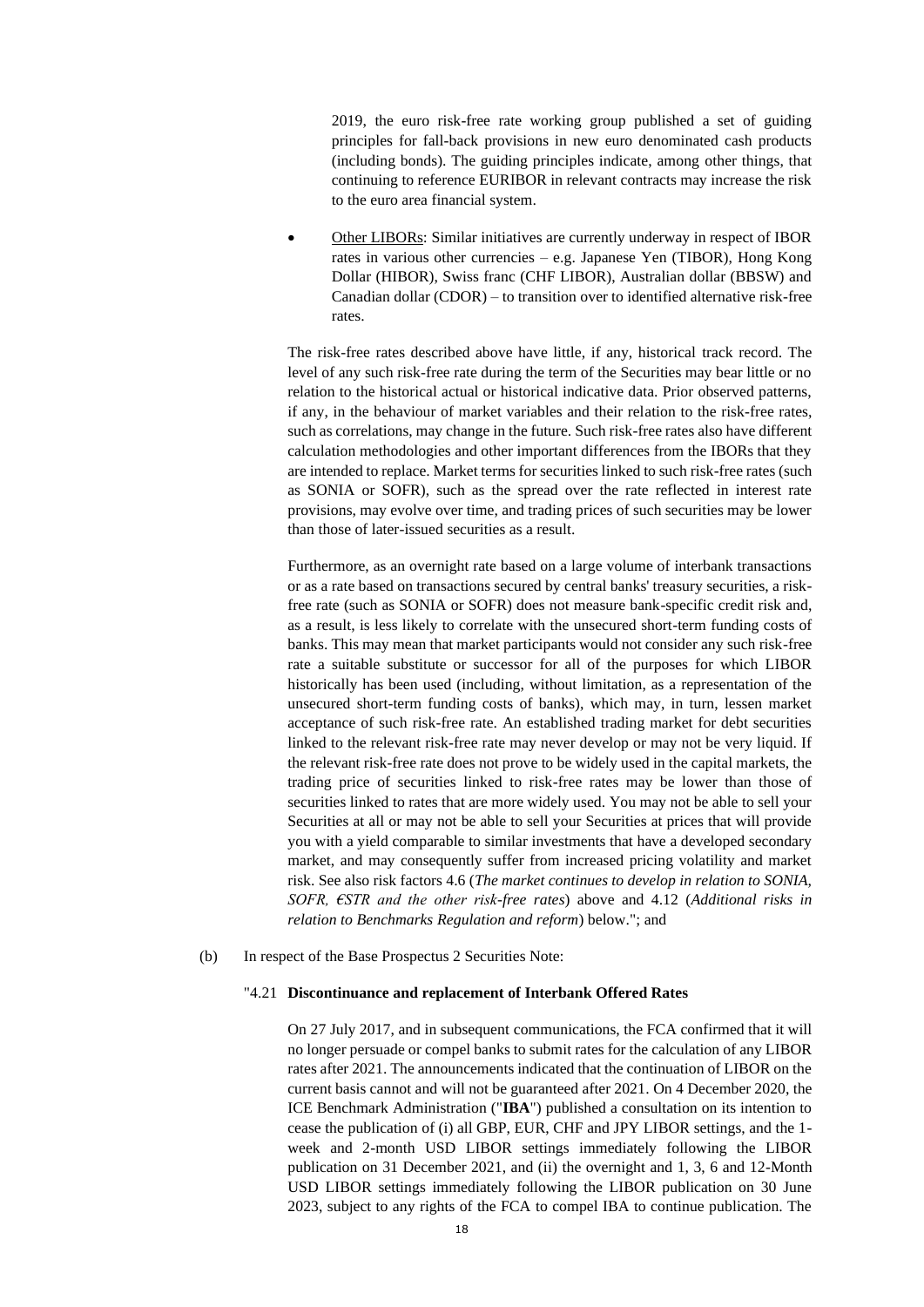FCA has also advised that it plans to consult in the second half of 2021 on its proposed policy approach to the use of proposed new powers to prohibit some or all new use by supervised entities in the UK of a critical benchmark (such as LIBOR currencytenor settings) where a benchmark administrator has confirmed its intention that the benchmark will cease. Accordingly, **you should anticipate that the majority of LIBOR rates are likely to be discontinued by, or soon after, 31 December 2021**. Further, because of the potential for LIBOR settings to cease and/or cease to be able to be used in interest rate swaps following 31 December 2021, there can be no certainty or guarantee that those constant maturity swap rate settings in respect of which LIBOR serves as the floating leg for the relevant interest rate swaps will be able to be published after that date or if they are published the methodology and reference rate settings which will be used. Any changes in the methodology could reduce the reference rate and thus have a negative impact on payments of interest under the Securities and on the value of the Securities.

With regard to certain so-called "tough legacy" contracts and instruments (effectively being existing contracts and instruments that do not have appropriate fallback terms and which cannot practicably be amended or transitioned) legislators and regulators in the UK, the EU and the US are considering various proposals to deal with the issue including (in the UK) the potential to change the methodology of the applicable LIBOR rate to create so-called "synthetic LIBOR" or "transition LIBOR" for limited use in tough legacy contracts and instruments and (in the EU and US) legislative remedies to replace the relevant LIBOR in "tough legacy" contracts and instruments though the operation of law. These initiatives are subject to ongoing legislative and regulatory consideration and will only apply to "tough legacy" contracts and instruments (however so defined in the applicable legislation).

Regulatory authorities and central banks are strongly encouraging the transition away from IBORs, such as GBP LIBOR, USD LIBOR and EURIBOR, and have identified risk-free rates to replace such IBORs as primary benchmarks. This includes (amongst others) (i) for GBP LIBOR, SONIA, so that SONIA may be established as the primary sterling interest rate benchmark by the end of 2021, (ii) for USD LIBOR, SOFR to be eventually established as the primary US dollar interest rate benchmark, and (iii) for EONIA and EURIBOR, €STR as the new euro risk-free rate. The reform and eventual replacement of IBORs with risk-free rates may cause the relevant IBOR to perform differently than in the past, to disappear entirely, or have other consequences which cannot be predicted. These risk-free rates have a different methodology and other important differences from the IBORs they will eventually replace. Any of these developments could have a material adverse effect on the value of and return on Securities linked to any such rates.

In summary, as at the date hereof with regard to the potential transition from 'IBORs' to risk-free rates:

- GBP LIBOR: The Working Group on Sterling Risk-Free Rates is mandated by the Bank of England and the FCA to implement a broad based transition to SONIA across sterling bond, loan and derivative markets, so that SONIA is established as the primary sterling interest rate benchmark by the end of 2021. IBA launched GBP SONIA ICE Swap Rate as a benchmark for use by its licensees on 14 December 2020.
- USD LIBOR: On 22 June 2017, the Alternative Reference Rates Committee (the "**ARRC**"), convened by the Board of Governors of the Federal Reserve System and the Federal Reserve Bank of New York, identified SOFR, a broad U.S. treasuries repurchase financing rate published by the Federal Reserve Bank of New York, as the rate that, in the consensus view of the ARRC, represented best practice for use in certain new U.S. dollar derivatives and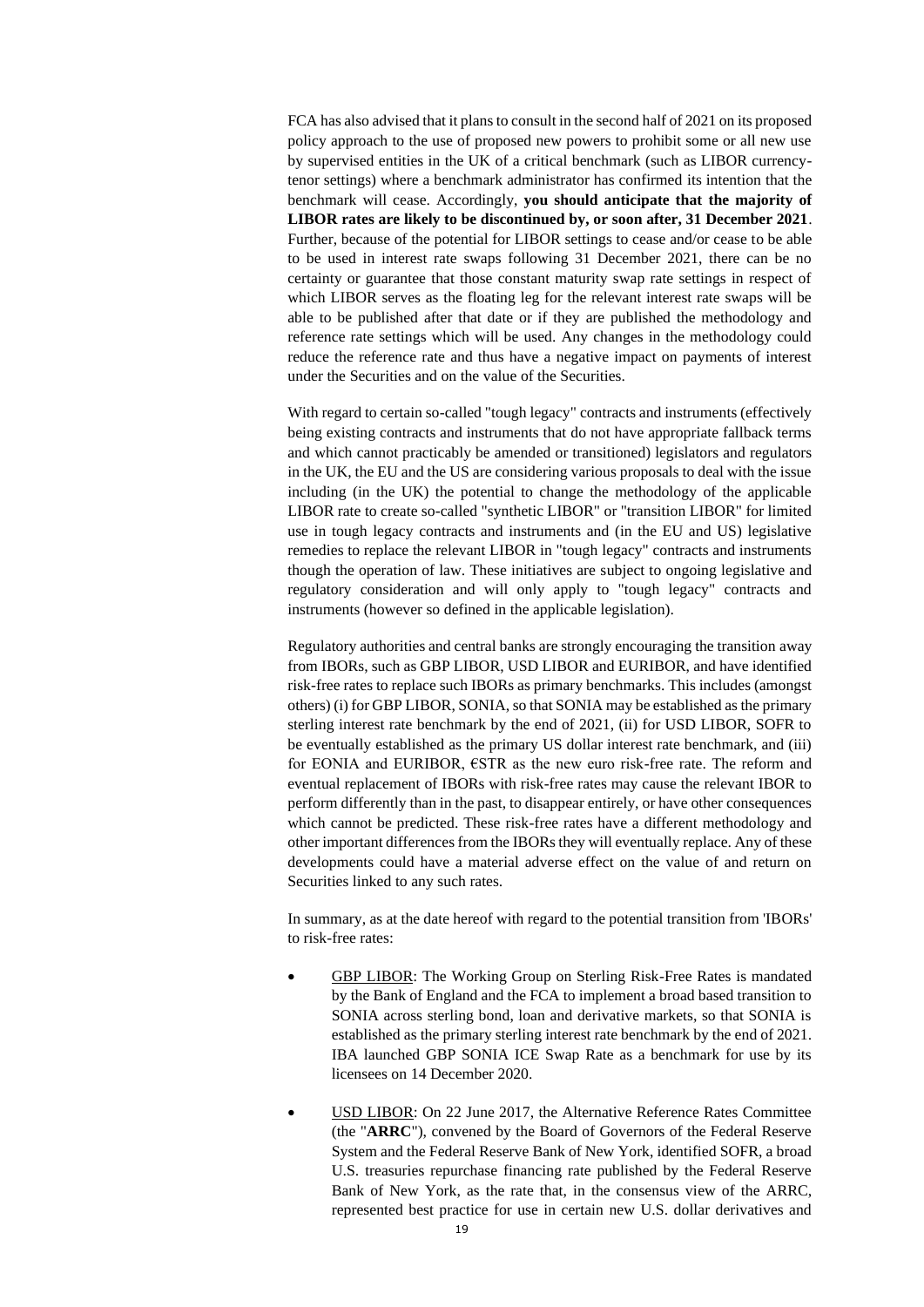other financial contracts. SOFR is a broad measure of the cost of borrowing cash overnight collateralised by U.S. treasury securities and has been published by the Federal Reserve Bank of New York since April 2018.

- EURIBOR: EURIBOR has also been reformed such that it is based on a hybrid methodology. On 13 September 2018, the working group on euro risk-free rates recommended €STR as the new risk-free rate and the European Central Bank began publishing €STR from 2 October 2019. In addition, on 21 January 2019, the euro risk-free rate working group published a set of guiding principles for fall-back provisions in new euro denominated cash products (including bonds). The guiding principles indicate, among other things, that continuing to reference EURIBOR in relevant contracts may increase the risk to the euro area financial system.
- Other LIBORs: Similar initiatives are currently underway in respect of IBOR rates in various other currencies – e.g. Japanese Yen (TIBOR), Hong Kong Dollar (HIBOR), Swiss franc (CHF LIBOR), Australian dollar (BBSW) and Canadian dollar (CDOR) – to transition over to identified alternative risk-free rates.

The risk-free rates described above have little, if any, historical track record. The level of any such risk-free rate during the term of the Securities may bear little or no relation to the historical actual or historical indicative data. Prior observed patterns, if any, in the behaviour of market variables and their relation to the risk-free rates, such as correlations, may change in the future. Such risk-free rates also have different calculation methodologies and other important differences from the IBORs that they are intended to replace. Market terms for securities linked to such risk-free rates (such as SONIA or SOFR), such as the spread over the rate reflected in interest rate provisions, may evolve over time, and trading prices of such securities may be lower than those of later-issued securities as a result.

Furthermore, as an overnight rate based on a large volume of interbank transactions or as a rate based on transactions secured by central banks' treasury securities, a riskfree rate (such as SONIA or SOFR) does not measure bank-specific credit risk and, as a result, is less likely to correlate with the unsecured short-term funding costs of banks. This may mean that market participants would not consider any such risk-free rate a suitable substitute or successor for all of the purposes for which LIBOR historically has been used (including, without limitation, as a representation of the unsecured short-term funding costs of banks), which may, in turn, lessen market acceptance of such risk-free rate. An established trading market for debt securities linked to the relevant risk-free rate may never develop or may not be very liquid. If the relevant risk-free rate does not prove to be widely used in the capital markets, the trading price of securities linked to risk-free rates may be lower than those of securities linked to rates that are more widely used. You may not be able to sell your Securities at all or may not be able to sell your Securities at prices that will provide you with a yield comparable to similar investments that have a developed secondary market, and may consequently suffer from increased pricing volatility and market risk. See also risk factors 4.7 (*The market continues to develop in relation to SONIA, SOFR, €STR and the other risk-free rates*) above and 4.22 (*Additional risks in relation to benchmark regulation and reform*) below."; and

(v) replacing the term "Benchmarks Regulation" in the heading and the last paragraph of (a) risk factor 4.12 (*Additional risks in relation to benchmark regulation and reform*) on pages 36 to 37 of the Base Prospectus 1A Securities Note and (b) risk factor 4.22 (*Additional risks in relation to*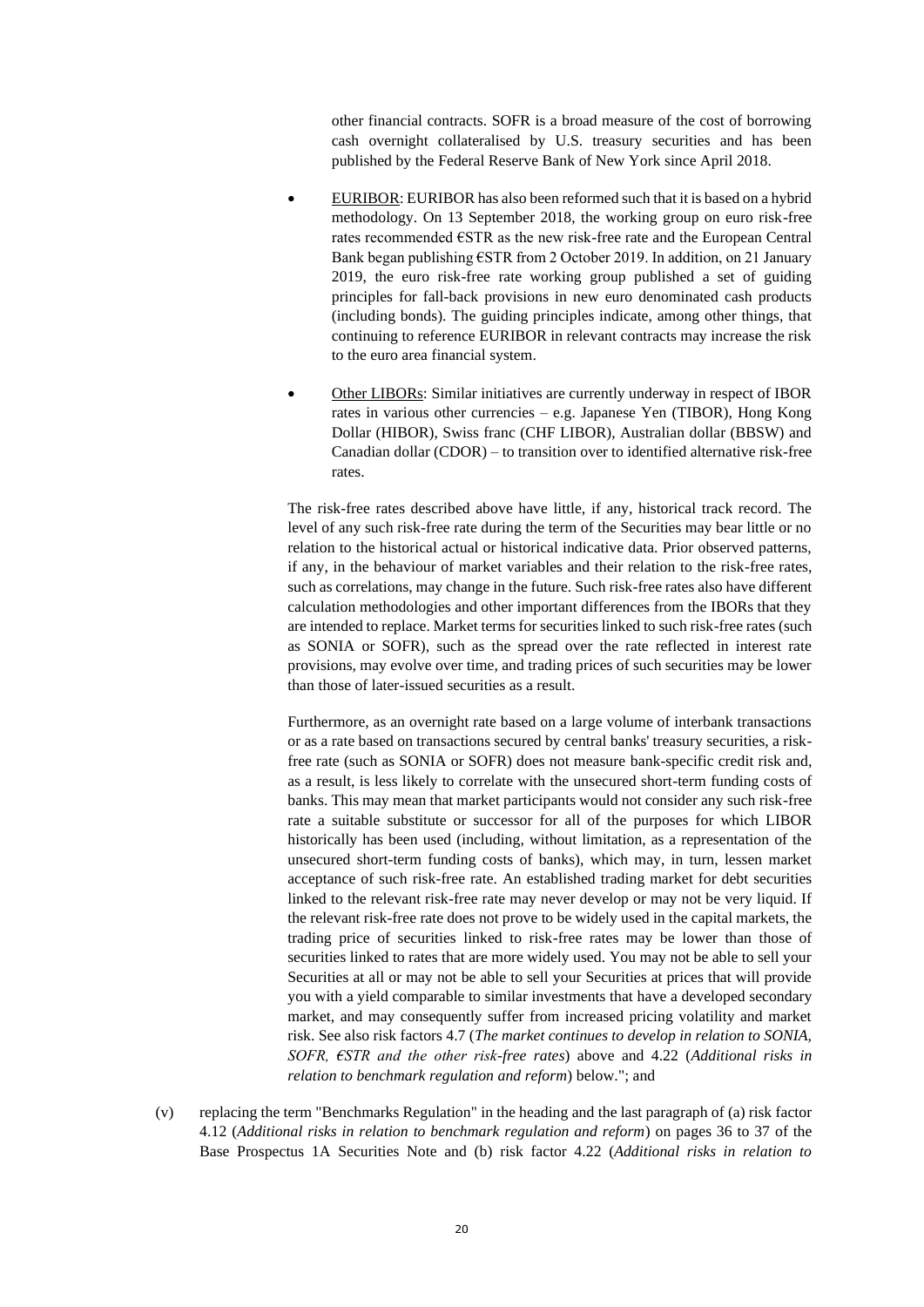*benchmark regulation and reform*) on pages 53 to 54 of the Base Prospectus 2 Securities Note with the term "Benchmarks Regulations".

# **D) Amendments to the section entitled "General Description of the Programme"**

The section entitled "*General Description of the Programme*" on pages 41 to 42 of the Base Prospectus 1A Securities Note shall be updated by deleting the subsection entitled "*Listing*" on page 41 in its entirety and replacing it with the following:

Listing: Securities may (a) be listed and admitted to trading on a UK regulated market for the purposes of Regulation (EU) No 600/2014 as it forms part of UK domestic law by virtue of the EUWA and regulations made thereunder ("**UK MIFIR**"), (b) listed on a market not regulated for such purpose, or (c) not listed on any market, in each case as shall be specified in the relevant Final Terms.

# **E) Amendments to the section entitled "Information Incorporated by Reference"**

The section entitled "*Information Incorporated by Reference*" on (i) pages 43 to 44 of the Base Prospectus 1A Securities Note, (ii) pages 62 to 65 of the Base Prospectus 2 Securities Note and (iii) page 39 of the Base Prospectus 16 Securities Note, in each case shall be amended by replacing the term "the Prospectus Regulation" on the fifth line of the paragraph immediately below the subsection heading "*Information incorporated by reference*" on page (i) 43 of the Base Prospectus 1A Securities Note, (ii) page 63 of the Base Prospectus 2 Securities Note and (iii) page 39 of the Base Prospectus 16 Securities Note, with the term "the UK Prospectus Regulation".

# **F) Amendments to the section entitled "Terms and Conditions of the Securities" of the Base Prospectus 1A Securities Note**

The section entitled "*Terms and Conditions of the Securities*" on pages 95 to 198 of the Base Prospectus 1A Securities Note shall be amended by:

- (i) in respect of General Condition 5.4(d) (*Inflation-Linked Interest - Relevant defined terms*) on page 119 of the Base Prospectus 1A Securities Note, replacing the definition of "Inflation Index Level" and inserting a new definition of "Relevant Screen Page" as follows:
	- "● "**Inflation Index Level**" means the level of the Inflation Index first published or announced for the relevant Reference Month as it appears on the Relevant Screen Page, as determined by the Determination Agent, subject to Section D: INFLATION INDEX DISRUPTION EVENTS of the General Conditions.
	- "Relevant Screen Page" means such screen page as specified in the Final Terms (or the Relevant Screen Page of such other service or services as may be nominated as the information vendor for the purpose of displaying comparable inflation indices in succession thereto) or such other equivalent information vending service as is so specified.";
- (ii) in respect of General Condition 5.9(c) (*Calculation of the Range Accrual Factor – Determination of Accrual Condition*) on page 146 of the Base Prospectus 1A Securities Note, replacing the definition of "Inflation Index Level" and inserting a new definition of "Relevant Screen Page" as follows:
	- "● "**Inflation Index Level**" means the level of the Inflation Index first published or announced for the relevant Range Accrual Reference Month as it appears on the Relevant Screen Page, as determined by the Determination Agent, subject to Section D: INFLATION INDEX DISRUPTION EVENTS of the General Conditions.
	- **"Relevant Screen Page"** means such screen page as specified in the Final Terms (or the Relevant Screen Page of such other service or services as may be nominated as the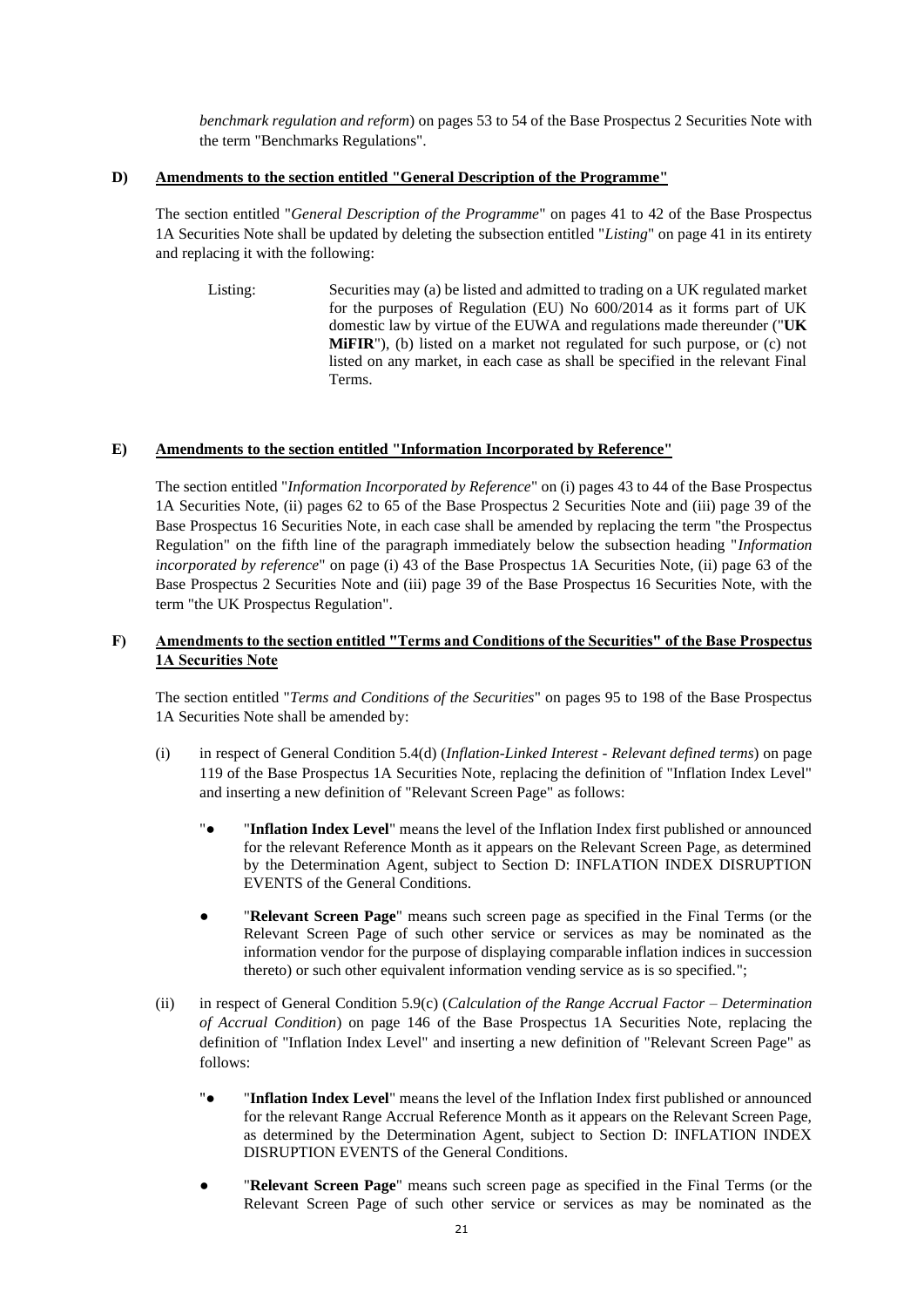information vendor for the purpose of displaying comparable rates or inflation indices in succession thereto) or such other equivalent information vending service as is so specified.";

- (iii) in respect of General Condition 7.2(c) (*Inflation-Linked Redemption – Relevant defined terms*) on page 160 of the Base Prospectus 1A Securities Note, replacing the definition of "Inflation Index Level" and inserting a new definition of "Relevant Screen Page" as follows:
	- "● "**Inflation Index Level**" means the level of the Inflation Index first published or announced for the relevant Reference Month as it appears on the Relevant Screen Page, as determined by the Determination Agent, subject to Section D: INFLATION INDEX DISRUPTION EVENTS of the General Conditions.
	- **"Relevant Screen Page"** means such screen page as specified in the Final Terms (or the Relevant Screen Page of such other service or services as may be nominated as the information vendor for the purpose of displaying comparable inflation indices in succession thereto) or such other equivalent information vending service as is so specified."; and
- (iv) in respect of General Condition 28.1 (*Definitions*) on pages 173 to 198 of the Base Prospectus 1A Securities Note, replacing the definitions of "Benchmarks Regulation" and "Relevant Screen Page" as follows:

#### ""**Benchmarks Regulation**" means:

- (a) Regulation (EU) 2016/1011 of the European Parliament and the Council of 8 June 2016 on indices used as benchmarks in financial instruments and financial contracts or to measure the performance of investment funds and amending directives 2008/48/EC and 2014/17/EU and Regulation (EU) 596/2014 (as amended), including any subsidiary legislation or rules and regulations and associated guidance implemented in the European Union from time to time (the "**EU Benchmarks Regulation**"); or
- (b) Regulation (EU) 2016/1011 of the European Parliament and the Council of 8 June 2016 on indices used as benchmarks in financial instruments and financial contracts or to measure the performance of investment funds and amending directives 2008/48/EC and 2014/17/EU and Regulation (EU) 596/2014 as it forms part of domestic law by virtue of the European Union (Withdrawal) Act 2018, as amended, including any subsidiary legislation or rules and regulations and associated guidance implemented in the United Kingdom from time to time (the "**UK Benchmarks Regulation**"),

as applicable in respect of the Securities.

"**Relevant Screen Page**" has the meaning given to it in General Condition 5.4 (*Inflation-Linked Interest*), General Condition 5.8 (*Determination of a Floating Rate*), General Condition 5.9 (*Calculation of the Range Accrual Factor*) or General Condition 7.2 (*Inflation-Linked Redemption*) (as applicable).".

# **G) Amendments to the section entitled "Terms and Conditions of the Securities" of the Base Prospectus 2 Securities Note**

The section entitled "*Terms and Conditions of the Securities*" on pages 127 to 269 of the Base Prospectus 2 Securities Note shall be amended by:

- (i) amending General Condition 6.2(d)(i) (*Floating Rate Determination*) on pages 144 to 146 of the Base Prospectus 2 Securities Note by:
	- (a) deleting the introductory paragraph of General Condition  $6.2(d)(i)(A)$  on page 144 of the Base Prospectus 2 Securities Note in its entirety and replacing it with the following:
		- "(A) If the Reference Rate is a floating rate other than EONIA, SONIA or SOFR, the relevant Floating Rate of interest will, subject as provided below, be either:";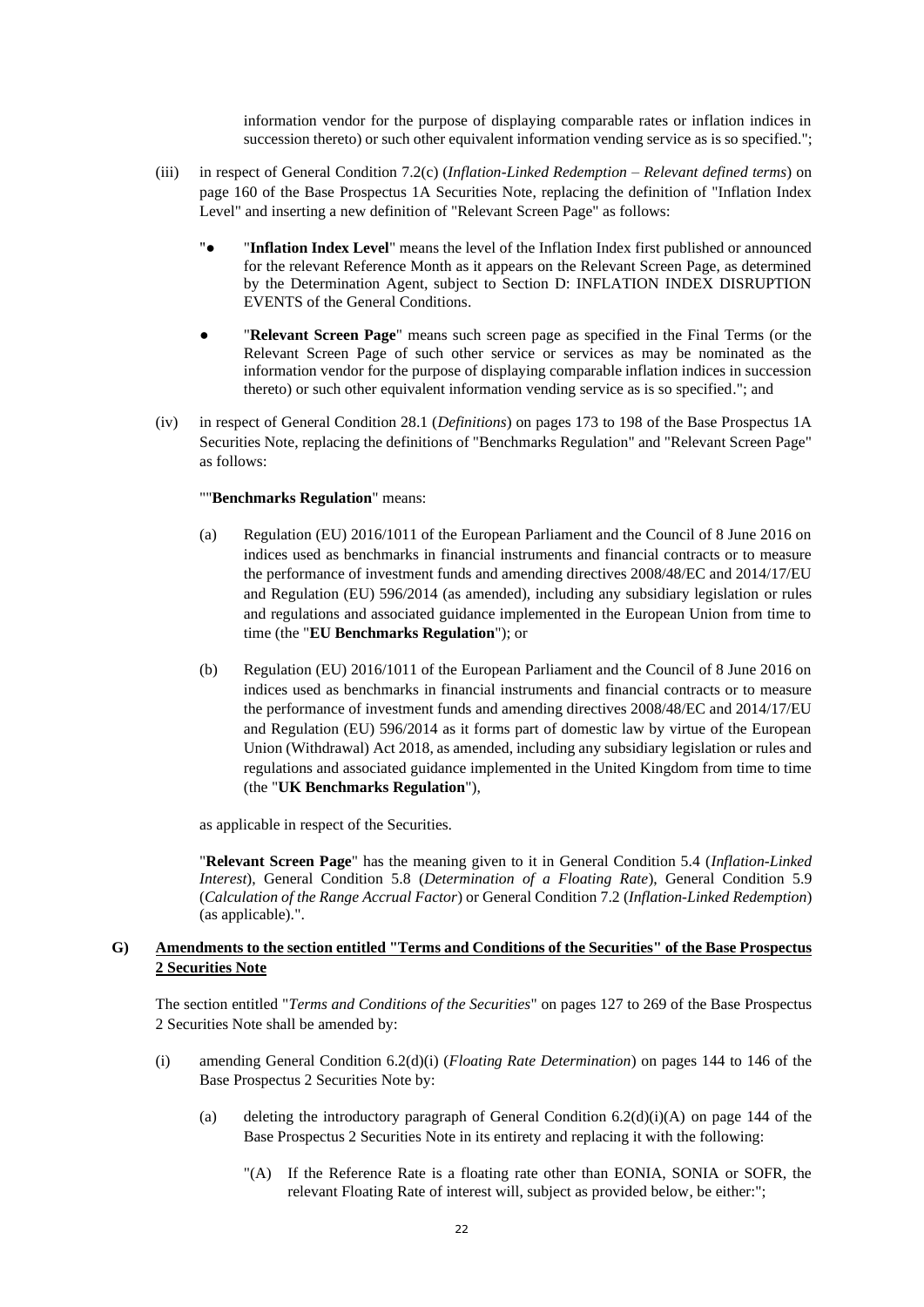- (b) deleting the reference to "'SONIA'" in the introductory paragraph of  $6.2(d)(i)(C)$  on page 145 of the Base Prospectus 2 Securities Note and replacing it with "'SONIA Compound with Lookback'"; and
- (c) inserting the following new General Conditions  $6.2(d)(i)(D)$  and  $6.2(d)(i)(E)$  immediately after General Condition  $6.2(d)(i)(C)$  on page 146 of the Base Prospectus 2 Securities Note as follows:
	- "(D) If the Final Terms specifies 'Reference Rate' to be 'SOFR Compound with Observation Period Shift', the relevant Floating Rate of interest will be the rate of return of a daily compound interest investment (with the daily secured overnight financing rate as reference rate for the calculation of interest) over the SOFR Observation Period corresponding to the relevant Interest Calculation Period and which will be calculated by the Determination Agent on the Interest Determination Date, as follows, and the resulting percentage will be rounded, if necessary, to the nearest one hundred-thousandth of a percentage point, with 0.000005 being rounded upwards:

$$
\left[\prod_{i=1}^{d_0} \left(1 + \frac{\text{SOFR}_i \times n_i}{360}\right) - 1\right] \times \frac{360}{d}
$$

where:

"**d**" is the number of calendar days in the SOFR Observation Period corresponding to the relevant Interest Calculation Period;

"**do**" means in respect of the relevant Interest Calculation Period, the number of U.S. Government Securities Business Days in the SOFR Observation Period corresponding to the relevant Interest Calculation Period;

"**i**" means in respect of the relevant Interest Calculation Period, a series of whole numbers from one to d<sub>o</sub>, each representing a relevant U.S. Government Securities Business Day in chronological order from, and including, the first U.S. Government Securities Business Day in the SOFR Observation Period corresponding to the relevant Interest Calculation Period to, and including, the last U.S. Government Securities Business Day in the SOFR Observation Period;

"**ni**" means in respect of any U.S. Government Securities Business Day "i" in the SOFR Observation Period corresponding to the relevant Interest Calculation Period, the number of calendar days in that SOFR Observation Period from, and including, such U.S. Government Securities Business Day "i" to but excluding the following U.S. Government Securities Business Day "i+1";

"**Observation Shift Days**" means the number of U.S. Government Securities Business Days specified in the Final Terms;

"**SOFR Observation Period**" means, with respect to a relevant Interest Calculation Period, the period from, and including, the day falling the number of Observation Shift Days preceding the first day in the relevant Interest Calculation Period to, but excluding, the day falling the number of Observation Shift Days preceding the Interest Period End Date for the relevant Interest Calculation Period; and

"**SOFRi**" means, in respect of any U.S. Government Securities Business Day "i" falling in the SOFR Observation Period corresponding to the relevant Interest Calculation Period, the SOFR in respect of such U.S. Government Securities Business Day "i".

(E) If the Final Terms specifies 'Reference Rate' to be 'SOFR Compound with Lookback', the relevant Floating Rate of interest will be the rate of return of a daily compound interest investment (with the daily secured overnight financing rate as reference rate for the calculation of interest) which will be calculated by the Determination Agent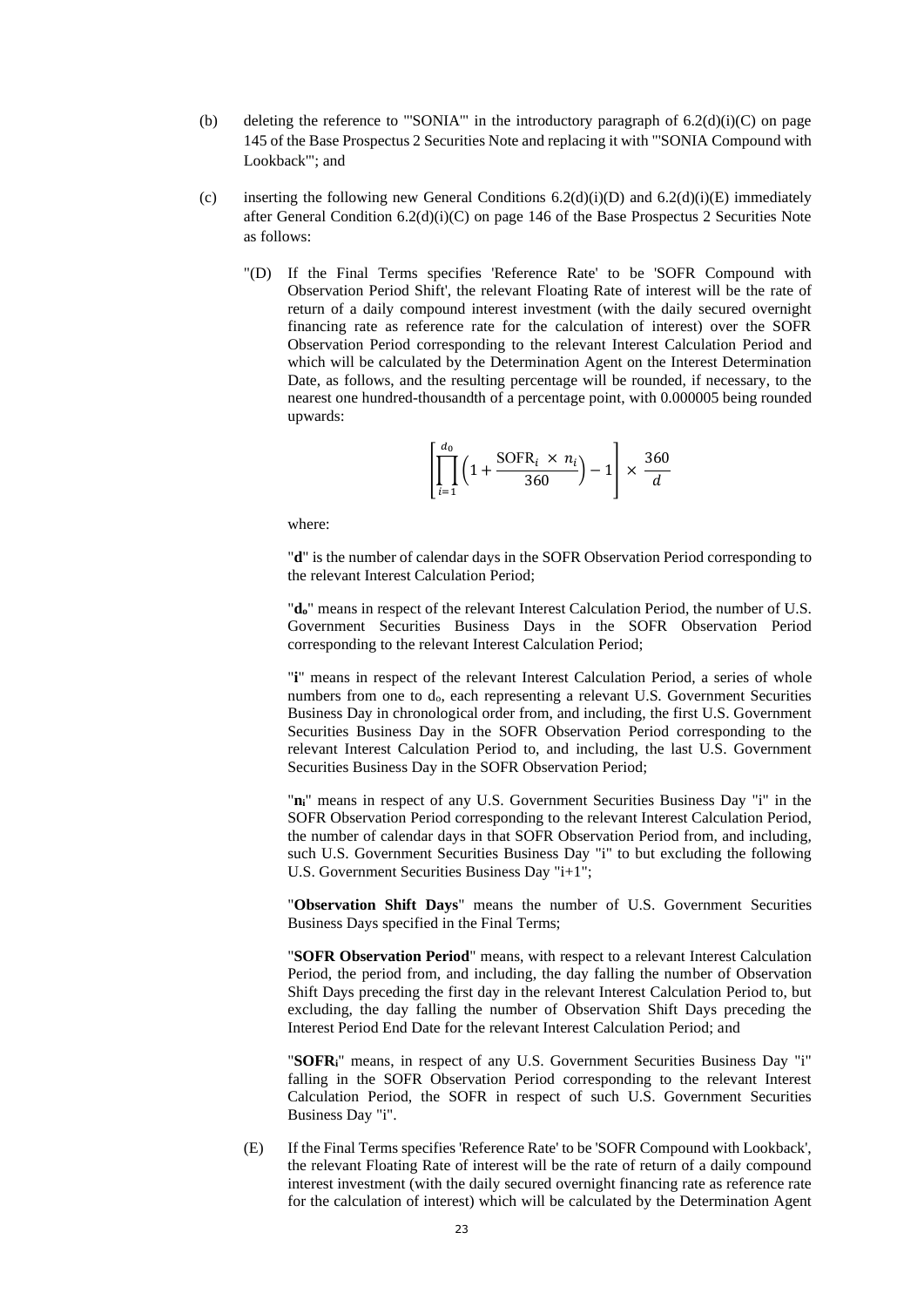on the Interest Determination Date, as follows, and the resulting percentage will be rounded, if necessary, to the nearest one hundred-thousandth of a percentage point, with 0.000005 being rounded upwards:

$$
\left[\prod_{i=1}^{d_0} \left(1 + \frac{\text{SOFR}_{i-pUSBD} \times n_i}{360}\right) - 1\right] \times \frac{360}{d}
$$

where:

"**d**" is the number of calendar days in the relevant Interest Calculation Period;

"**do**" means in respect of the relevant Interest Calculation Period, the number of U.S. Government Securities Business Days in the relevant Interest Calculation Period;

"**i**" means in respect of the relevant Interest Calculation Period, a series of whole numbers from one to do, each representing a relevant U.S. Government Securities Business Day in chronological order from, and including, the first U.S. Government Securities Business Day in the relevant Interest Calculation Period to, and including, the last U.S. Government Securities Business Day in the relevant Interest Calculation Period;

"**ni**" means in respect of any U.S. Government Securities Business Day "i", the number of calendar days from, and including, such U.S. Government Securities on Business Day "i" to but excluding the earlier of (a) the next U.S. Government Securities Business Day and (b) the last day of the relevant Interest Calculation Period on which the SOFR reference rate is SOFRi-pUSBD;

"**p**" means, in respect of the relevant Interest Calculation Period, the number of U.S. Government Securities Business Days specified in the Final Terms, being the length of the look-back period immediately preceding a U.S. Government Securities Business Day "i" falling in such relevant Interest Calculation Period on which the SOFR reference rate is to be determined. For the avoidance of doubt, if "p" is specified in the Final Terms to be zero, there shall be no look-back period in respect of any U.S. Government Securities Business Day "i"; and

"**SOFRi-pUSBD**" means, in respect of any U.S. Government Securities Business Day falling in the relevant Interest Calculation Period, the SOFR reference rate for the U.S. Government Securities Business Day falling "p" U.S. Government Securities Business Days prior to the relevant U.S. Government Securities Business Day "i".";

- (ii) amending General Condition 6.2(d)(iv) (*Floating Rate Disruption*) on pages 146 to 148 of the Base Prospectus 2 Securities Note by:
	- (a) deleting the introductory paragraph of such General Condition 6.2(d)(iv) (*Floating Rate Disruption*) on pages 146 to 147 of the Base Prospectus 2 Securities Note in its entirety and replacing it with the following:

"With respect to the determination of a Floating Rate of interest in accordance with (i) or (ii) above, as applicable, and unless a Benchmark Transition Event (as defined below) has occurred, in which case General Condition 6.2(d)(v) (*Benchmark Transition Event*) shall apply, if:

- (1) on any Interest Determination Date, the Relevant Screen Page for the Reference Rate (or EONIAi, SONIAi-pLBD, SOFR<sup>i</sup> or SOFRi-pUSBD) is not available, or (in the case of General Condition  $6.2(d)(i)(A)(1)$  above) no such offered quotation appears on the Relevant Screen Page or (in the case of General Condition  $6.2(d)(i)(A)(2)$  above) fewer than three such offered quotations appear on the Relevant Screen Page, in each case as of the Relevant Screen Time;
- (2) on any TARGET Business Day pursuant to General Condition  $6.2(d)(i)(B)$  above EONIA<sup>i</sup> is not available on the Relevant Screen Page;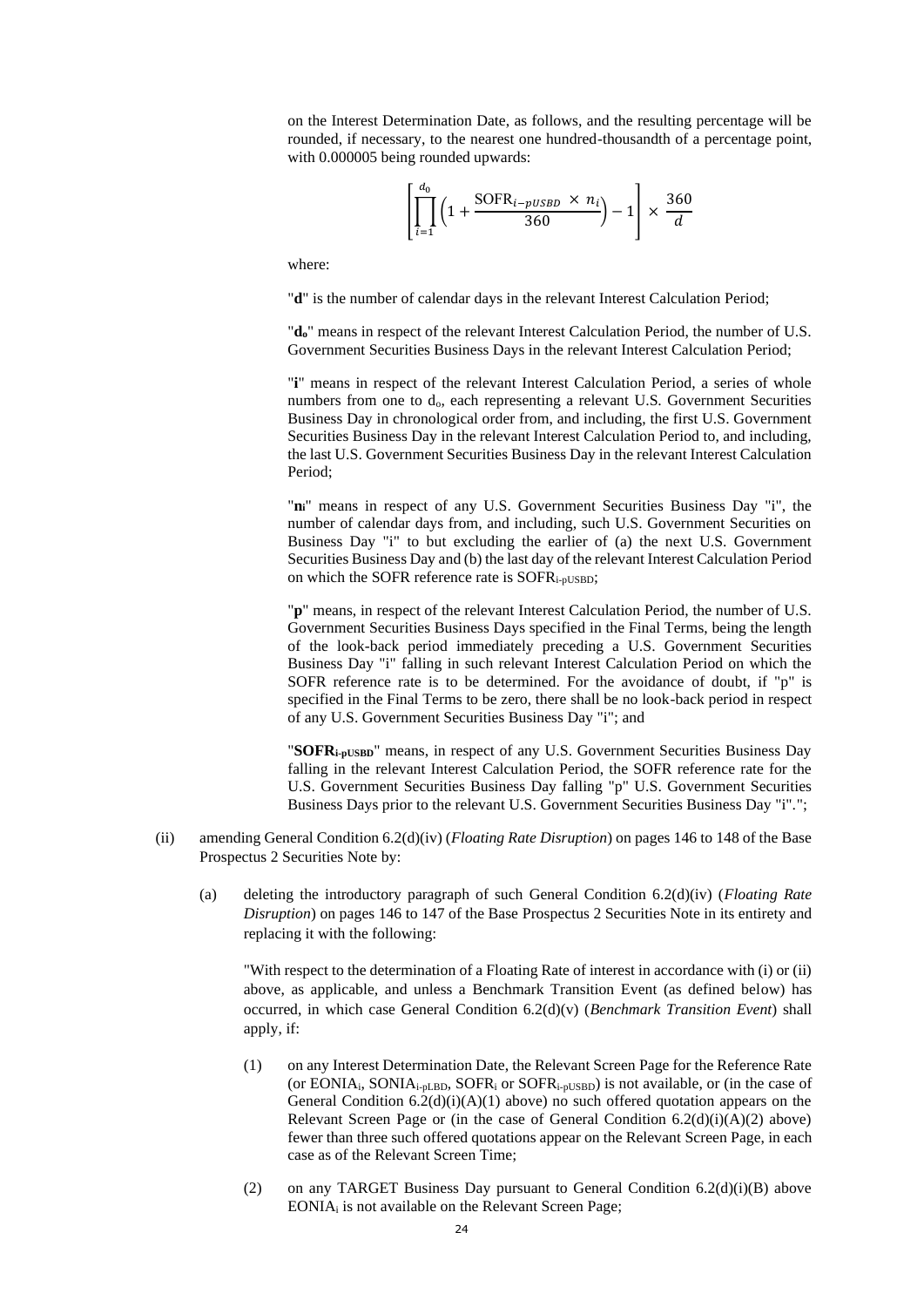- (3) on any London Business Day pursuant to General Condition  $6.2(d)(i)(C)$  above SONIAi-pLBD is not available on the Relevant Screen Page;
- (4) on any U.S. Government Securities Business Day pursuant to General Condition  $6.2(d)(i)(D)$  above SOFR<sub>i</sub> is not available on the Relevant Screen Page; or
- (5) on any U.S. Government Securities Business Day pursuant to General Condition  $6.2(d)(i)(E)$  above SOFR<sub>i-pUSBD</sub> is not available on the Relevant Screen Page

(such Reference Rate, a "**Disrupted Reference Rate**" and each such event, a "**Floating Rate Disruption**"), the Determination Agent shall determine the Floating Rate of interest in respect of such Interest Determination Date (or EONIAi, in respect of the relevant TARGET Business Day, or SONIA<sub>i-pLBD</sub>, in respect of the relevant London Business Day, or SOFR<sub>i</sub> or SOFRi-pUSBD in respect of the relevant U.S. Government Securities Business Day, as applicable) in accordance with the following methodologies, as applicable depending on the Designated Maturity of the relevant Reference Rate or whether the Disrupted Reference Rate is EONIA, SONIA or SOFR, as the case may be:";

- (b) deleting the reference to "Relevant Time" on the fifth line of General Condition  $6.2(d)(iv)(B)(1)$  on page 147 of the Base Prospectus 2 Securities Note and replacing it with "Relevant Screen Time"; and
- (c) inserting the following new General Conditions  $6.2(d)(iv)(E)$  and  $6.2(d)(iv)(F)$  immediately after General Condition 6.2(d)(iv)(D) on page 148 of the Base Prospectus 2 Securities Note as follows:
	- "(E) If the Disrupted Reference Rate is SOFRi:
		- (1) SOFR<sup>i</sup> in respect of the relevant U.S. Government Securities Business Day "i" shall be determined by the Determination Agent as the SOFR published with respect to the first preceding U.S. Government Securities Business Day for which such SOFR was published on the Relevant Screen Page;
		- (2) if the Determination Agent determines that it is unable to determine  $SOFR<sub>i</sub>$  in accordance with sub-paragraph (A) immediately above after observing backwards for the number of Observation Shift Days from U.S. Government Securities Business Day "i", SOFR<sub>i</sub> in respect of the relevant U.S. Government Securities Business Day shall be such other rate as determined by the Determination Agent, taking into account any sources it deems reasonable in order to determine SOFR<sup>i</sup> in respect of such U.S. Government Securities Business Day "i".
	- (F) If the Disrupted Reference Rate is SOFRi-pUSBD:
		- (1) SOFRi-pUSBD in respect of the relevant U.S. Government Securities Business Day "i" shall be determined by the Determination Agent as the SOFR published with respect to the first U.S. Government Securities Business Day immediately following the relevant U.S. Government Securities Business Day "i – p" for which such SOFR was published on the Relevant Screen Page;
		- (2) if the Determination Agent determines that it is unable to determine  $SOFR_i$ . pUSBD in accordance with sub-paragraph (A) immediately above after observing backwards for "p" consecutive U.S. Government Securities Business Days from U.S. Government Securities Business Day "i", SOFRipUSBD in respect of the relevant U.S. Government Securities Business Day shall be such other rate as determined by the Determination Agent, taking into account any sources it deems reasonable in order to determine SOFRi-pUSBD in respect of such U.S. Government Securities Business Day "i".";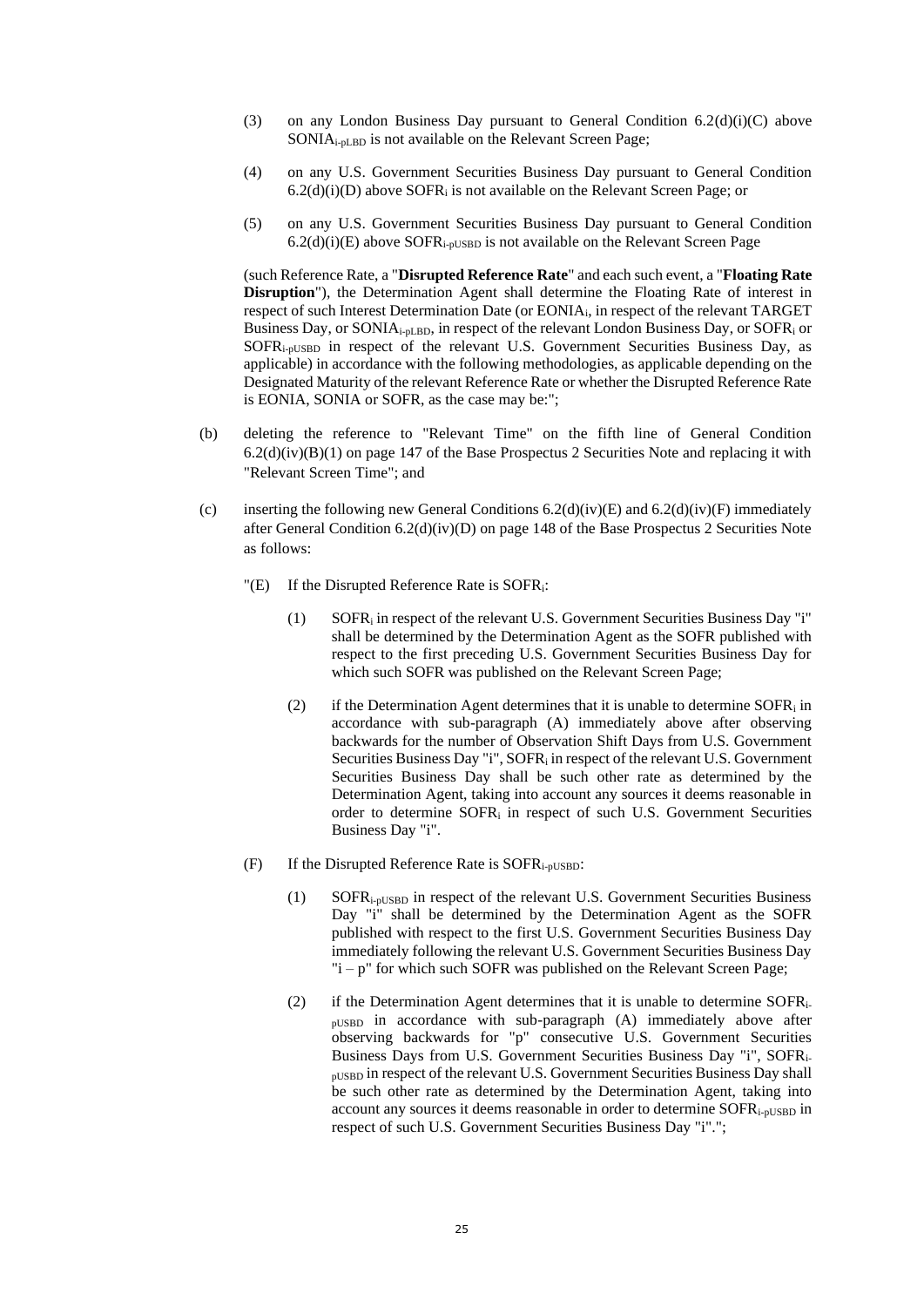- (iii) amending General Condition 6.2(d)(v) (*Benchmark Transition Event*) on pages 148 to 151 of the Base Prospectus 2 Securities Note by:
	- (a) deleting such General Condition 6.2(d)(v) (*Benchmark Transition Event*) on pages 148 to 151 of the Base Prospectus 2 Securities Note in its entirety and replacing it with the following:

# "(v) **Benchmark Transition Event**

With respect to the determination of a Floating Rate of interest in accordance with (i) or (ii) above, if on (or prior to) any Interest Determination Date, the Determination Agent determines that a Benchmark Transition Event and its related Benchmark Replacement Date have occurred prior to the Relevant Screen Time in respect of any determination of the relevant Reference Rate (or EONIA<sub>i</sub>, SONIA<sub>i-pLBD</sub>, SOFR<sub>i</sub> or SOFRi-pUSBD) (such Reference Rate (or EONIAi, SONIAi-pLBD, SOFR<sup>i</sup> or SOFRipUSBD), a "**Discontinued Reference Rate**"), the Determination Agent shall determine the Floating Rate of interest for the such Interest Determination Date in accordance with the following methodologies, as applicable:

- (A) If a Pre-nominated Index has been specified in the Final Terms in respect of the relevant Reference Rate (or EONIAi, SONIAi-pLBD, SOFR<sup>i</sup> or SOFRipUSBD), the relevant Reference Rate (or EONIAi, SONIAi-pLBD, SOFR<sup>i</sup> or SOFRi-pUSBD) shall be replaced by such Pre-nominated Index with effect from the date as determined by the Determination Agent and the Pre-nominated Index will be deemed to be the Reference Rate (or EONIA<sub>i</sub>, SONIA<sub>i-pLBD</sub>, SOFR<sup>i</sup> or SOFRi-pUSBD) with effect from such date. The Determination Agent may make such adjustments that it determines to be appropriate, if any, to any one or more of the Conditions or other terms of the Securities, including, without limitation, any Condition or term relevant to the settlement or payment under the Securities, as the Determination Agent determines appropriate to preserve the economics of the Securities and to otherwise account for such replacement (including, without limitation, (i) any adjustment which the Determination Agent determines is appropriate in order to reduce or eliminate to the extent reasonably practicable any transfer of economic value from the Issuer to the Holders or vice versa as a result of such replacement, such as an adjustment spread and (ii) any other adjustment(s) to reflect a different term structure or methodology). In making any adjustments to the Conditions or other terms of the Securities, the Determination Agent may (but shall not be obliged to) take into account prevailing industry standards in any related market (including, without limitation, the derivatives market and any ISDA Fallback Adjustment applicable to the corresponding ISDA Fallback Rate if the Pre-nominated Index in respect of the Discontinued Reference Rate is such ISDA Fallback Rate).
- (B) If a Pre-nominated Index has not been specified in the Final Terms and if the Discontinued Reference Rate is not EONIA<sub>i</sub>, SONIA<sub>pLBD</sub>, SOFR<sub>i</sub>, SOFR<sub>i-</sub> pUSBD or USD LIBOR:
	- (1) the Determination Agent shall select a substitute or successor rate of interest that it determines is comparable to the Discontinued Reference Rate to replace such Discontinued Reference Rate, and shall replace the Discontinued Reference Rate by such substitute or successor rate of interest with effect from the date as determined by the Determination Agent and such substitute or successor reference rate will be deemed to be the Reference Rate with effect from such date. The Determination Agent may make such adjustments that it determines to be appropriate, if any, to any one or more of the Conditions or other terms of the Securities, including, without limitation, any Condition or term relevant to the settlement or payment under the Securities, as the Determination Agent determines appropriate to preserve the economics of the Securities and to otherwise account for such replacement (including, without limitation, (i) any adjustment which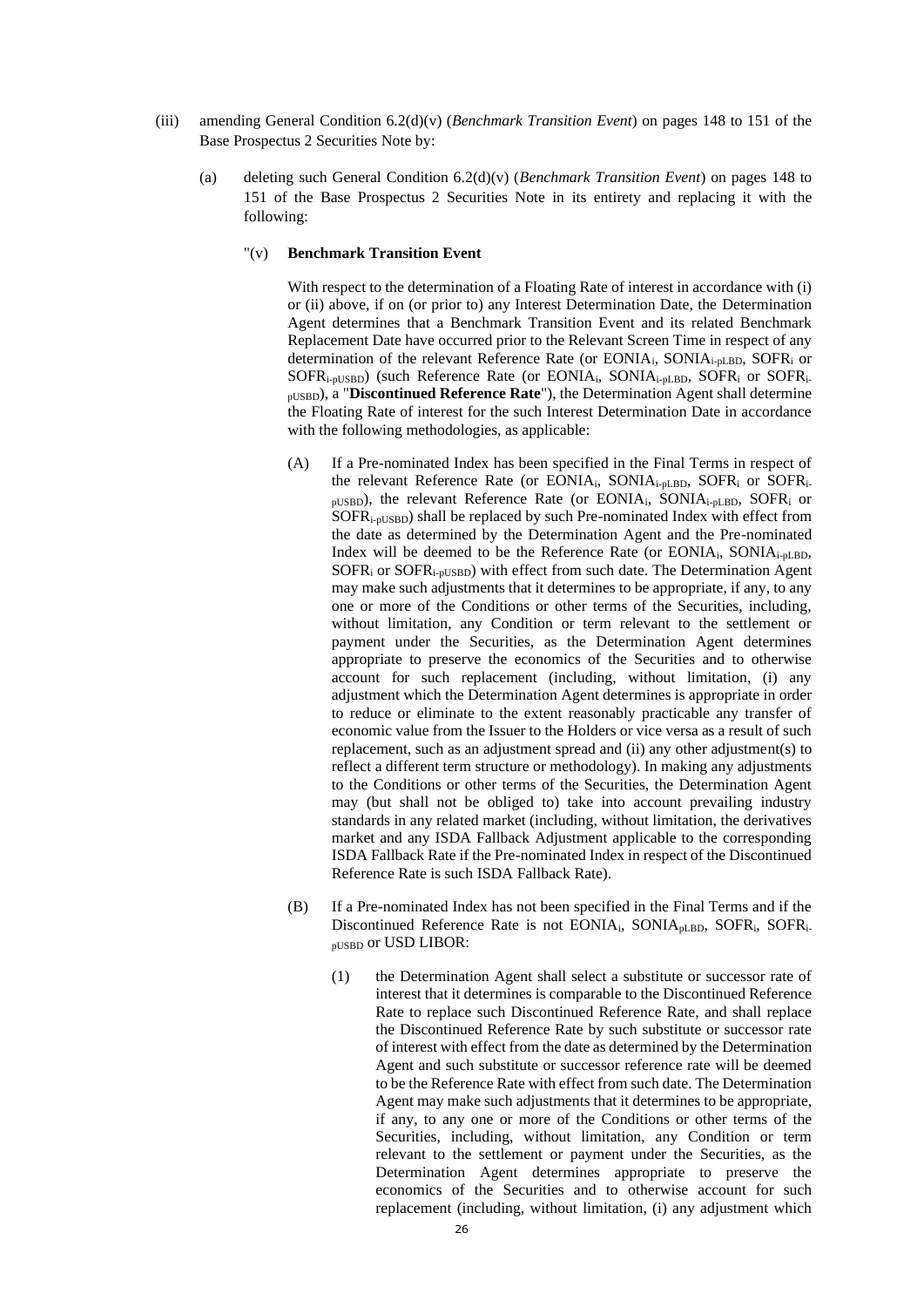the Determination Agent determines is appropriate in order to reduce or eliminate to the extent reasonably practicable any transfer of economic value from the Issuer to the Holders or vice versa as a result of such replacement, such as an adjustment spread and (ii) any other adjustment(s) to reflect a different term structure or methodology). In selecting a substitute or successor reference rate and making any adjustments to the Conditions or other terms of the Securities, the Determination Agent may (but shall not be obliged to) take into account prevailing industry standards in any related market (including, without limitation, the derivatives market and any ISDA Fallback Rate in respect of the Discontinued Reference Rate and any corresponding ISDA Fallback Adjustment applicable to such ISDA Fallback Rate);

- (2) if the Determination Agent determines that no substitute or successor rate is available for the purpose of sub-paragraph (A) immediately above, then, with effect from and including the date on which the relevant Reference Rate has been discontinued or has otherwise ceased to exist, the Floating Rate in respect of such Interest Determination Date, and any subsequent Interest Determination Date, shall be determined using Linear Interpolation; or
- (3) if the Determination Agent determines that one or both of the rates to be used for the purpose of Linear Interpolation in accordance with (ii) immediately above are unavailable, or otherwise does not determine the Floating Rate of interest in accordance with the foregoing, an Additional Disruption Event shall be deemed to have occurred for the purposes of these provisions and the Determination Agent shall adjust, redeem, cancel and/or take any other necessary action in accordance with the applicable provisions of General Condition 14 (*Adjustment or early redemption following an Additional Disruption Event*) in respect of the Securities.
- (C) if a Pre-nominated Index has not been specified in the Final Terms and if the Discontinued Reference Rate is EONIA<sub>i</sub>, SONIA<sub>i-pLBD</sub>, SOFR<sub>i</sub> or SOFR<sub>i-</sub> pUSBD:
	- (1) the Determination Agent shall select a substitute or successor reference rate that it determines is comparable to the Discontinued Reference Rate to replace such Discontinued Reference Rate, and shall replace the Discontinued Reference Rate by such substitute or successor reference rate with effect from the date as determined by the Determination Agent and such substitute or successor reference rate will be deemed to be the Reference Rate with effect from such date. The Determination Agent may make such adjustments that it determines to be appropriate, if any, to any one or more of the Conditions or other terms of the Securities, including, without limitation, any Condition or term relevant to the settlement or payment under the Securities, as the Determination Agent determines appropriate to preserve the economics of the Securities and to otherwise account for such replacement (including, without limitation, (i) any adjustment which the Determination Agent determines is appropriate in order to reduce or eliminate to the extent reasonably practicable any transfer of economic value from the Issuer to the Holders or vice versa as a result of such replacement, such as an adjustment spread and (ii) any other adjustment(s) to reflect a different term structure or methodology). In selecting a substitute or successor reference rate and making any adjustments to the Conditions or other terms of the Securities, the Determination Agent may (but shall not be obliged to) take into account prevailing industry standards in any related market (including, without limitation, the derivatives market and any ISDA Fallback Rate in respect of the Discontinued Reference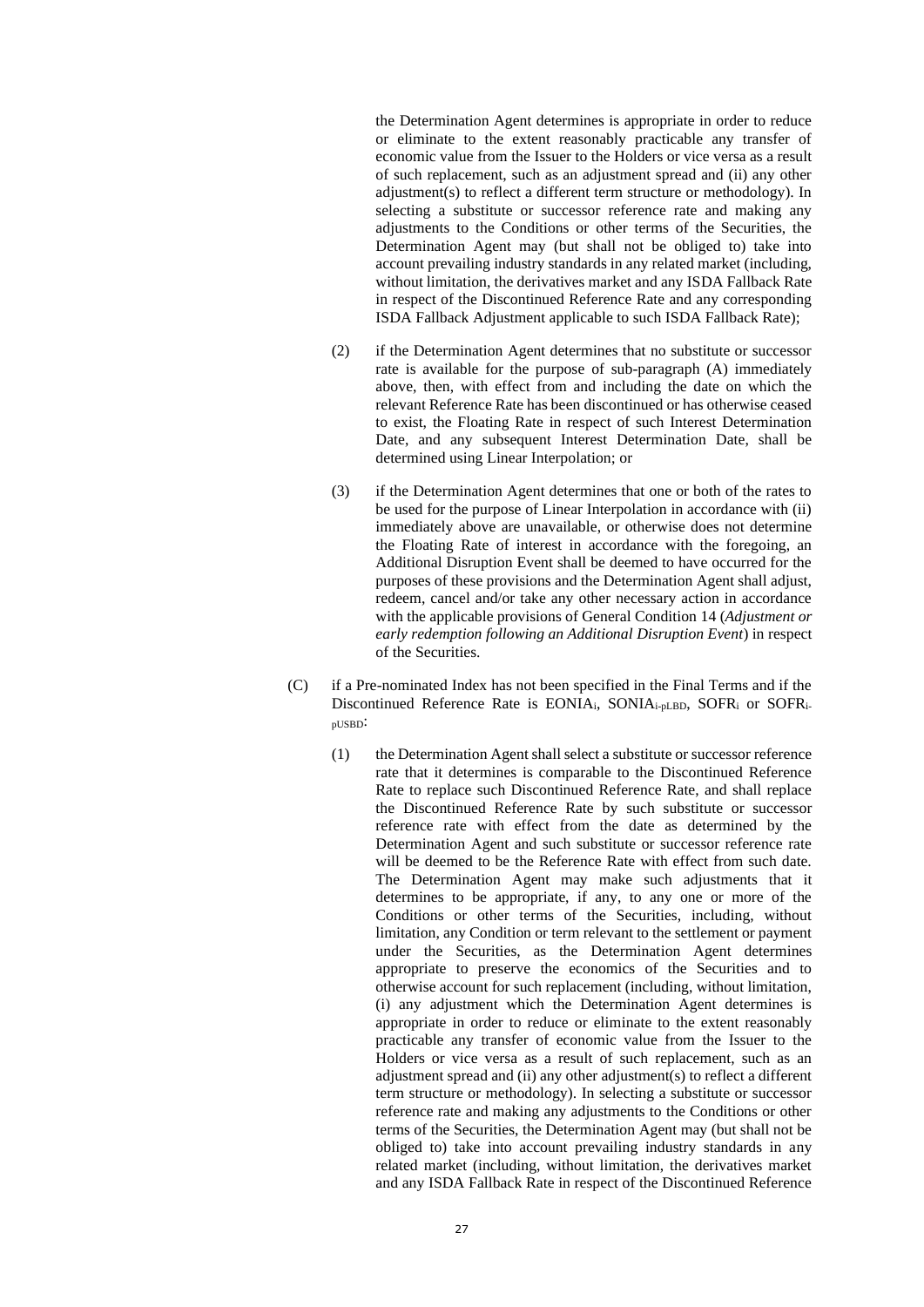Rate and any corresponding ISDA Fallback Adjustment applicable to such ISDA Fallback Rate);

- (2) if the Determination Agent determines that no substitute or successor reference rate is available for the purpose of sub-paragraph (A) immediately above, or otherwise does not determine the Floating Rate of interest in accordance with the foregoing, an Additional Disruption Event shall be deemed to have occurred for the purposes of these provisions and the Determination Agent shall adjust, redeem, cancel and/or take any other necessary action in accordance with the applicable provisions of General Condition 14 (*Adjustment or early redemption following an Additional Disruption Event*) in respect of the Securities.
- (D) Otherwise, if a Pre-nominated Index has not been specified in the Final Terms and if the Discontinued Reference Rate is USD LIBOR:
	- (1) the Benchmark Replacement will replace the then-current Discontinued Reference Rate for all purposes relating to the Securities in respect of such determination on the Interest Determination Date and all determinations on all subsequent dates under the Securities;
	- (2) in connection with the implementation of a Benchmark Replacement, the Issuer or the Determination Agent may make Benchmark Replacement Conforming Changes from time to time;
	- (3) if the Determination Agent determines that no substitute or successor reference rate is available for the purpose of sub-paragraph (1) immediately above, or otherwise does not determine the Floating Rate of interest in accordance with the foregoing, an Additional Disruption Event shall be deemed to have occurred for the purposes of these provisions and the Determination Agent shall adjust, redeem, cancel and/or take any other necessary action in accordance with the applicable provisions of General Condition 14 (*Adjustment or early redemption following an Additional Disruption Event*) in respect of the Securities.";
- (b) inserting the following new General Conditions  $6.2(d)(v)(E)$  and  $6.2(d)(v)(F)$  immediately after General Condition 6.2(d)(v)(D) on page 151 of the Base Prospectus 2 Securities Note as follows:

# "(E) **Interim adjustments**

For the avoidance of doubt, the Determination Agent shall not be obliged to take any action immediately upon the occurrence of a Benchmark Transition Event, but instead may continue to apply the Discontinued Reference Rate (if such rate remains available and its use under the relevant Securities is not legally prohibited) for an interim period and may substitute such rate and/or make adjustments to the Conditions or other terms of the Securities or take any other appropriate action as permitted in this General Condition  $6.2(d)(v)$  at such time as it determines appropriate.

## (F) **Administrator/Benchmark Event**

If the Determination Agent determines that an event in respect of an Underlying Asset constitutes both a Benchmark Transition Event and an Administrator/Benchmark Event, the Determination Agent may determine to treat such event as either a Benchmark Transition Event or an Administrator/Benchmark Event in its discretion."; and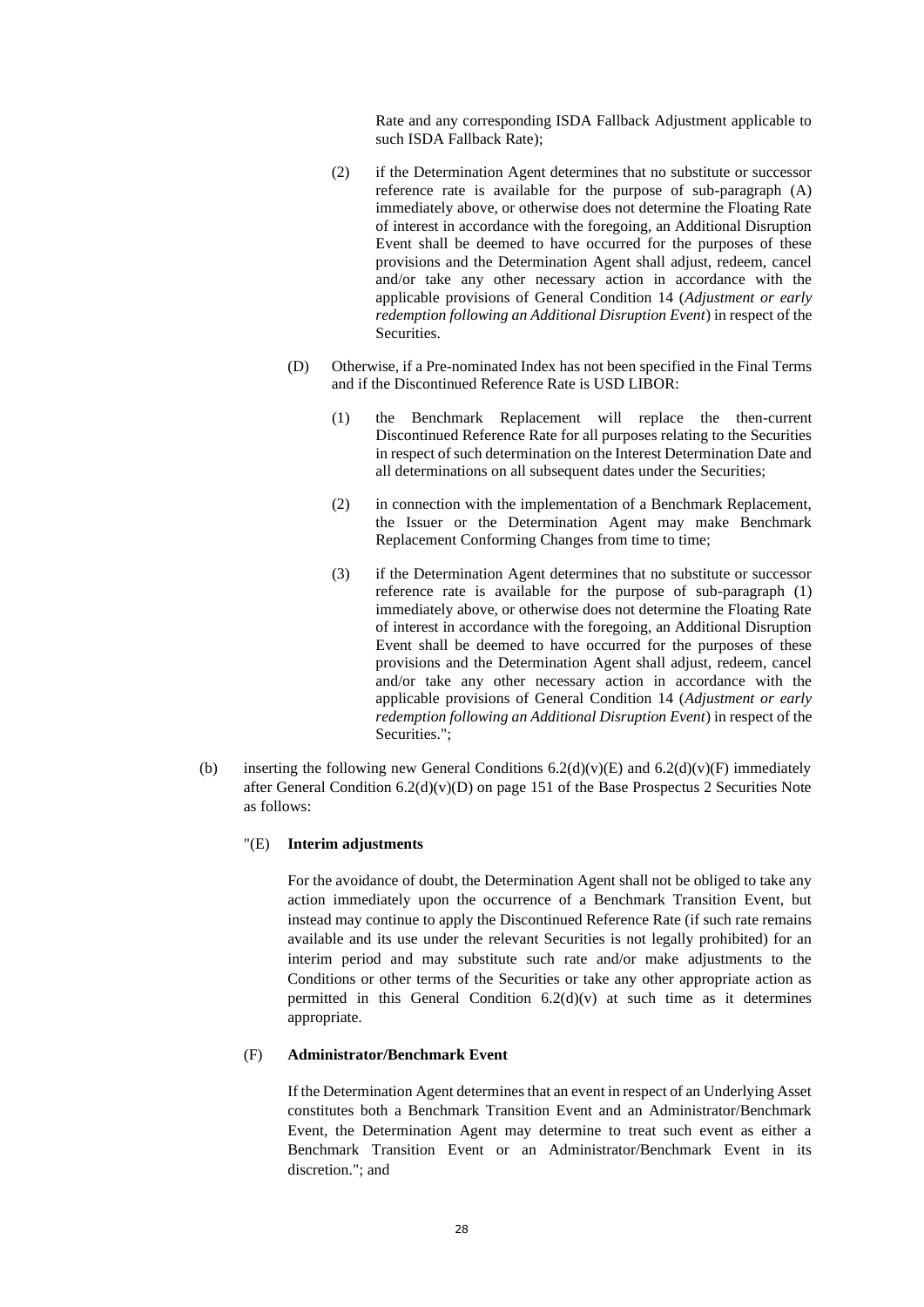- (c) renumbering General Condition 6.2(d)(vii) (*Change in Reference Rate*) on page 151 of the Base Prospectus 2 Securities Note to "General Condition 6.2(d)(v)(G)" (and reordering it in the Base Prospectus 2 Securities Note accordingly) so that it immediately follows General Condition 6.2(d)(v)(F) (*Administrator/Benchmark Event*);
- (iv) amending General Condition 6.2(e) (*Relevant defined terms*) on pages 151 to 153 of the Base Prospectus 2 Securities Note by:
	- (a) deleting the definition for "Interest Determination Date" on page 152 of the Base Prospectus 2 Securities Note in its entirety and replacing it with the following:

""**Interest Determination Date**" means any of the following, as applicable:

- (i) with respect to an Interest Calculation Period and a Reference Rate other than EONIA, SONIA or SOFR, the date specified as such in the Final Terms or, if none is so specified:
	- (A) the first day of such Interest Calculation Period, if the relevant currency is sterling or Hong Kong dollar;
	- (B) the date falling two TARGET Business Days prior to the first day of such Interest Calculation Period, if the relevant currency is euro; or
	- (C) in any other case, the date falling two London Business Days prior to the first day of such Interest Calculation Period;
- (ii) with respect to an Interest Calculation Period and EONIA, unless specified otherwise in the Final Terms, the last TARGET Business Day of such Interest Calculation Period;
- (iii) with respect to an Interest Calculation Period and SONIA Compound with Lookback, unless specified otherwise in the Final Terms, the last London Business Day of such Interest Calculation Period;
- (iv) with respect to an Interest Calculation Period and SOFR Compound with Observation Period Shift, unless specified otherwise in the Final Terms, the day falling the number of Observation Shift Days immediately preceding the Interest Period End Date of such Interest Calculation Period; and
- (v) with respect to an Interest Calculation Period and SOFR Compound with Lookback, unless specified otherwise in the Final Terms, the last U.S. Government Securities Business Day of such Interest Calculation Period."; and
- (b) deleting the definition for "Reference Rate" on page 153 of the Base Prospectus 2 Securities Note in its entirety and replacing it with the following:

""**Reference Rate**" means, in respect of any relevant period or day, any of the following as specified in the Final Terms: (a) a floating interest rate, (b) a swap rate, (c) EONIA, (d) SONIA or (e) SOFR. Where the Final Terms specifies 'CMS Rate Determination' to be applicable (where applicable, in relation to the relevant Reference Rate), 'Reference Rate' shall be construed to include a CMS Reference Rate. If more than one Reference Rate is specified, 'Reference Rate' shall be construed to refer to each rate defined or specified as such, or determined, in respect of the relevant period or day as specified in the Final Terms.";

(v) deleting General Condition 16 (*Administrator/Benchmark Event*) on pages 223 to 224 of the Base Prospectus 2 Securities Note in its entirety and replacing it with the following:

# "16. **Administrator/Benchmark Event**

If an Administrator/Benchmark Event occurs in respect of the Securities, then: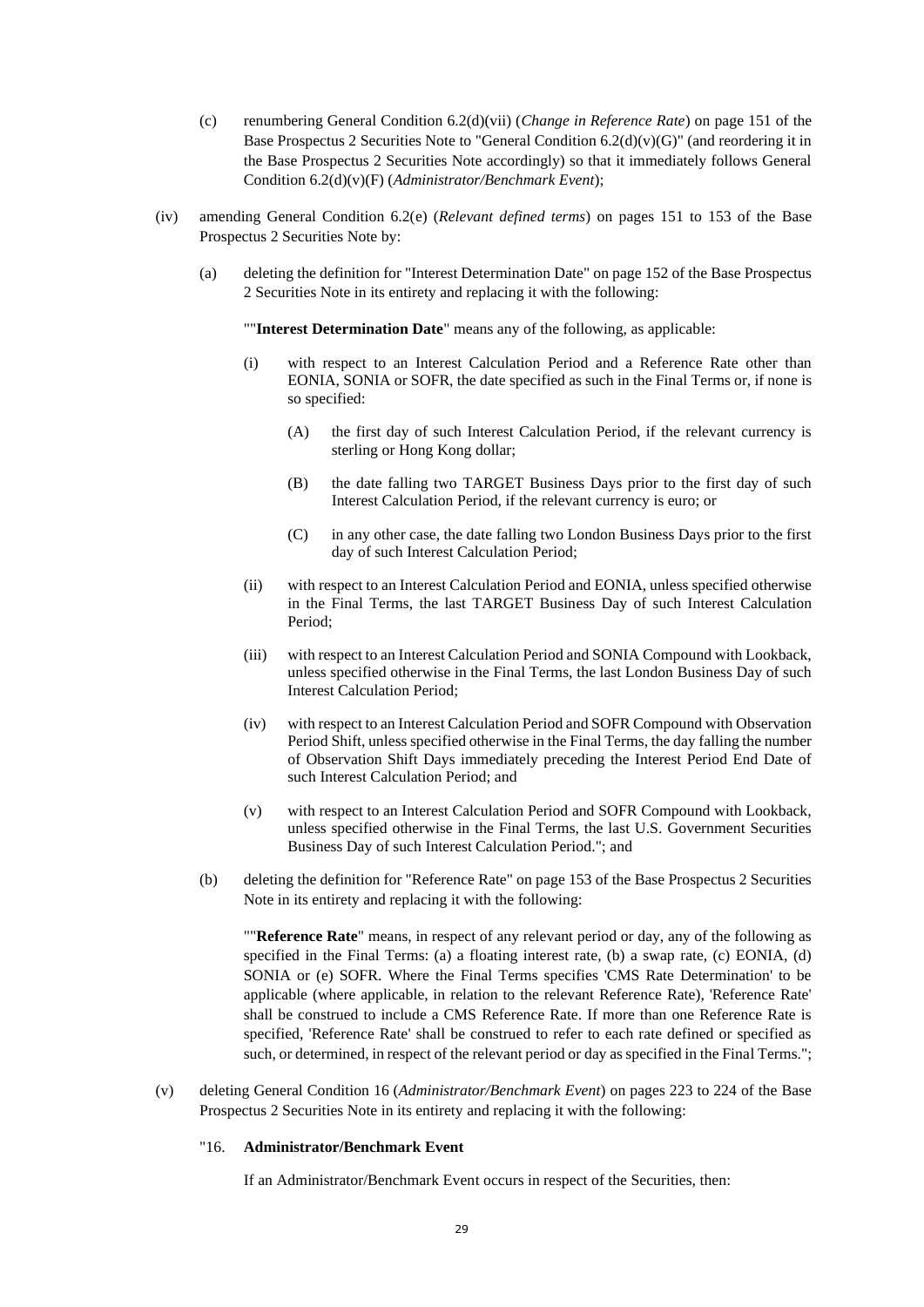- (a) If the Administrator/Benchmark Event has occurred in respect of an Underlying Asset and a Pre-nominated Index has been specified in the Final Terms in respect of such Underlying Asset, the relevant Underlying Asset shall be replaced by such Prenominated Index with effect from the date as determined by the Determination Agent and the Pre-nominated Index will be deemed to be the Underlying Asset with effect from such date. The Determination Agent may make such adjustments that it determines to be appropriate, if any, to any one or more of the Conditions or other terms of the Securities, including without limitation, any Condition or term relevant to the settlement or payment under the Securities, as the Determination Agent determines appropriate to preserve the economics of the Securities and to otherwise account for such replacement (including, without limitation, (i) any adjustment which the Determination Agent determines is appropriate in order to reduce or eliminate to the extent reasonably practicable any transfer of economic value from the Issuer to the Holders or vice versa as a result of such replacement and (ii) any other adjustment(s) to reflect a different term structure or methodology). If the Determination Agent determines that an event in respect of an Underlying Asset constitutes both a Benchmark Transition Event and an Administrator/Benchmark Event, the Determination Agent may determine to treat such event as either a Benchmark Transition Event or an Administrator/Benchmark Event in its discretion. Notwithstanding anything else in this paragraph, in the event that the Administrator/Benchmark Event comprises a Modification Event, the Determination Agent may determine, in its discretion, not to undertake any or all of the actions described in this paragraph; or
- (b) Otherwise than in the circumstances of (a) above, an Additional Disruption Event shall be deemed to have occurred for the purposes of these provisions and the Determination Agent shall adjust, redeem, cancel and/or take any other necessary action in accordance with the applicable provisions of General Condition 14 (*Adjustment or early redemption following an Additional Disruption Event*) in respect of the Securities."; and
- (vi) amending General Condition 35.1 (*Definitions*) on pages 237 to 269 of the Base Prospectus 2 Securities Note by:
	- (a) deleting limb (d) in the definition for "Administrator/Benchmark Event" on page 239 of the Base Prospectus 2 Securities Note in its entirety and replacing it with the following:
		- "(d) a "**Modification Event**", being any material change in the methodology or other terms of the Relevant Benchmark has occurred or is likely to occur.";
	- (b) deleting the definition for "Benchmarks Regulation" on pages 241 to 242 of the Base Prospectus 2 Securities Note in its entirety and replacing it with the following:

# ""**Benchmarks Regulation**" means:

- (a) Regulation (EU) 2016/1011 of the European Parliament and the Council of 8 June 2016 on indices used as benchmarks in financial instruments and financial contracts or to measure the performance of investment funds and amending directives 2008/48/EC and 2014/17/EU and Regulation (EU) 596/2014 (as amended), including any subsidiary legislation or rules and regulations and associated guidance implemented in the European Union from time to time (the "**EU Benchmarks Regulation**"); or
- (b) Regulation (EU) 2016/1011 of the European Parliament and the Council of 8 June 2016 on indices used as benchmarks in financial instruments and financial contracts or to measure the performance of investment funds and amending directives 2008/48/EC and 2014/17/EU and Regulation (EU) 596/2014 as it forms part of domestic law by virtue of the European Union (Withdrawal) Act 2018, as amended, including any subsidiary legislation or rules and regulations and associated guidance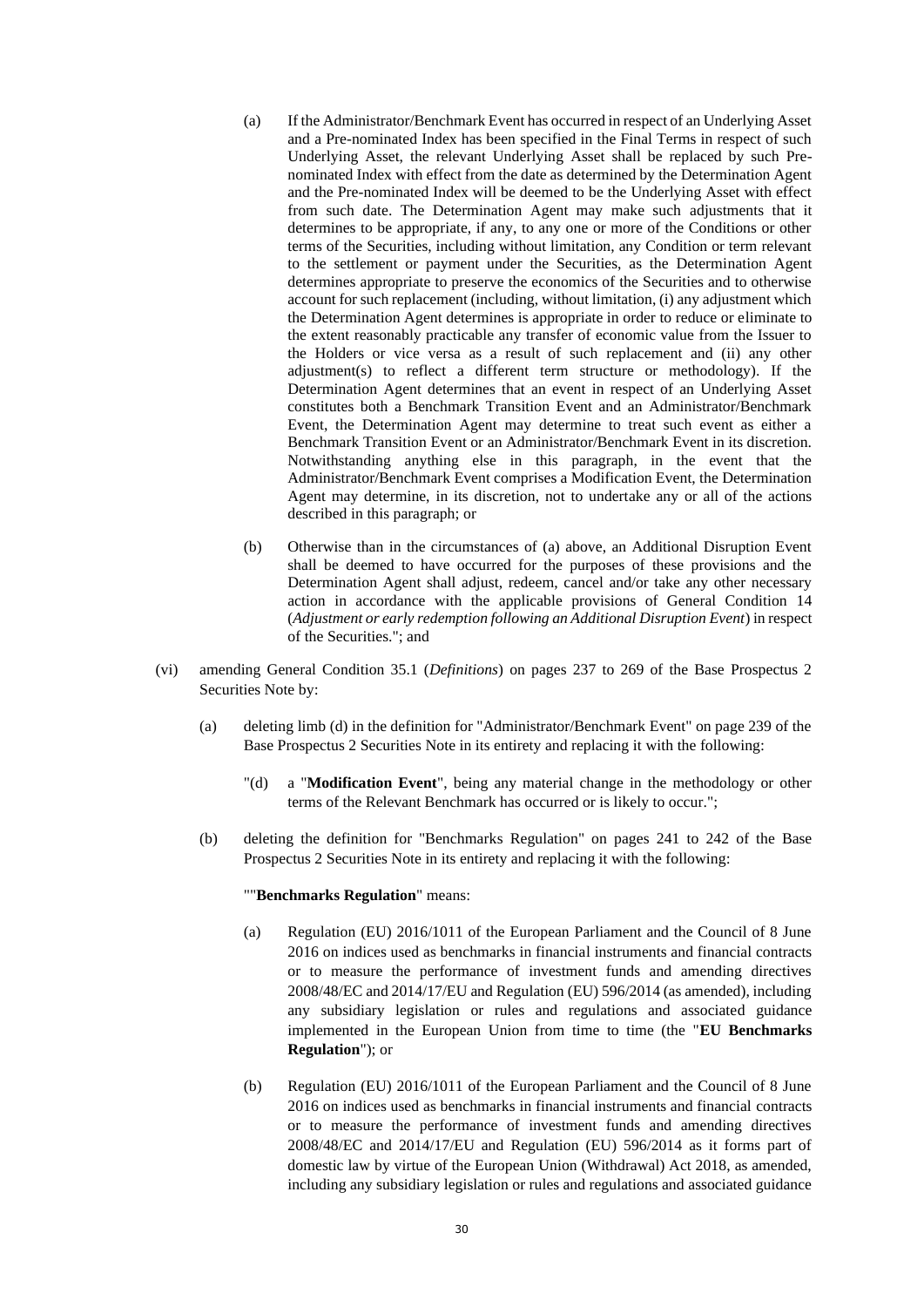implemented in the United Kingdom from time to time (the "**UK Benchmarks Regulation**"),

as applicable in respect of the Securities.";

(c) deleting the definition for "Benchmark Replacement Date" on page 243 of the Base Prospectus 2 Securities Note in its entirety and replacing it with the following:

""**Benchmark Replacement Date**" means the earliest to occur of the following events with respect to the then-current Discontinued Reference Rate:

- (a) in the case of paragraph (a) or (b) of the definition of "Benchmark Transition Event", the later of (i) the date of the public statement or publication of information referenced therein and (ii) the date on which the administrator of the Reference Rate permanently or indefinitely ceases to provide the Reference Rate; or
- (b) in the case of paragraph (c) of the definition of "Benchmark Transition Event", the date of the public statement or publication of information referenced therein, even though the Reference Rate continues to be provided on such date.

For the avoidance of doubt, if the event giving rise to the Benchmark Replacement Date occurs on the same day as, but earlier than, the Relevant Screen Time in respect of any determination, the Benchmark Replacement Date will be deemed to have occurred prior to the Relevant Screen Time for such determination.";

(d) deleting the definition for "Benchmark Transition Event" on page 243 of the Base Prospectus 2 Securities Note in its entirety and replacing it with the following:

"**Benchmark Transition Event**" means the occurrence of one or more of the following events with respect to the then-current Reference Rate:

- (a) a public statement or publication of information by or on behalf of the administrator of the Reference Rate announcing that such administrator has ceased or will cease to provide the Reference Rate, permanently or indefinitely, provided that, at the time of such statement or publication, there is no successor administrator that will continue to provide the Reference Rate;
- (b) a public statement or publication of information by the regulatory supervisor for the administrator of the Reference Rate, the central bank for the currency of the Reference Rate, an insolvency official with jurisdiction over the administrator for the Reference Rate, a resolution authority with jurisdiction over the administrator for the Reference Rate or a court or an entity with similar insolvency or resolution authority over the administrator for the Reference Rate, which states that the administrator of the Reference Rate has ceased or will cease to provide the Reference Rate permanently or indefinitely, provided that, at the time of such statement or publication, there is no successor administrator that will continue to provide the Reference Rate; or
- (c) a public statement or publication of information by the regulatory supervisor for the administrator of the Reference Rate announcing that the regulatory supervisor has determined that such Reference Rate is no longer, or as of a specified future date will no longer be, representative of the underlying market and economic reality that such Reference Rate is intended to measure and that representativeness will not be restored.";
- (e) deleting the definition for "Federal Reserve Bank of New York's Website" on page 252 of the Base Prospectus 2 Securities Note in its entirety;
- (f) deleting the definition for "ISDA Fallback Adjustment" on page 258 of the Base Prospectus 2 Securities Note in its entirety and replacing it with the following: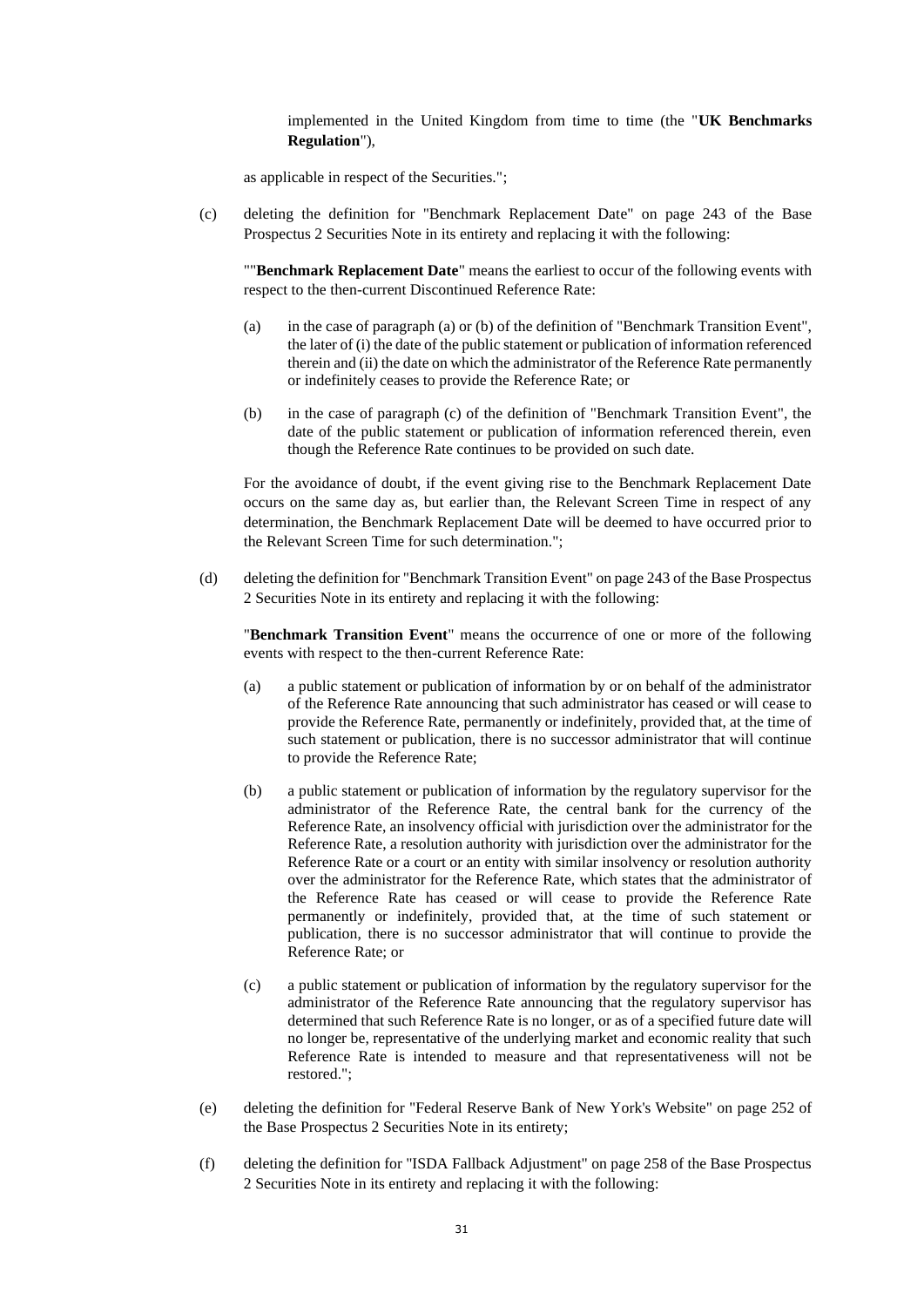""**ISDA Fallback Adjustment**" means the spread adjustment (which may be a positive or negative value or zero) that would apply for derivatives transactions referencing the ISDA Definitions to be determined upon the occurrence of an index cessation event with respect to a Discontinued Reference Rate for the applicable tenor.";

(g) deleting the definition for "ISDA Fallback Rate" on page 258 of the Base Prospectus 2 Securities Note in its entirety and replacing it with the following:

""**ISDA Fallback Rate**" means the rate that would apply for derivatives transactions referencing the ISDA Definitions to be effective upon the occurrence of an index cessation date with respect to a Discontinued Reference Rate for the applicable tenor excluding the applicable ISDA Fallback Adjustment.";

(h) deleting the definition for "SOFR" on page 266 of the Base Prospectus 2 Securities Note in its entirety and replacing it with the following:

""**SOFR**" means, with respect to any day, the secured overnight financing rate published for such day by the Federal Reserve Bank of New York, as the administrator of the benchmark, (or a successor administrator) on the Relevant Screen Page at the Relevant Screen Time."; and

(i) inserting the following new definition in the relevant alphabetical order on page 269 of the Base Prospectus 2 Securities Note as follows:

""**U.S. Government Securities Business Day**" means any day except for a Saturday, Sunday or a day on which the Securities Industry and Financial Markets Association (or any successor thereto) recommends that the fixed income departments of its members be closed for the entire day for purposes of trading in U.S. government securities.".

# **H) Amendments to the section entitled "Terms and Conditions of the Securities" of the Base Prospectus 16 Securities Note**

The section entitled "*Terms and Conditions of the Securities*" on pages 76 to 99 of the Base Prospectus 16 Securities Note shall be amended by deleting the definition of "Benchmarks Regulation" under General Condition 22.1 (*Definitions*) on page 92 in its entirety and replacing it with the following:

## ""**Benchmarks Regulation**" means:

- (a) Regulation (EU) 2016/1011 of the European Parliament and the Council of 8 June 2016 on indices used as benchmarks in financial instruments and financial contracts or to measure the performance of investment funds and amending directives 2008/48/EC and 2014/17/EU and Regulation (EU) 596/2014 (as amended), including any subsidiary legislation or rules and regulations and associated guidance implemented in the European Union from time to time (the "**EU Benchmarks Regulation**"); or
- (b) Regulation (EU) 2016/1011 of the European Parliament and the Council of 8 June 2016 on indices used as benchmarks in financial instruments and financial contracts or to measure the performance of investment funds and amending directives 2008/48/EC and 2014/17/EU and Regulation (EU) 596/2014 as it forms part of domestic law by virtue of the European Union (Withdrawal) Act 2018, as amended, including any subsidiary legislation or rules and regulations and associated guidance implemented in the United Kingdom from time to time (the "**UK Benchmarks Regulation**"),

as applicable in respect of the Securities.".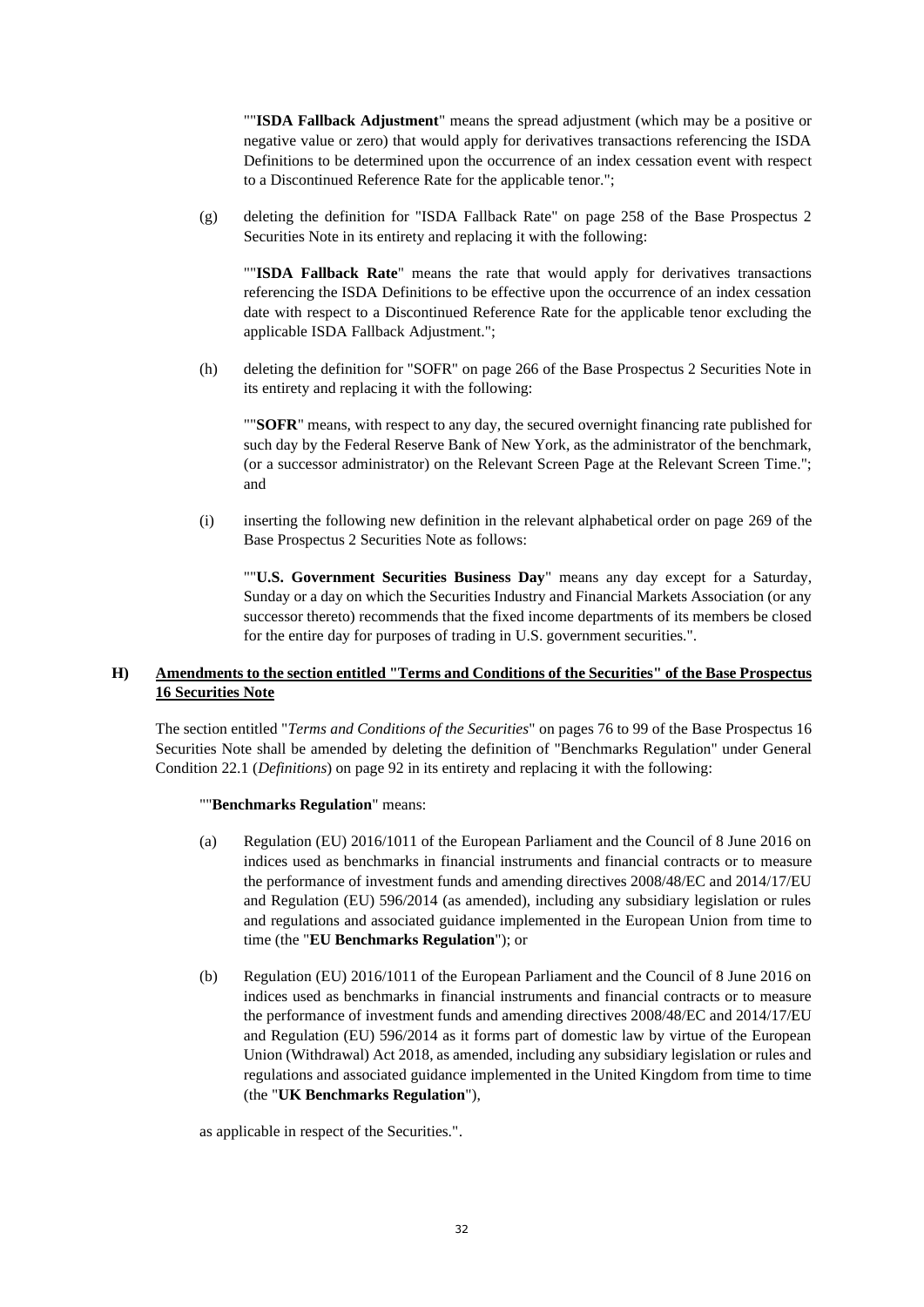## **I) Amendments to the section entitled "Form of Final Terms"**

The section entitled "*Form of Final Terms*" on (i) pages 199 to 264 of the Base Prospectus 1A Securities Note, (ii) pages 270 to 291 of the Base Prospectus 2 Securities Note and (iii) pages 100 to 122 of the Base Prospectus 16 Securities Note, in each case, shall be amended by:

(i) deleting the legend entitled "*PROHIBITION OF SALES TO EEA AND UK RETAIL INVESTORS*" on (a) page 199 of the Base Prospectus 1A Securities Note; (b) page 270 of the Base Prospectus 2 Securities Note and (c) page 100 of the Base Prospectus 16 Securities Note, in each case in its entirety and replacing it with two new legends as follows:

> "[**PROHIBITION OF SALES TO UK RETAIL INVESTORS** – The Securities are not intended to be offered, sold or otherwise made available to, and should not be offered, sold or otherwise made available to, any retail investor in the United Kingdom. For these purposes, a retail investor means a person who is one (or more) of: (i) a retail client, as defined in point (8) of Article 2 of Regulation (EU) No 2017/565 as it forms part of domestic law by virtue of the European Union (Withdrawal) Act 2018 (as amended, the "**EUWA**"); or (ii) a customer within the meaning of the provisions of the Financial Services and Markets Act 2000 (as amended, the "**FSMA**") and any rules or regulations made under the FSMA to implement Directive (EU) 2016/97, where that customer would not qualify as a professional client, as defined in point (8) of Article 2(1) of Regulation (EU) No 600/2014 as it forms part of domestic law by virtue of the EUWA; or (iii) not a qualified investor as defined in Article 2 of Regulation (EU) 2017/1129 as it forms part of domestic law by virtue of the EUWA and regulations made thereunder (the "**UK Prospectus Regulation**"). Consequently no key information document required by Regulation (EU) No 1286/2014 as it forms part of domestic law by virtue of the EUWA (as amended, the "**UK PRIIPs Regulation**") for offering or selling the Securities or otherwise making them available to retail investors in the United Kingdom has been prepared and therefore offering or selling the Securities or otherwise making them available to any retail investor in the United Kingdom may be unlawful under the UK PRIIPs Regulation.]

> **PROHIBITION OF SALES TO EEA RETAIL INVESTORS** – The Securities are not intended to be offered, sold or otherwise made available to, and should not be offered, sold or otherwise made available to, any retail investor in the European Economic Area. For these purposes, a retail investor means a person who is one (or more) of: (i) a retail client as defined in point (11) of Article 4(1) of Directive 2014/65/EU (as amended, the "**EU MiFID II**"); (ii) a customer within the meaning of Directive (EU) 2016/97, as amended, where that customer would not qualify as a professional client as defined in point (10) of Article 4(1) of the EU MiFID II; or (iii) not a qualified investor as defined in Regulation (EU) 2017/1129 (as amended, the "**EU Prospectus Regulation**"). Consequently no key information document required by Regulation (EU) No 1286/2014 (as amended, the "**EU PRIIPs Regulation**") for offering or selling the Securities or otherwise making them available to retail investors in the European Economic Area has been prepared and therefore offering or selling the Securities or otherwise making them available to any retail investor in the European Economic Area may be unlawful under the EU PRIIPs Regulation.";

- (ii) deleting the first opening paragraph immediately under the securities heading on:
	- (a) page 199 of the Base Prospectus 1A Securities Note in its entirety and replacing it with the following:

"This document constitutes the final terms of the Securities (the "**Final Terms**") described herein for the purposes of Article 8 of [the UK Prospectus Regulation] [Regulation (EU) 2017/1129 as it forms part of UK domestic law by virtue of the European Union (Withdrawal) Act 2018 (as amended) and regulations made thereunder (as amended, the "**UK Prospectus Regulation**")] and is prepared in connection with the Global Structured Securities Programme established by Barclays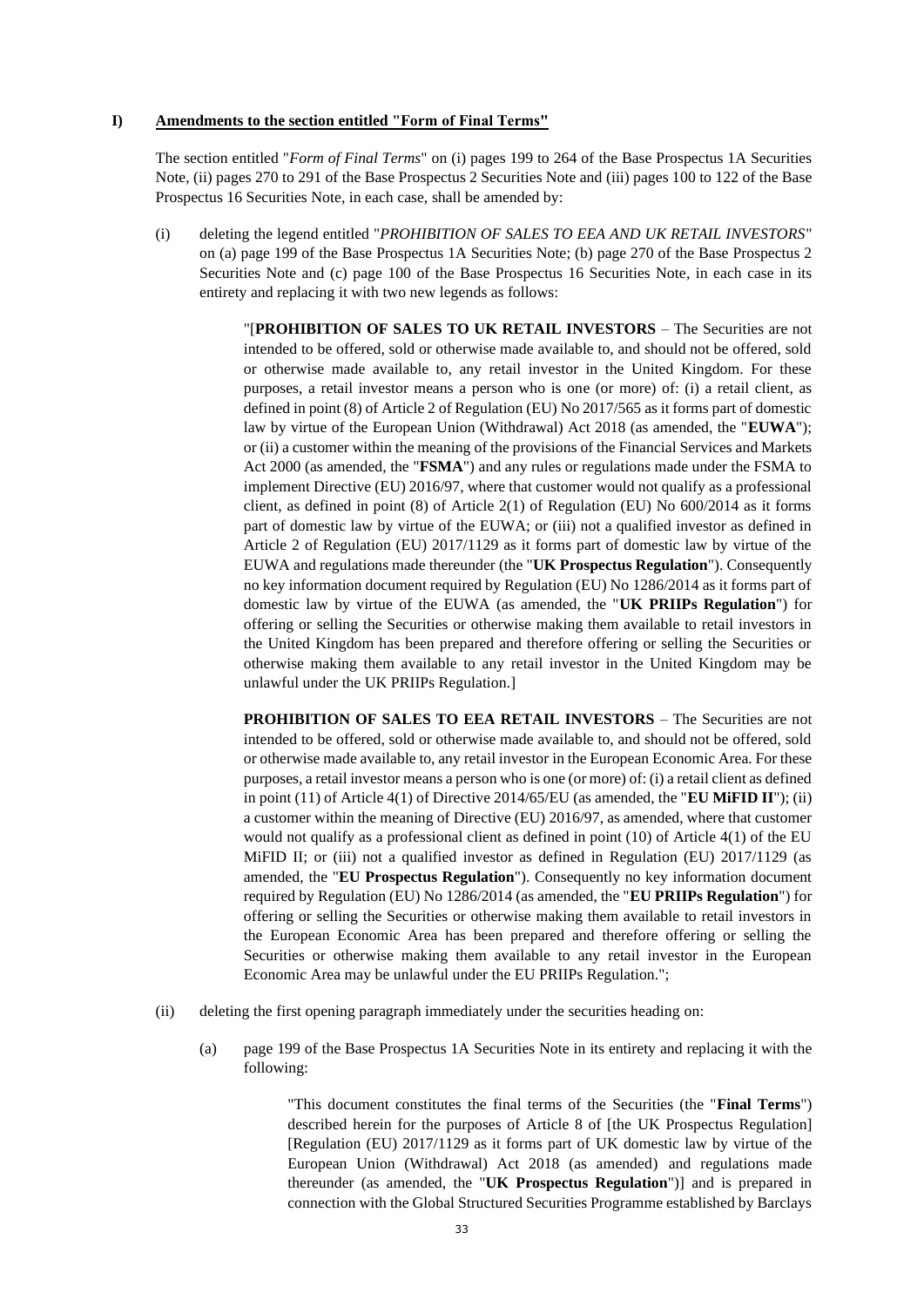Bank PLC (the "**Issuer**"). These Final Terms complete and should be read in conjunction with GSSP Base Prospectus 1A which constitutes a base prospectus drawn up as separate documents (including the Registration Document dated [2 March 2020] [ $\bullet$ ] [as supplemented on 29 April 2020 and 5 August 2020 [,][and]  $\bullet$ ]] and the Securities Note relating to the GSSP Base Prospectus 1A dated 9 December 2020 [as supplemented [on]  $[•]$ ]) for the purposes of Article 8(6) of the UK Prospectus Regulation (the "**Base Prospectus**). Full information on the Issuer and the offer of the Securities is only available on the basis of the combination of this Final Terms and the Base Prospectus. A summary of the individual issue of the Securities is annexed to this Final Terms.";

(b) page 270 of the Base Prospectus 2 Securities Note in its entirety and replacing it with the following:

> "This document constitutes the final terms of the Securities (the "**Final Terms**") described herein for the purposes of Article 8 of [the UK Prospectus Regulation] [Regulation (EU) 2017/1129 as it forms part of UK domestic law by virtue of the European Union (Withdrawal) Act 2018 (as amended) and regulations made thereunder (as amended, the "**UK Prospectus Regulation**")] and is prepared in connection with the Global Structured Securities Programme established by Barclays Bank PLC (the "**Issuer**"). These Final Terms complete and should be read in conjunction with GSSP Base Prospectus 2 which constitutes a base prospectus drawn up as separate documents (including the Registration Document dated [2 March 2020] [⚫] [as supplemented on 29 April 2020 and 5 August 2020 [,][and] [⚫]] and the Securities Note relating to the GSSP Base Prospectus 2 dated 26 August 2020 [as supplemented [on]  $[•]$ ]) for the purposes of Article 8(6) of the UK Prospectus Regulation (the "**Base Prospectus**). Full information on the Issuer and the offer of the Securities is only available on the basis of the combination of this Final Terms and the Base Prospectus. A summary of the individual issue of the Securities is annexed to this Final Terms.";

(c) page 100 of the Base Prospectus 16 Securities Note in its entirety and replacing it with the following:

> "This document constitutes the final terms of the Securities (the "**Final Terms**") described herein for the purposes of Article 8 of [the UK Prospectus Regulation] [Regulation (EU) 2017/1129 as it forms part of UK domestic law by virtue of the European Union (Withdrawal) Act 2018 (as amended) and regulations made thereunder (as amended, the "**UK Prospectus Regulation**")] and is prepared in connection with the Global Structured Securities Programme established by Barclays Bank PLC (the "**Issuer**"). These Final Terms complete and should be read in conjunction with GSSP Base Prospectus 16 which constitutes a base prospectus drawn up as separate documents (including the Registration Document dated [2 March 2020] [ $\bullet$ ] [as supplemented on 29 April 2020 and 5 August 2020 [, [[and]  $\bullet$ ]] and the Securities Note relating to the GSSP Base Prospectus 16 dated 30 June 2020 [as supplemented [on]  $[•]$ ]) for the purposes of Article 8(6) of the UK Prospectus Regulation (the "**Base Prospectus**). Full information on the Issuer and the offer of the Securities is only available on the basis of the combination of this Final Terms and the Base Prospectus. A summary of the individual issue of the Securities is annexed to this Final Terms."

(iii) deleting the reference to "Relevant Time" in line item 12(c)(v) under item 12(c) (*CMS Rate Determination*) of PART A (*CONTRACTUAL TERMS*) on page 274 of the Base Prospectus 2 Securities Note and replacing it with "Relevant Screen Time";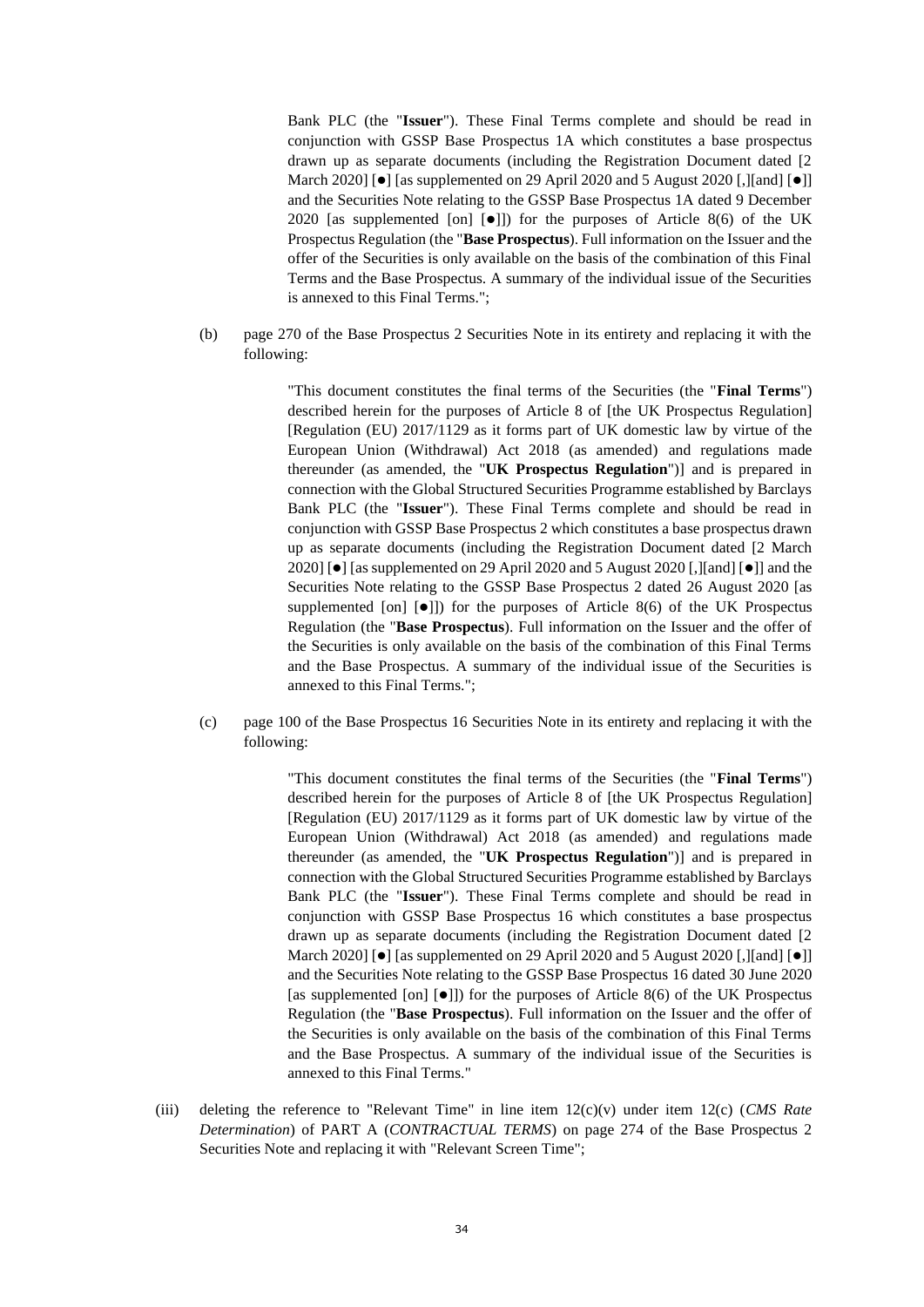(iv) deleting item 12(d) (*Floating Rate Determination:*) of PART A (*CONTRACTUAL TERMS*) on page 274 of the Base Prospectus 2 Securities Note in its entirety and replacing it with the following:

| "(ii) | Floating Rate Determination: |                                                              | [Applicable] [Not Applicable]                                                                                                                                                                                    |
|-------|------------------------------|--------------------------------------------------------------|------------------------------------------------------------------------------------------------------------------------------------------------------------------------------------------------------------------|
|       | $[-]$                        | Reference Rate:                                              | [ $\bullet$ ] [LIBOR] [EURIBOR] [EONIA] [SONIA<br>Compound with Lookback] [SOFR Compound<br>Observation<br>Period<br>Shift]<br>with<br>[SOFR]<br>Compound with Lookback]]                                        |
|       | $[-$                         | Designated Maturity:                                         | [•] [Month[s]] [Year[s]] [Not Applicable]                                                                                                                                                                        |
|       | $\overline{\phantom{0}}$     | Offered Quotation:                                           | [Applicable] [Not Applicable]                                                                                                                                                                                    |
|       | $\qquad \qquad -$            | Arithmetic Mean:                                             | [Applicable] [Not Applicable]                                                                                                                                                                                    |
|       | $[-$<br>$\qquad \qquad -$    | <b>Interest Determination Date:</b><br>Relevant Screen Page: | [•] [Not Applicable]]<br>[Refinitiv Screen LIBOR01 Page]<br>[Refinitiv Screen EURIBOR01 Page]<br>$\lbrack \bullet \rbrack$                                                                                       |
|       | $\overline{\phantom{0}}$     | <b>Relevant Screen Time:</b>                                 | $\left[\bullet\right]$ [a.m.]/[p.m.] $\left[\bullet\right]$ time]                                                                                                                                                |
|       | $\overline{\phantom{0}}$     | Relevant Interbank Market:                                   | $\lbrack \bullet \rbrack$                                                                                                                                                                                        |
|       | $[-]$                        | ["p"] [Observation Shift]<br>Days]:                          | $\lceil \bullet \rceil$                                                                                                                                                                                          |
|       |                              | Lookback/suspension<br>period of Compound<br>SOFR:           | [[ $\bullet$ ] days] [Not Applicable]                                                                                                                                                                            |
|       |                              | Pre-nominated Index:                                         | [ $\bullet$ ] [As defined in General Condition 35.1 in<br>respect of [GBP LIBOR] [EURIBOR] [EUR<br>LIBOR] [EONIA] [USD LIBOR] [JPY TIBOR]<br>[HKD HIBOR] [CHF LIBOR] [AUD BBSW]<br>[CAD CDOR]] [Not Applicable]] |
|       |                              |                                                              |                                                                                                                                                                                                                  |

- Linear Interpolation: [Applicable] [Not Applicable]"; and
- (v) deleting the item headed "*Prohibition of Sales to EEA and UK Retail Investors*" in PART A (*CONTRACTUAL TERMS*) on (a) page 258 of the Base Prospectus 1A Securities Note (item 43), (b) page 283 of the Base Prospectus 2 Securities Note (item 31) and (c) page 104 of the Base Prospectus 16 Securities Note (item 12), in each case in its entirety and replacing it with the following:
	- "(i) Prohibition of Sales to UK Retail Investors: [Applicable – see the cover page of these Final Terms] [Not Applicable]

*(If the Securities clearly do not constitute "packaged" products or the Securities do constitute "packaged" products and a key information document will be prepared in the UK, "Not Applicable" should be specified. If the Securities may constitute "packaged" products and no key information document will be prepared, "Applicable" should be specified.)*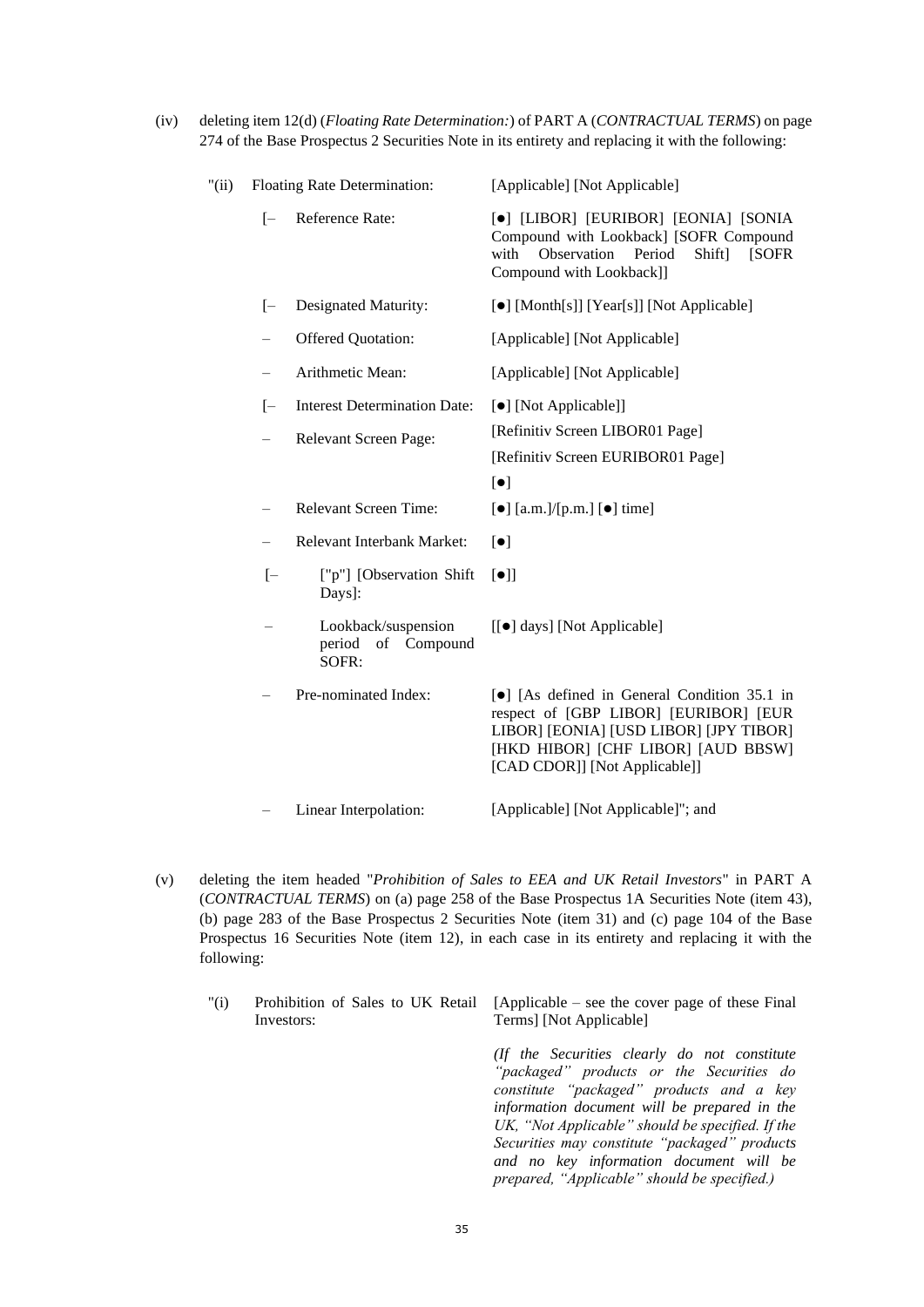(ii) Prohibition of Sales to EEA Retail Investors:

[Applicable – see the cover page of these Final Terms] [Not Applicable]

*(If the Securities clearly do not constitute "packaged" products or the Securities do constitute "packaged" products and a key information document will be prepared in the EEA, "Not Applicable" should be specified. If the Securities may constitute "packaged" products and no key information document will be prepared, "Applicable" should be specified.)*";

(vi) deleting the item headed "*Relevant Benchmark[s]*" in PART A (*CONTRACTUAL TERMS*) on (a) page 259 of the Base Prospectus 1A Securities Note (item 53), (b) page 284 of the Base Prospectus 2 Securities Note (item 40) and (c) page 104 of the Base Prospectus 16 Securities Note (item 20), in each case in its entirety and replacing it with the following:

Relevant Benchmark[s]: [Amounts payable under the Securities may be calculated by reference to [*specify benchmark*], which is provided by [*administrator legal name*] (the "**Administrator**"). As at the date of this Final Terms, the Administrator [appears][does not appear] on the register of administrators and benchmarks established and maintained by the Financial Conduct Authority ("**FCA**") pursuant to Article 36 of the Benchmarks Regulation (Regulation (EU) 2016/1011) as it forms part of UK domestic law by virtue of the European (Withdrawal) Act 2018 (as amended) (as amended, the "**UK Benchmarks Regulation**").]

> *(Additional explanatory language where the statement is negative:)* [As far as the Issuer is aware, [[*administrator legal name*], as administrator of [*specify benchmark*] *(repeat as necessary)* [is/are] not required to be registered by virtue of Article 2 of the UK Benchmarks Regulation.] *OR* [the transitional provisions in Article 51 of the UK Benchmarks Regulation apply, such that [*insert names(s) of administrator(s)*] [is/are] not currently required to obtain authorisation or registration (or, if located outside the United Kingdom, recognition, endorsement or equivalence).]]

[Not Applicable]";

(vii) inserting the following new item immediately after item 4 (*REASONS FOR THE OFFER, ESTIMATED NET PROCEEDS AND TOTAL EXPENSES*) in PART B (*OTHER INFORMATION*) on page 285 of the Base Prospectus 2 Securities Note as follows:

# "[5.] [**HISTORIC INTEREST RATES**]

[Details of historic [LIBOR/EURIBOR/EONIA/SONIA/SOFR] rates can be obtained from [Bloomberg Screen [ $\bullet$ ]] [Refinitiv Screen [ $\bullet$ ] Page] [ $\bullet$ ].]".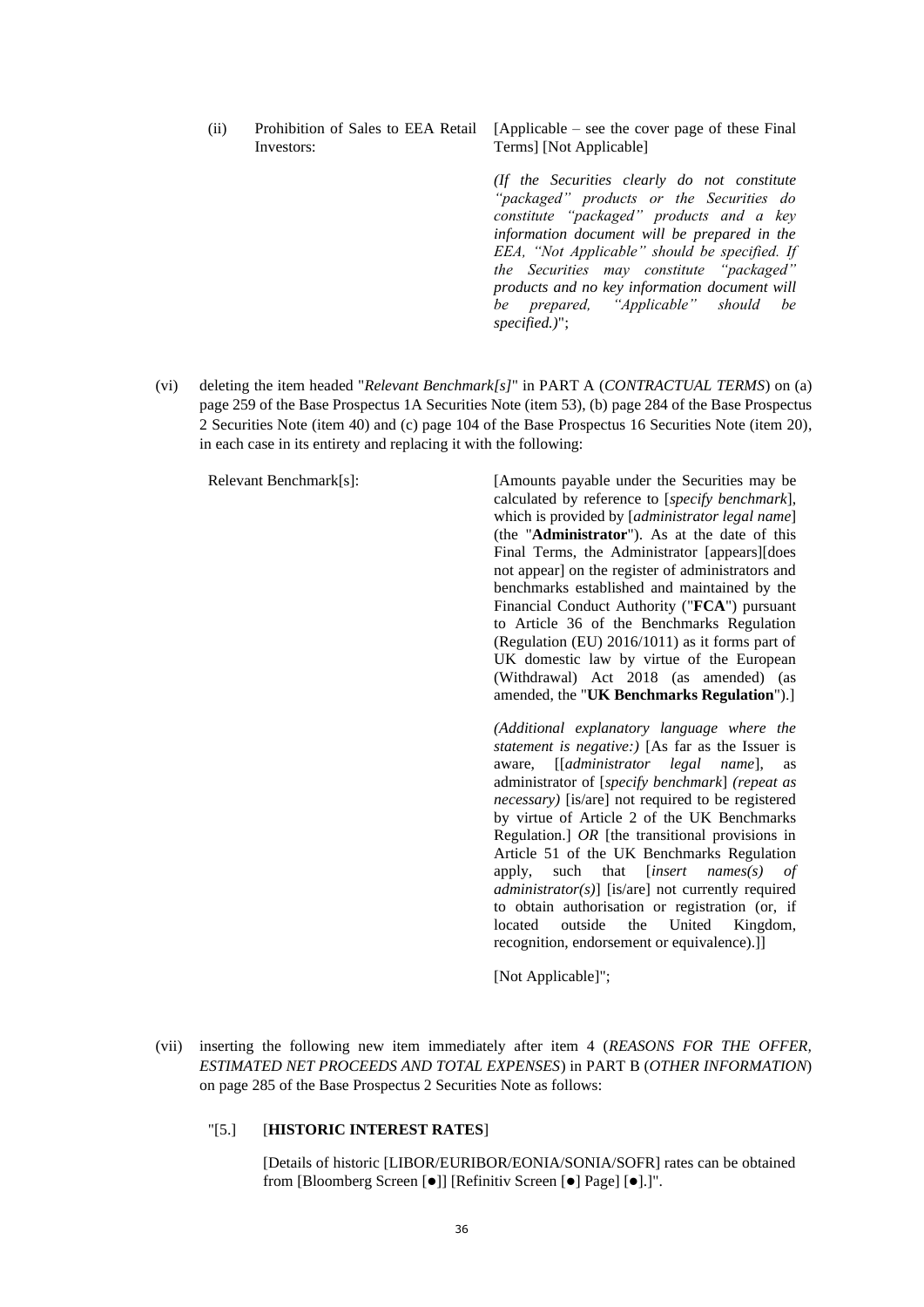- (viii) deleting the items headed "*Public Offer*" and "*Name(s) and address(es), to the extent known to the Issuer, of the placers in the various countries where the offer takes place (together the "Authorised Offeror(s)")*" in PART B (*OTHER INFORMATION*) on (a) page 262 of the Base Prospectus 1A Securities Note (items 9.1(a) and 9.1(b)), (b) page 287 of the Base Prospectus 2 Securities Note (items 7(a) and 7(b)) and (c) page 108 of the Base Prospectus 16 Securities Note (items 7.1(a) and 7.1(b)), in each case in its entirety and replacing it with the following:
	-

"(a) Public Offer: [Not Applicable]/[An offer of the Securities may be made, subject to the conditions set out below by the Authorised Offeror(s) (specified in (b) immediately below) other than pursuant to section 86 of the FSMA) during the Offer Period (specified in (d) immediately below) subject to the conditions set out in the Base Prospectus and in (e) immediately below]

(b) Name(s) and address(es), to the extent known to the Issuer, of the placers in the various countries where the offer takes place (together the "**Authorised Offeror(s)**"):

Each financial intermediary specified in (i) and (ii) below:

- (i) **Specific consent**: [[●] (the "**Initial Authorised Offeror(s)**")] [and each financial intermediary expressly named as an Authorised Offeror on the Issuer's website (*https://home.barclays/investorrelations/fixed-incomeinvestors/prospectus-anddocuments/structured-securities-finalterms*)]; and
- (ii) **General consent**: [Not Applicable] / [Applicable: each financial intermediary which (A) is authorised to make such offers under the FSMA), and (B) accepts such offer by publishing on its website the Acceptance Statement]"; and
- (ix) deleting the item 33 (*Relevant Benchmark[s]*) in PART A (*CONTRACTUAL TERMS*) of the Annex to the Form of Final Terms (*Form of Preference Share Confirmation*) on page 120 of the Base Prospectus 16 Securities Note in its entirety and replacing it with the following:

Relevant Benchmark[s]: [Amounts payable under the Preference Share may be calculated by reference to [*specify benchmark*], which is provided by [*administrator legal name*] (the "**Administrator**"). As at the date of this Preference Share Confirmation, the Administrator [appears][does not appear] on the register of administrators and benchmarks established and maintained by the Financial Conduct Authority ("**FCA**") pursuant to Article 36 of the Benchmarks Regulation (Regulation (EU) 2016/1011) as it forms part of UK domestic law by virtue of the European (Withdrawal) Act 2018 (as amended) (as amended, the "**UK Benchmarks Regulation**").] *(Additional explanatory language where the* 

*statement is negative:)* [As far as the Issuer is aware, [[*administrator legal name*], as administrator of [*specify benchmark*] *(repeat as*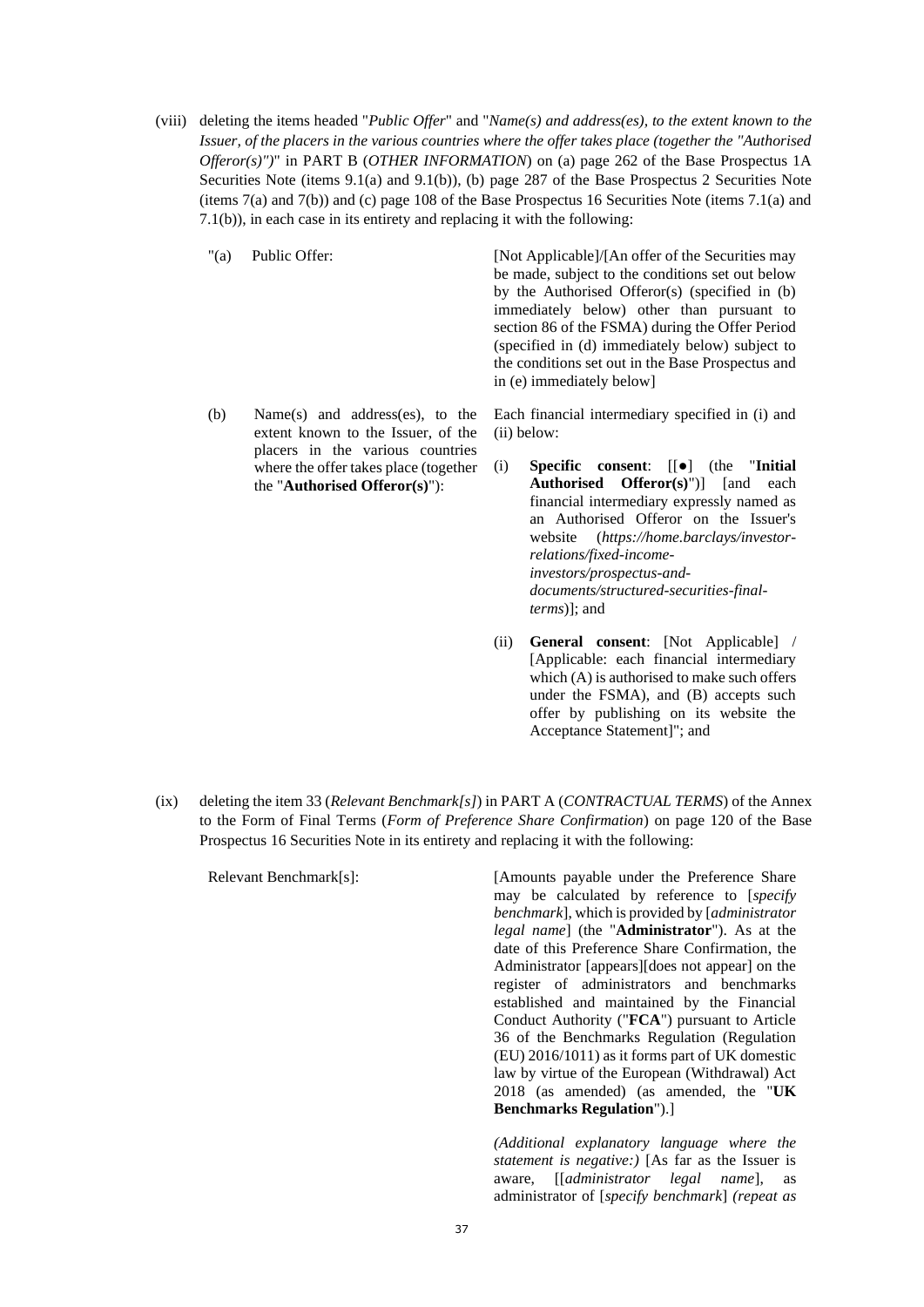*necessary)* [is/are] not required to be registered by virtue of Article 2 of the UK Benchmarks Regulation.] *OR* [the transitional provisions in Article 51 of the UK Benchmarks Regulation apply, such that [*insert names(s) of administrator(s)*] [is/are] not currently required to obtain authorisation or registration (or, if located outside the United Kingdom, recognition, endorsement or equivalence).]]

[Not Applicable]".

# **J) Amendments to the section entitled "Terms and Conditions of the Preference Shares" of the Base Prospectus 16 Securities Note**

The section entitled "*Terms and Conditions of the Preference Shares*" on pages 128 to 213 of the Base Prospectus 16 Securities Note shall be amended by deleting the definition of "Benchmarks Regulation" under Preference Share General Condition 31.1 (*Definitions*) on page 195 in its entirety and replacing it with the following:

""**Benchmarks Regulation**" means:

- (a) Regulation (EU) 2016/1011 of the European Parliament and the Council of 8 June 2016 on indices used as benchmarks in financial instruments and financial contracts or to measure the performance of investment funds and amending directives 2008/48/EC and 2014/17/EU and Regulation (EU) 596/2014 (as amended), including any subsidiary legislation or rules and regulations and associated guidance implemented in the European Union from time to time (the "**EU Benchmarks Regulation**"); or
- (b) Regulation (EU) 2016/1011 of the European Parliament and the Council of 8 June 2016 on indices used as benchmarks in financial instruments and financial contracts or to measure the performance of investment funds and amending directives 2008/48/EC and 2014/17/EU and Regulation (EU) 596/2014 as it forms part of domestic law by virtue of the European Union (Withdrawal) Act 2018, as amended, including any subsidiary legislation or rules and regulations and associated guidance implemented in the United Kingdom from time to time (the "**UK Benchmarks Regulation**"),

as applicable in respect of the Preference Shares.".

# **K) Amendments to the section entitled "Taxation"**

The section entitled "*Taxation*" on (i) pages 263 to 273 of the Base Prospectus 1A Securities Note, (ii) pages 295 to 302 of the Base Prospectus 2 Securities Note and (iii) pages 214 to 220 of the Base Prospectus 16 Securities Note, in each case, shall be amended by deleting bullet point (ii) in the first paragraph of subsub-sub-section 2.2(a) (*United Kingdom taxation - United Kingdom Stamp Duty and Stamp Duty Reserve Tax ("SDRT") – Issue*) on page 492 it in its entirety and replacing it with the following:

"(ii) the Securities are not covered by Article 5(2) of the Capital Duties Directive (Council Directive 2008/7/EC) (to the extent that that forms part of UK domestic law by virtue of the European Union Withdrawal Act 2018 (as amended)); and".

# **L) Amendments to the section entitled "Purchase and Sale"**

The section entitled "*Purchase and Sale*" on (i) pages 274 to 282 of the Base Prospectus 1A Securities Note, (ii) pages 303 to 307 of the Base Prospectus 2 Securities Note and (iii) pages 221 to 225 of the Base Prospectus 16 Securities Note, in each case, shall be amended by: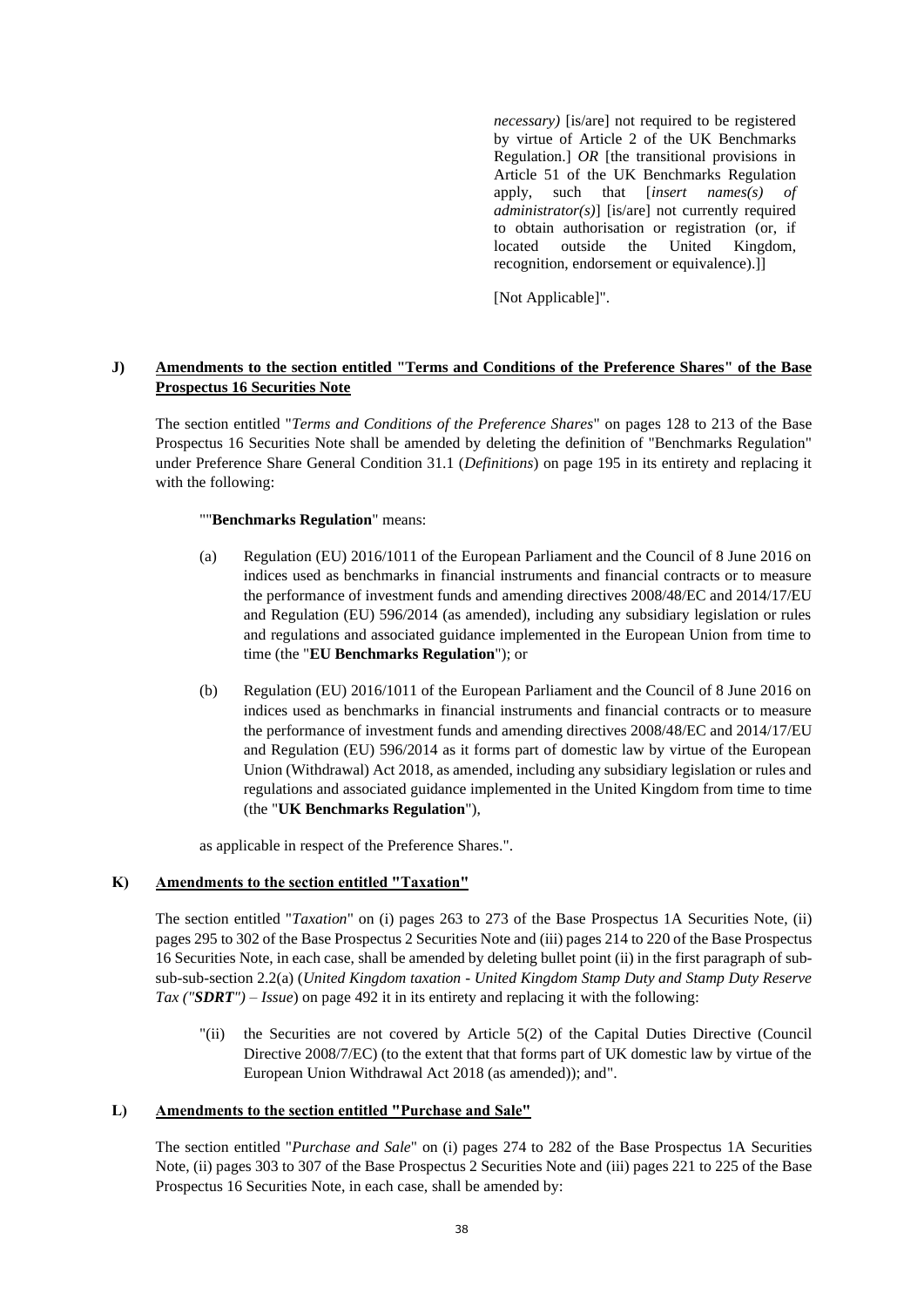(i) deleting the selling restrictions headed "*Public offer selling restrictions under the Prospectus Regulation*" on (i) pages 277 to 278 of the Base Prospectus 1A Securities Note, (ii) pages 303 to 304 of the Base Prospectus 2 Securities Note and (iii) pages 221 to 222 of the Base Prospectus 16 Securities Note, in each case in their entirety and replacing them with the following:

## "**Public offer selling restrictions under the EU Prospectus Regulation**

*Prohibition of sales to EEA Retail Investors*: Unless the Final Terms in respect of any Securities specifies the "Prohibition of Sales to EEA Retail Investors" as "Not Applicable", each Manager has represented and agreed, and each further Manager appointed under the Programme will be required to represent and agree, that it has not offered, sold or otherwise made available and will not offer, sell or otherwise make available any Securities which are the subject of the offering contemplated by this Base Prospectus as completed by the Final Terms in relation thereto to any retail investor in the European Economic Area.

For the purposes of this provision:

- (b) the expression "**retail investor**" means a person who is one (or more) of the following:
	- (i) a retail client as defined in point (11) of Article 4(1) of Directive 2014/65/EU (as amended, "**MiFID II**"); or
	- (ii) a customer within the meaning of Directive (EU) 2016/97, where that customer would not qualify as a professional client as defined in point (10) of Article 4(1) of MiFID II; or
	- (iii) not a qualified investor as defined in the EU Prospectus Regulation; and
- (c) the expression an "**offer**" includes the communication in any form and by any means of sufficient information on the terms of the offer and the Securities to be offered so as to enable an investor to decide to purchase or subscribe for the Securities.

If the Final Terms in respect of any Securities specifies "Prohibition of Sales to EEA Retail Investors" as "Not Applicable", in relation to each Member State of the European Economic Area (each, a "**Member State**"), each Manager has represented and agreed, and each further Manager appointed under the Programme will be required to represent and agree, that it has not made and will not make an offer of Securities which are the subject of the offering contemplated by this Base Prospectus as completed by the Final Terms in relation thereto to the public in that Member State except that it may, make an offer of such Securities to the public in that Member State:

- (a) at any time to any legal entity which is a qualified investor as defined in the EU Prospectus Regulation;
- (b) at any time to fewer than 150 natural or legal persons (other than qualified investors as defined in the EU Prospectus Regulation), subject to obtaining the prior consent of the relevant Manager or Managers nominated by the Issuer for any such offer; or
- (c) at any time in any other circumstances falling within Article 1(4) of the EU Prospectus Regulation,

provided that no such offer of Securities referred to in (a) to (c) (inclusive) above shall require the Issuer or any Manager to publish a prospectus pursuant to Article 3 of the EU Prospectus Regulation or supplement a prospectus pursuant to Article 23 of the EU Prospectus Regulation.

For the purposes of this provision, the expression an "**offer of Securities to the public**" in relation to any Securities in any Member State means the communication in any form and by any means of sufficient information on the terms of the offer and the Securities to be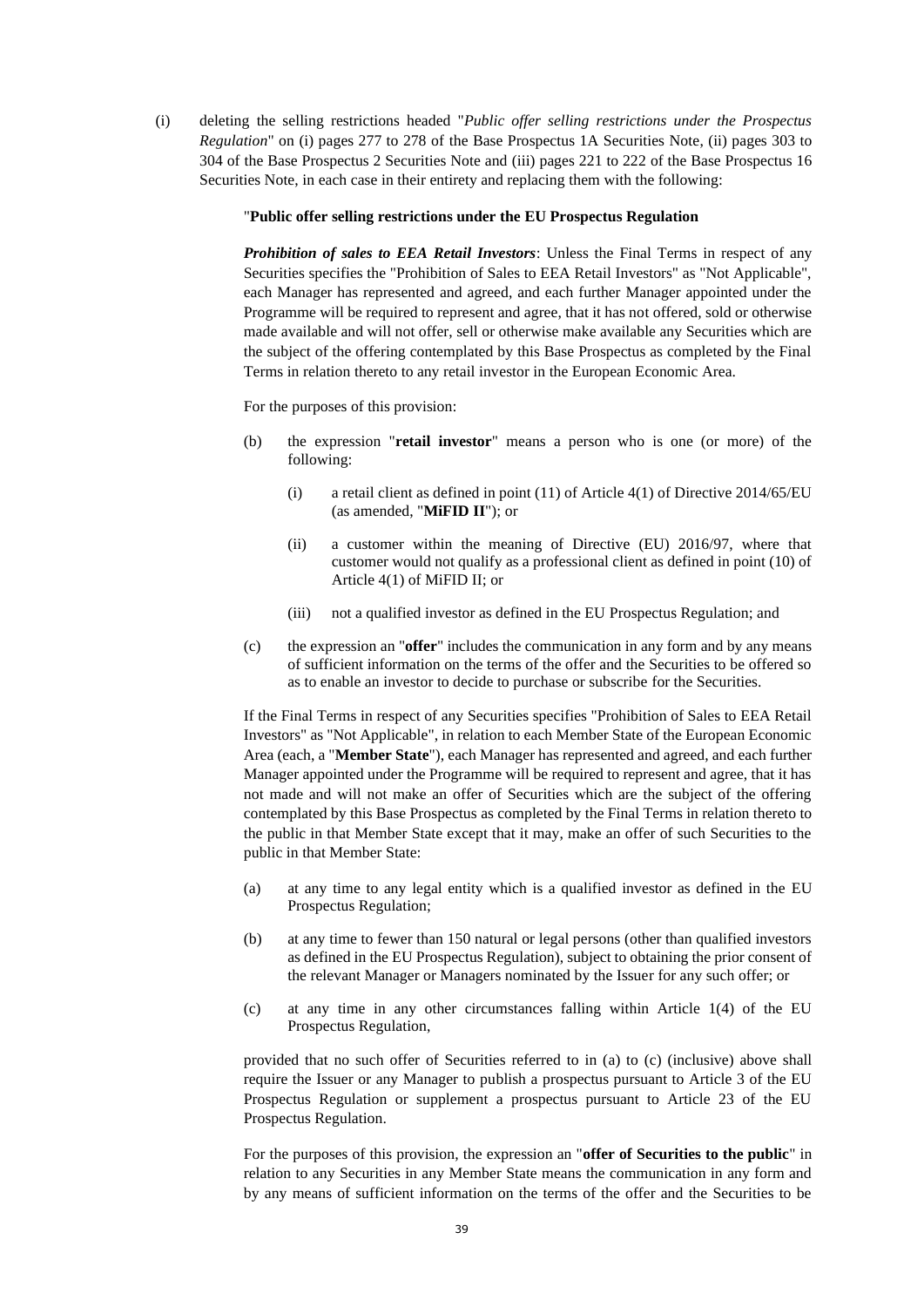offered so as to enable an investor to decide to purchase or subscribe for the Securities and the expression "**EU Prospectus Regulation**" means Regulation (EU) 2017/1129, as amended."; and

(ii) deleting the selling restrictions headed "*United Kingdom*" on (i) page 280 of the Base Prospectus 1A Securities Note, (ii) page 304 of the Base Prospectus 2 Securities Note and (iii) page 222 of the Base Prospectus 16 Securities Note in their entirety and replacing it with the following:

### "**United Kingdom**

*Prohibition of sales to UK Retail Investors*: Unless the Final Terms in respect of any Securities specifies the "Prohibition of Sales to UK Retail Investors" as "Not Applicable", each Manager has represented and agreed, and each further Manager appointed under the Programme will be required to represent and agree, that it has not offered, sold or otherwise made available and will not offer, sell or otherwise make available any Securities which are the subject of the offering contemplated by this Base Prospectus as completed by the Final Terms in relation thereto to any retail investor in the United Kingdom.

For the purposes of this provision:

- (a) the expression "**retail investor**" means a person who is one (or more) of the following:
	- (i) a retail client, as defined in point (8) of Article 2 of Regulation (EU) No 2017/565 as it forms part of UK domestic law by virtue of the European Union (Withdrawal) Act 2018 of the United Kingdom (as amended, the "**EUWA**"); or
	- (ii) a customer within the meaning of the provisions of the Financial Services and Markets Act 2000 of the United Kingdom (as amended, the "**FSMA**") and any rules or regulations made under the FSMA to implement Directive (EU) 2016/97, where that customer would not qualify as a professional client, as defined in point (8) of Article 2(1) of Regulation (EU) No 600/2014 as it forms part of UK domestic law by virtue of the EUWA; or
	- (iii) not a qualified investor as defined in Article 2 of the UK Prospectus Regulation; and
- (b) the expression an "**offer**" includes the communication in any form and by any means of sufficient information on the terms of the offer and the Securities to be offered so as to enable an investor to decide to purchase or subscribe for the Securities.

If the Final Terms in respect of any Securities specifies "Prohibition of Sales to UK Retail Investors" as "Not Applicable", each Manager has represented and agreed, and each further Manager appointed under the Programme will be required to represent and agree, that it has not made and will not make an offer of Securities which are the subject of the offering contemplated by this Base Prospectus as completed by the Final Terms in relation thereto to the public in the United Kingdom except that it may make an offer of such Securities to the public in the United Kingdom:

(a) if the Final Terms in relation to the Securities specify that an offer of those Securities may be made other than pursuant to section 86 of the FSMA (a "**Public Offer**"), following the date of publication of a prospectus in relation to such Securities which either (i) has been approved by the Financial Conduct Authority, or (ii) is to be treated as if it had been approved by the Financial Conduct Authority in accordance with the transitional provision in Regulation 74 of the Prospectus (Amendment etc.) (EU Exit) Regulations 2019, provided that any such prospectus has subsequently been completed by final terms contemplating such Public Offer, in the period beginning and ending on the dates specified in such prospectus or final terms, as applicable, and the Issuer has consented in writing to its use for the purpose of that Public Offer;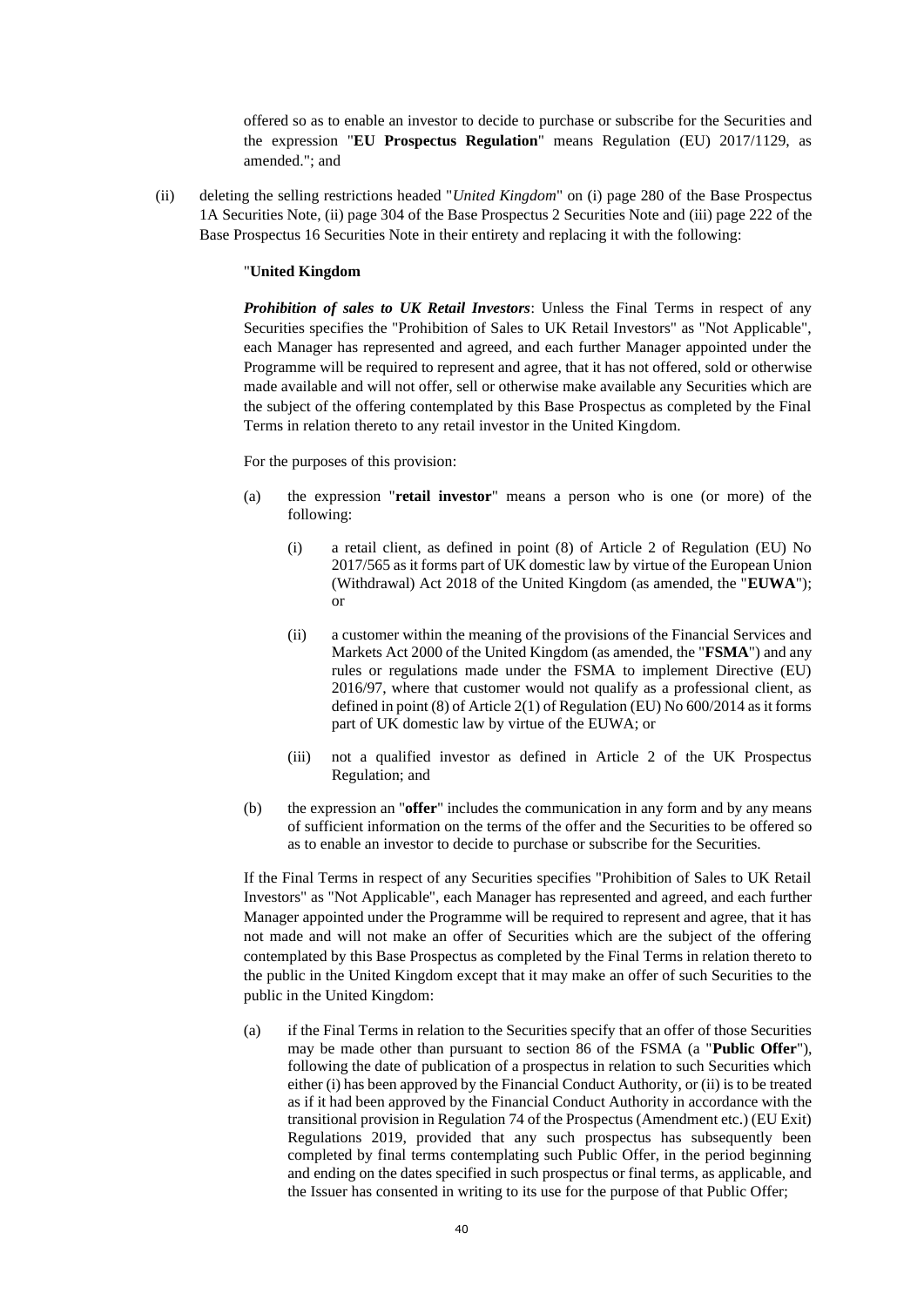- (b) at any time to any legal entity which is a qualified investor as defined in Article 2 of the UK Prospectus Regulation;
- (c) at any time to fewer than 150 natural or legal persons (other than qualified investors as defined in Article 2 of the UK Prospectus Regulation) in the United Kingdom subject to obtaining the prior consent of the relevant Manager or Managers nominated by the Issuer for any such offer; or
- (d) at any time in any other circumstances falling within section 86 of the FSMA,

provided that no such offer of Securities referred to in (b) to (d) above shall require the Issuer or any Dealer to publish a prospectus pursuant to section 85 of the FSMA or supplement a prospectus pursuant to Article 23 of the UK Prospectus Regulation.

For the purposes of this provision, the expression an "**offer of Securities to the public**" in relation to any Securities means the communication in any form and by any means of sufficient information on the terms of the offer and the Securities to be offered so as to enable an investor to decide to purchase or subscribe for the Securities and the expression "**UK Prospectus Regulation**" means Regulation (EU) 2017/1129 as it forms part of UK domestic law by virtue of the EUWA and regulations made thereunder.

*Other regulatory restrictions*: Each Manager has represented and agreed, and each further Manager appointed under this Programme will be required to represent and agree, that:

- (a) *Financial Promotion*: it has only communicated or caused to be communicated and will only communicate or cause to be communicated an invitation or inducement to engage in investment activity (within the meaning of section 21 of the FSMA) received by it in connection with the issue or sale of any Securities in circumstances in which section 21(1) of the FSMA would not, if it was not an authorised person, apply to the Issuer; and
- (b) *General Compliance*: it has complied and will comply with all applicable provisions of the FSMA and the Financial Conduct Authority Handbook with respect to anything done by it in relation to any Securities in, from or otherwise involving the United Kingdom.".

## **M) Amendments to the section entitled "Important Legal Information"**

The section entitled "*Important Legal Information*" on (i) pages 283 to 289 of the Base Prospectus 1A Securities Note (ii) pages 308 to 318 of the Base Prospectus 2 Securities Note and (iii) pages 226 to 228 of the Base Prospectus 16 Securities Note, in each case, shall be amended by:

(i) deleting the subsection entitled "*Public Offers and Consent*" on (a) pages 283 to 284 of the Base Prospectus 1A Securities Note (b) pages 308 to 309 of the Base Prospectus 2 Securities Note and (c) pages 226 to 227 of the Base Prospectus 16 Securities Note, in each case in its entirety and replacing it with the following:

#### "*Public Offers for the purposes of the FSMA*

Certain tranches of Securities may, subject as provided below, be subsequently resold, finally placed or otherwise offered by financial intermediaries in circumstances where there is no exemption from the requirement to publish a prospectus under the FSMA. Any such resale, placement or offer is referred to in the Base Prospectus as a 'Public Offer'. Any person making or intending to make a Public Offer of Securities must do so only with the consent of the Issuer and subject to and in accordance with the relevant conditions to such consent – see '*Consent to the use of the Base Prospectus for the purposes of the FSMA*' below.

**Other than as set out immediately below, neither the Issuer nor any of the Managers has authorised (nor do they authorise or consent to the use of the Base Prospectus (or Final Terms) in connection with) the making of any Public Offer of Securities by any person in any circumstances. Any such unauthorised offers are not made on behalf of**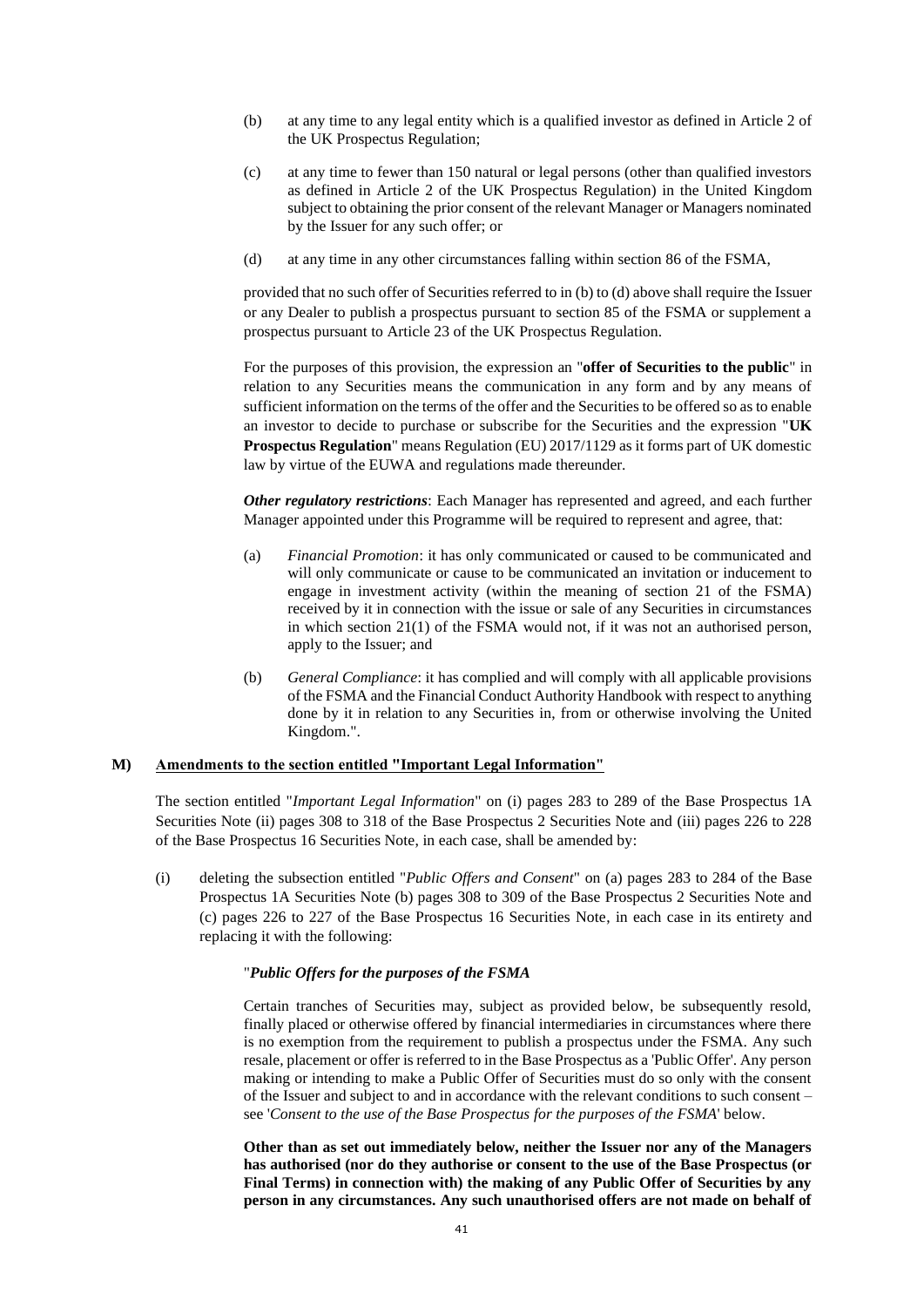**the Issuer or any of the Managers or Authorised Offerors (as defined below) and none of the Issuer or any of the Managers or Authorised Offerors has any responsibility or liability for the actions of any person making such offers. Any Public Offer made without the consent of the Issuer is unauthorised and none of the Issuer or any of the Managers or Authorised Offerors accepts any responsibility or liability for the actions of the persons making any such unauthorised offer. Any persons to whom an offer of any Securities is made should enquire whether a financial intermediary is an Authorised Offeror.**

# *Consent to the use of the Base Prospectus for the purposes of the FSMA*

In connection with a Public Offer of Securities in the United Kingdom during the Offer Period as described in the Final Terms, the Issuer consents or (in the case of (b) (*General Consent*)) offers to grant its consent to the use of the Base Prospectus (as supplemented from time to time) and Final Terms (and accepts responsibility for the information contained in the Base Prospectus (as supplemented from time to time) and Final Terms in relation to any person who purchases Securities in such Public Offer made by an Authorised Offeror), by or to (as applicable) each of the following financial intermediaries, in each case subject to compliance by such financial intermediary with the Conditions to Consent (as described below) (each, an "**Authorised Offeror**"):

- (a) **Specific Consent**: each financial intermediary which either:
	- (i) is expressly named as an Initial Authorised Offeror in the Final Terms; or
	- (ii) is expressly named as an Authorised Offeror on the Issuer's website: (*https://www.home.barclays/investor-relations/fixed-incomeinvestors/prospectus-and-documents/structured-securities-final-terms*) (in which case, its name and address will be published on the Issuer's website); and
- (b) **General Consent**: if Part B of the Final Terms specifies 'General Consent' as applicable, each financial intermediary which both:
	- (i) is authorised to make such offers under the FSMA; and
	- (ii) accepts the offer by the Issuer by publishing on its website the following statement (with the information in square brackets duly completed with the relevant information) (the "**Acceptance Statement**"):

"*We, [specify name of financial intermediary], refer to the offer of [specify title of securities] (the "Securities") described in the Final Terms dated [specify date] (the "Final Terms") published by Barclays Bank PLC (the "Issuer"). In consideration of the Issuer offering to grant its consent to our use of the Base Prospectus (as defined in the Final Terms) in connection with the Public Offer of the Securities in the United Kingdom during the Offer Period and subject to and in accordance with the conditions set out in the Final Terms and Base Prospectus, we accept the offer by the Issuer. We confirm that we are authorised under the FSMA to make, and are using the Base Prospectus in connection with, the Public Offer accordingly. Terms used herein and otherwise not defined shall have the same meaning as given to such terms in the Base Prospectus and Final Terms*."

The consent of the Issuer referred to in (a) and (b) above is subject to compliance by the relevant financial intermediary with the following conditions (the "**Conditions to Consent**"):

- (a) **Public Offer Jurisdiction(s)**: the Public Offer is only made in the United Kingdom, as specified in the Final Terms (the "**Public Offer Jurisdiction(s)**");
- (b) **Offer Period**: the Public Offer is only made during the offer **period** specified in the Final Terms (the "**Offer Period**"); and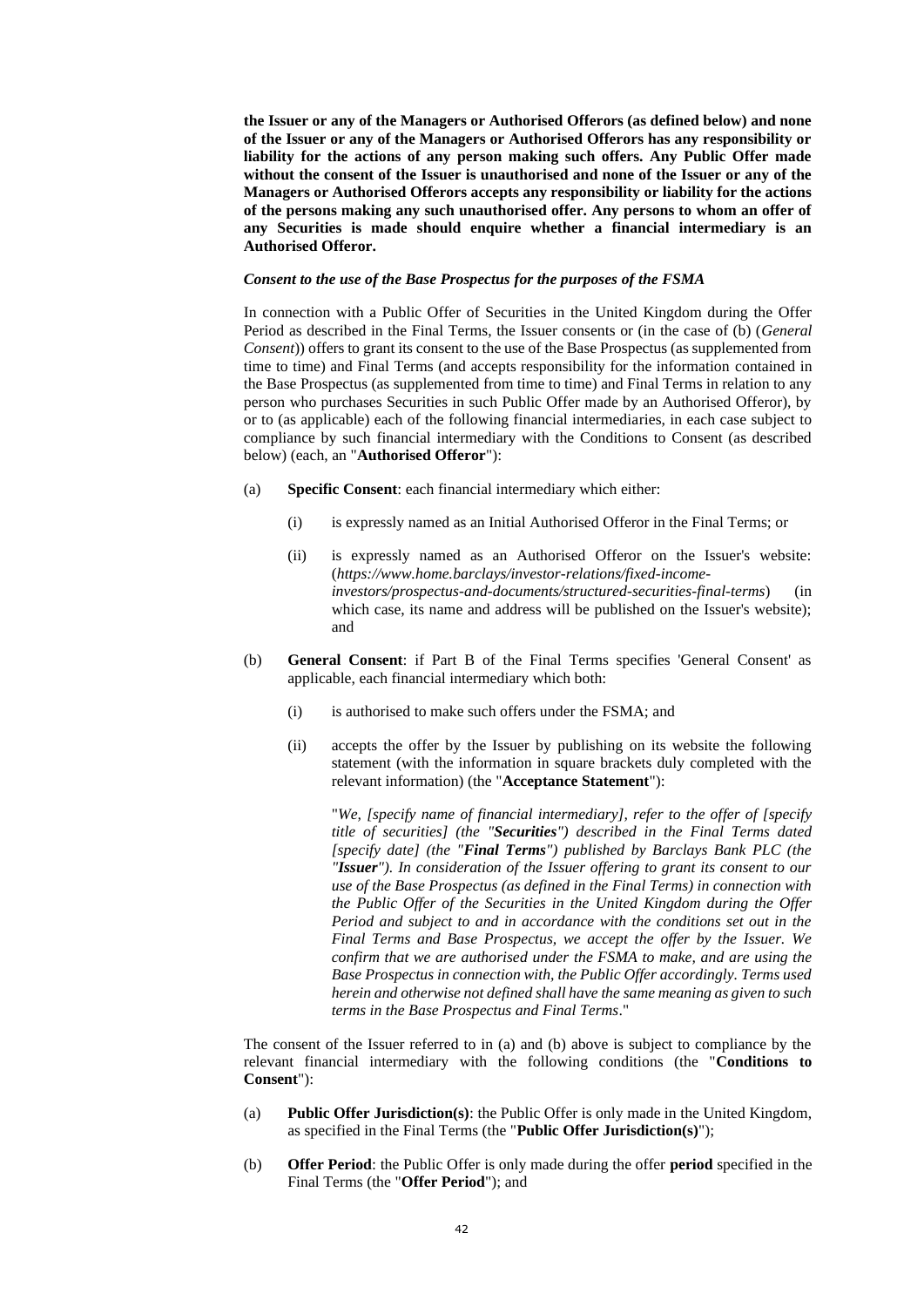(c) **Other**: each of the other conditions (if any) provided in the Final Terms.

The consent referred to above relates to Offer Periods occurring within 12 months from the date of the Base Prospectus.

The Issuer may give consent to one or more additional Authorised Offerors in respect of a Public Offer after the date of the Final Terms, discontinue or change the Offer Period, and/or remove or add conditions to consent and, if it does so, such information will be published at: (*https://www.home.barclays/investor-relations/fixed-income-investors/prospectus-anddocuments/structured-securities-final-terms)*. Any new information with respect to Authorised Offerors unknown at the time of the approval of the Base Prospectus or the filing of the Final Terms will be published and can be found at: (*https://www.home.barclays/investor-relations/fixed-income-investors/prospectus-anddocuments/structured-securities-final-terms)*.

Neither the Issuer nor any Manager has any responsibility for any of the actions of any Authorised Offeror, including their compliance with applicable conduct of business rules or other local regulatory requirements or other securities law requirements in relation to an offer.

**Any offer or sale of Securities to an investor by an Authorised Offeror will be made in accordance with any terms and other arrangements in place between such Authorised Offeror and such investor, including as to price, allocations and settlement arrangements. Where such information is not contained in the Base Prospectus or Final Terms, it will be the responsibility of the applicable financial intermediary at the time of such offer to provide the investor with that information and neither the Issuer nor any Manager or other Authorised Offeror has any responsibility or liability for such information.**

**Any Authorised Offeror falling within (b) (***General Consent***) above using the Base Prospectus in connection with a Public Offer is required, for the duration of the relevant Offer Period, to publish on its website the Acceptance Statement.**"; and

- (ii) in respect of each italicised legend under the sub-sub-section entitled "*Fungible issuances*" on (a) pages 284 to 289 of the Base Prospectus 1A Securities Note (b) pages 309 to 318 of the Base Prospectus 2 Securities Note and (c) pages 227 to 228 of the Base Prospectus 16 Securities Note:
	- (a) replacing the expression "for the purposes of Article 8 of the Prospectus Regulation" with the expression "for the purposes of Article 8 of [the UK Prospectus Regulation] [Regulation (EU) 2017/1129 as it forms part of UK domestic law by virtue of the European Union (Withdrawal) Act 2018 (as amended) and regulations made thereunder (as amended, the "**UK Prospectus Regulation**")]"; and
	- (b) replacing the expression "for the purposes of Article 8(6) of the Prospectus Regulation" with the expression "for the purposes of Article 8(6) of the UK Prospectus Regulation".

## **N) Amendments to the section entitled "General Information"**

The section entitled "General Information" on (i) pages 290 to 293 of the Base Prospectus 1A Securities Note, (ii) pages 319 to 323 of the Base Prospectus 2 Securities Note and (iii) pages 229 to 233 of the Base Prospectus 16 Securities Note, in each case, shall be amended by:

(i) deleting the subsection entitled "*Base Prospectus and supplements*" on (a) page 290 of the Base Prospectus 1A Securities Note, (b) page 319 of the Base Prospectus 2 Securities Note and (c) page 229 of the Base Prospectus 16 Securities Note in its entirety and replacing it with the following:

## "**Base Prospectus and supplements**

The Base Prospectus may be used for a period of 12 months from its date in connection with a public offer of Securities in the United Kingdom, or for the listing and for any admission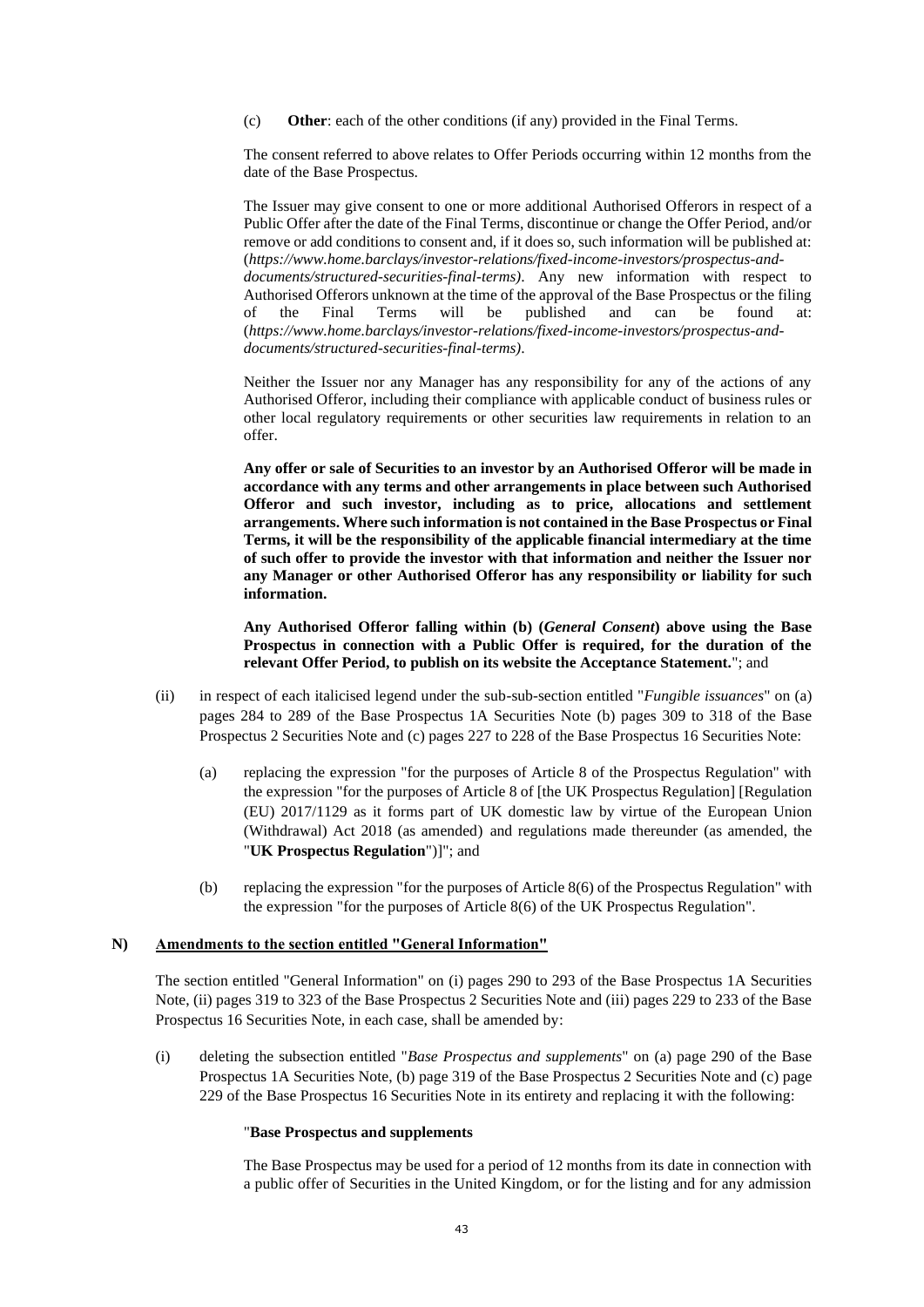to trading of a Series. A revised Base Prospectus will be prepared in connection with the listing of any Series issued after such period.

If at any time the Issuer shall be required to prepare a supplement to the Base Prospectus pursuant to Article 23 of the UK Prospectus Regulation, the Issuer will prepare and make available an appropriate supplement to the Base Prospectus or a further base prospectus which, in respect of any subsequent issue of Securities to be offered to the public or to be admitted to trading on the Regulated Market of the London Stock Exchange, or of any other Relevant Stock Exchange, shall constitute a supplement to the base prospectus as required by Article 23 of the UK Prospectus Regulation."; and

(ii) inserting the following new subsection at the end of the section as follows:

# "**Recent developments**

Mary Anne Citrino ceased to be a Non-Executive Director of the Issuer since 1 October 2020. Further, the principal outside activities of Tushar Morzaria, Michael Ashley and Mohamed A. El-Erian are updated as follows:

| <b>Name</b>         | $Function(s)$ within the<br><i><b>Issuer</b></i><br><b>Executive Director</b> | Principal outside activities<br>Barclays PLC (Executive Director and Group<br>Director); 100 Group<br>Main<br>Finance<br>Committee (Member); Sterling Risk Free<br>References Rates Working Group (Chair);<br>BP p.l.c. (Non-Executive Director)                                                          |
|---------------------|-------------------------------------------------------------------------------|-----------------------------------------------------------------------------------------------------------------------------------------------------------------------------------------------------------------------------------------------------------------------------------------------------------|
| Tushar<br>Morzaria  |                                                                               |                                                                                                                                                                                                                                                                                                           |
| Michael<br>Ashley   | Non-Executive<br>Director                                                     | Barclays PLC (Non-Executive Director);<br>Barclays Capital Securities Limited (Non-<br>Executive Director); International Ethics<br>Standards Board for Accountants (Member);<br><b>ICAEW</b><br>Ethics<br>Standards Committee<br>(Member); Charity Commission (Member);<br>Cabinet Office Board (Member) |
| Mohamed<br>El-Erian | A. Non-Executive<br>Director                                                  | Barclays PLC (Non-Executive Director);<br>Under Armour Inc. (Lead Independent<br>Director); Allianz SE (Chief Economic<br>Advisor); Gramercy Funds Management<br>(Senior Advisor); Investcorp Bank BSC<br>Advisor);<br>Queens'<br>(Senior)<br>College,<br>Cambridge University (President)                |

The details of the other Directors of the Issuer remain unchanged.".

To the extent that there is any inconsistency between (a) any statement in this Supplement (in relation to any Base Prospectus) and (b) any other statement in, or incorporated by reference in any Base Prospectus, the statements in (a) above shall prevail.

In accordance with Article 23 of the UK Prospectus Regulation and Rule 3.4.1 of the UK Prospectus Regulation Rules, investors who have already agreed to purchase or subscribe for securities pursuant to any Base Prospectus before this Supplement is published have the right, exercisable within two working days after the publication of this Supplement, to withdraw their acceptances, provided that the significant new factor, material mistake or material inaccuracy to which this Supplement relates arose or was noted before the closing of the offer period or the delivery of the securities, whichever occurs first. Investors may contact the relevant distributor of such securities in connection therewith should they wish to exercise such right of withdrawal. The final date of such right of withdrawal is 19 February 2021.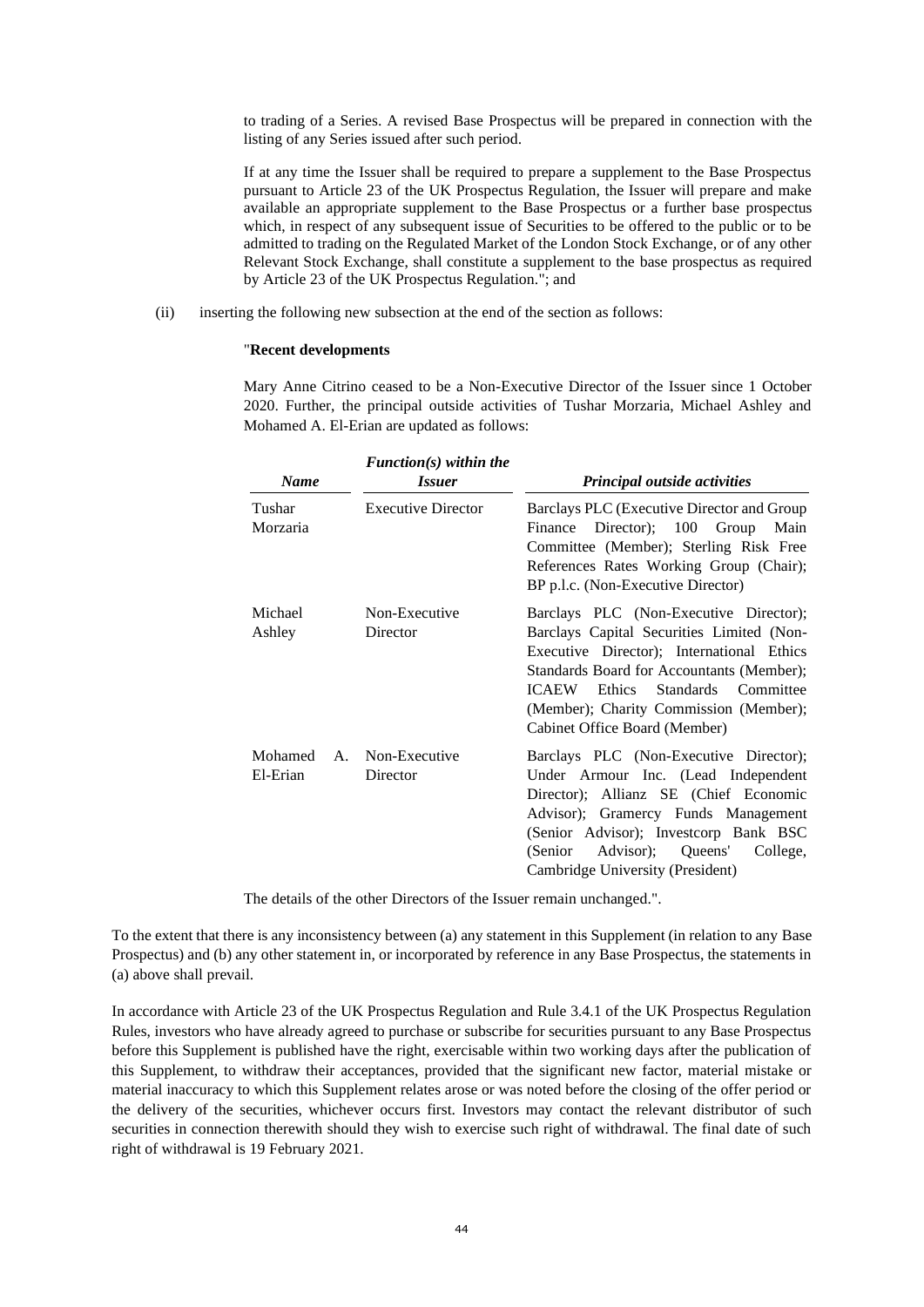

The date of this Supplement is 17 February 2021